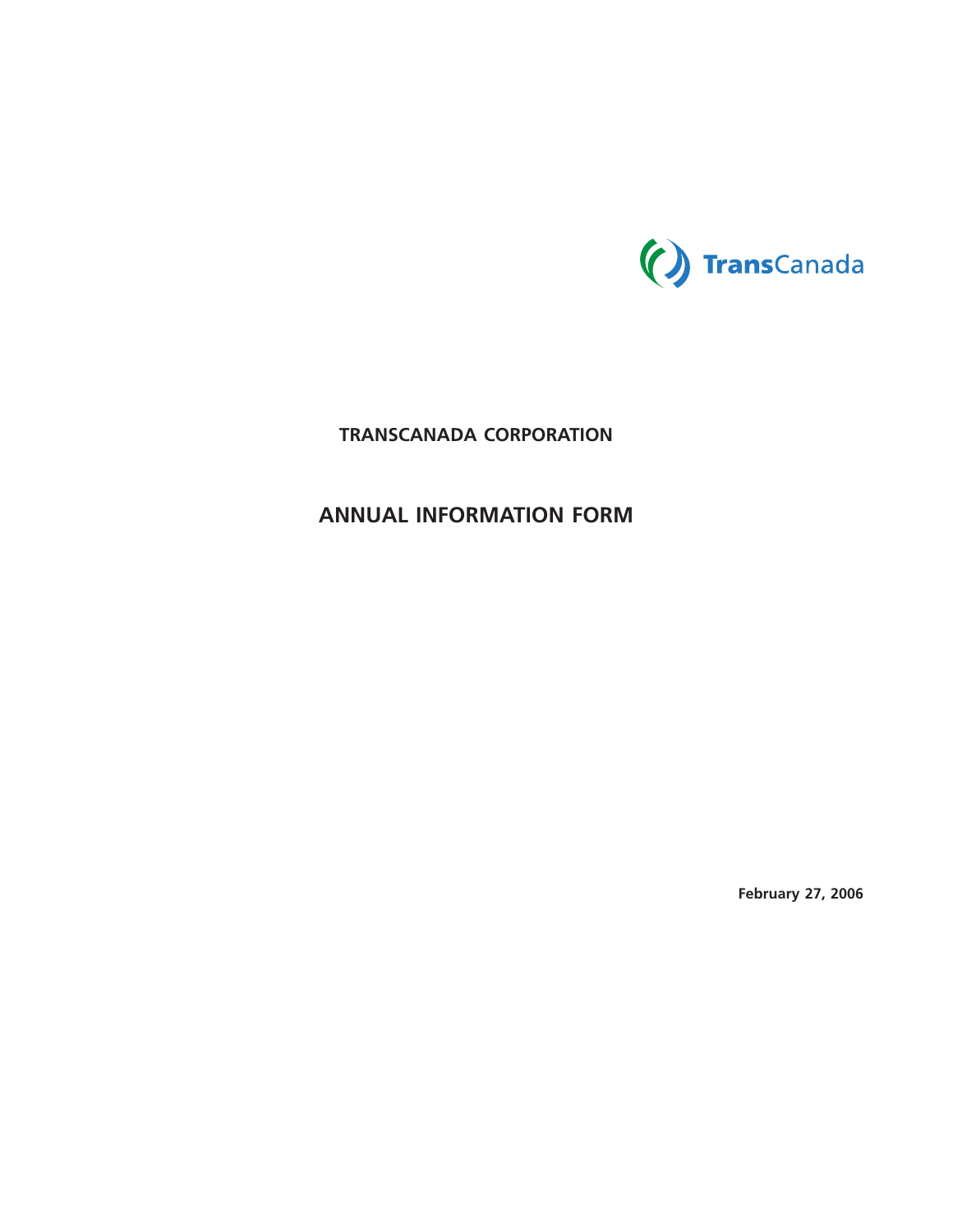# **TABLE OF CONTENTS**

|                                                                                | Page           |
|--------------------------------------------------------------------------------|----------------|
| <b>TABLE OF CONTENTS</b>                                                       |                |
| PRESENTATION OF INFORMATION                                                    |                |
| <b>FORWARD-LOOKING INFORMATION</b>                                             | $\mathbf{I}$   |
| <b>REFERENCE INFORMATION</b>                                                   | $\mathbf{I}$   |
| <b>TRANSCANADA CORPORATION</b>                                                 | 1              |
| Corporate Structure                                                            | 1              |
| Significant Subsidiaries                                                       | 2              |
| <b>GENERAL DEVELOPMENT OF THE BUSINESS</b>                                     | $\overline{2}$ |
| Developments in Gas Transmission Business                                      | $\overline{2}$ |
| Developments in Power Business                                                 | 4              |
| Recent Developments                                                            | 5              |
| <b>BUSINESS OF TRANSCANADA</b>                                                 | 6              |
| <b>Gas Transmission Business</b>                                               | 6              |
| Regulation                                                                     | 7              |
| Power                                                                          | 8              |
| Other Interests                                                                | 9              |
| <b>HEALTH, SAFETY AND ENVIRONMENT</b>                                          | 9              |
| <b>LEGAL PROCEEDINGS</b>                                                       | 10             |
| <b>TRANSFER AGENT AND REGISTRAR</b>                                            | 10             |
| <b>INTEREST OF EXPERTS</b>                                                     | 10             |
| <b>RISK FACTORS</b>                                                            | 11             |
| Gas Transmission                                                               | 11             |
| Power                                                                          | 11             |
| Other                                                                          | 11             |
| <b>DIVIDENDS</b>                                                               | 11             |
| <b>DESCRIPTION OF CAPITAL STRUCTURE</b>                                        | 12             |
| <b>CREDIT RATINGS</b>                                                          | 13             |
| <b>MARKET FOR SECURITIES</b>                                                   | 14             |
| <b>DIRECTORS AND OFFICERS</b>                                                  | 15             |
| <b>Directors</b>                                                               | 15             |
| Officers                                                                       | 17             |
| <b>CORPORATE GOVERNANCE</b>                                                    | 18             |
| Audit Committee                                                                | 18             |
| Other Board Committees                                                         | 20             |
| Conflicts of Interest                                                          | 21             |
| <b>ADDITIONAL INFORMATION</b>                                                  | 21             |
| <b>GLOSSARY</b>                                                                | 22             |
| <b>SCHEDULE "A"</b>                                                            | $A-1$          |
| Exchange Rate of the Canadian Dollar                                           | $A-1$          |
| Metric Conversion Table                                                        | $A-1$          |
| <b>SCHEDULE "B"</b> Charter of the Audit Committee                             | $B-1$          |
| SCHEDULE "C" Charter of the Governance Committee                               | $C-1$          |
| <b>SCHEDULE "D"</b><br>Charter of the Health, Safety and Environment Committee | $D-1$          |
| <b>Charter of the Human Resources Committee</b><br><b>SCHEDULE "E"</b>         | $E-1$          |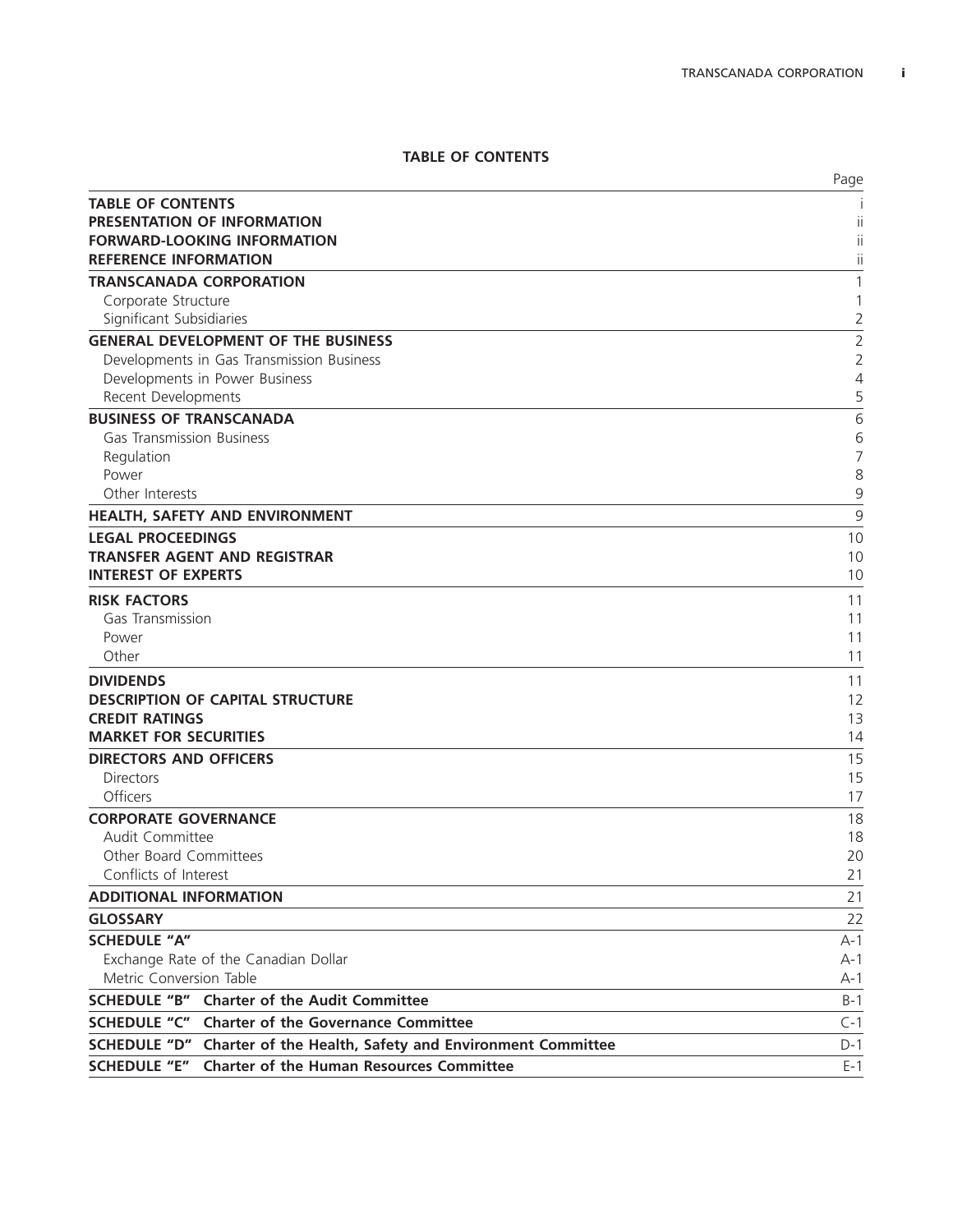#### **PRESENTATION OF INFORMATION**

Unless otherwise noted, the information contained in this Annual Information Form (''*AIF*'') is given at or for the year ended, December 31, 2005 (''*Year End*''). Amounts are expressed in Canadian dollars unless otherwise indicated. Financial information is presented in accordance with Canadian generally accepted accounting principles.

This AIF provides material information about the business and operations of TransCanada Corporation (''*TransCanada*''). TransCanada's Management's Discussion and Analysis dated February 27, 2006 (''*MD&A*'') and TransCanada's Audited Consolidated Financial Statements are incorporated by reference into this AIF and can be found in TransCanada's Annual Report to Shareholders for the year ended December 31, 2005 (''*Annual Report*'') which is available on TransCanada's profile on SEDAR at www.sedar.com.

Unless the context indicates otherwise, a reference in this AIF to ''TransCanada'' includes the subsidiaries of TransCanada through which its various business operations are conducted. In particular, "TransCanada" includes references to TransCanada PipeLines Limited (''*TCPL*''). Where TransCanada is referred to with respect to actions that occurred prior to its 2003 plan of arrangement with TCPL, which is described below under the heading ''TransCanada Corporation – Corporate Structure'', these actions were taken by TCPL or its subsidiaries. The term ''subsidiary'', when referred to in this AIF, with reference to TransCanada means direct and indirect wholly-owned subsidiaries of, and entities controlled by, TransCanada or TCPL, as applicable.

Trends impacting TransCanada's gas transmission and power businesses are discussed in the MD&A under the headings ''Gas Transmission'' (under the subheadings ''Opportunities and Developments'', ''Regulatory Developments'' and ''Business Risks'') and ''Power'' (under the subheadings ''Opportunities and Developments'' and ''Business Risks'').

#### **FORWARD-LOOKING INFORMATION**

This AIF, the documents incorporated by reference into this AIF, and other reports and filings made with the securities regulatory authorities include forward-looking statements. All forward-looking statements are based on TransCanada's beliefs and assumptions based on information available at the time the assumption was made. Forward-looking statements relate to, among other things, anticipated financial performance, business prospects, strategies, regulatory developments, new services, market forces, commitments and technological developments. Much of this information also appears in the MD&A. By its nature, such forward-looking information is subject to various risks and uncertainties, including those material risks discussed in this AIF under ''Risk Factors'' and in the MD&A under ''Gas Transmission – Business Risks'' and ''Power – Business Risks'', which could cause TransCanada's actual results and experience to differ materially from the anticipated results or other expectations expressed. The material assumptions in making these forward-looking statements are disclosed in the MD&A under the headings ''Overview and Strategic Priorities'', ''Gas Transmission – Opportunities and Developments'', ''Gas Transmission – Outlook'', ''Power – Opportunities and Developments'' and ''Power – Outlook''. Readers are cautioned not to place undue reliance on this forward-looking information, which is given as of the date it is expressed in this AIF or otherwise, and TransCanada undertakes no obligation to update publicly or revise any forward-looking information, whether as a result of new information, future events or otherwise.

#### **REFERENCE INFORMATION**

For the reference information noted below, please refer to Schedule ''A''.

- Exchange Rate of the Canadian Dollar
- Metric Conversion Table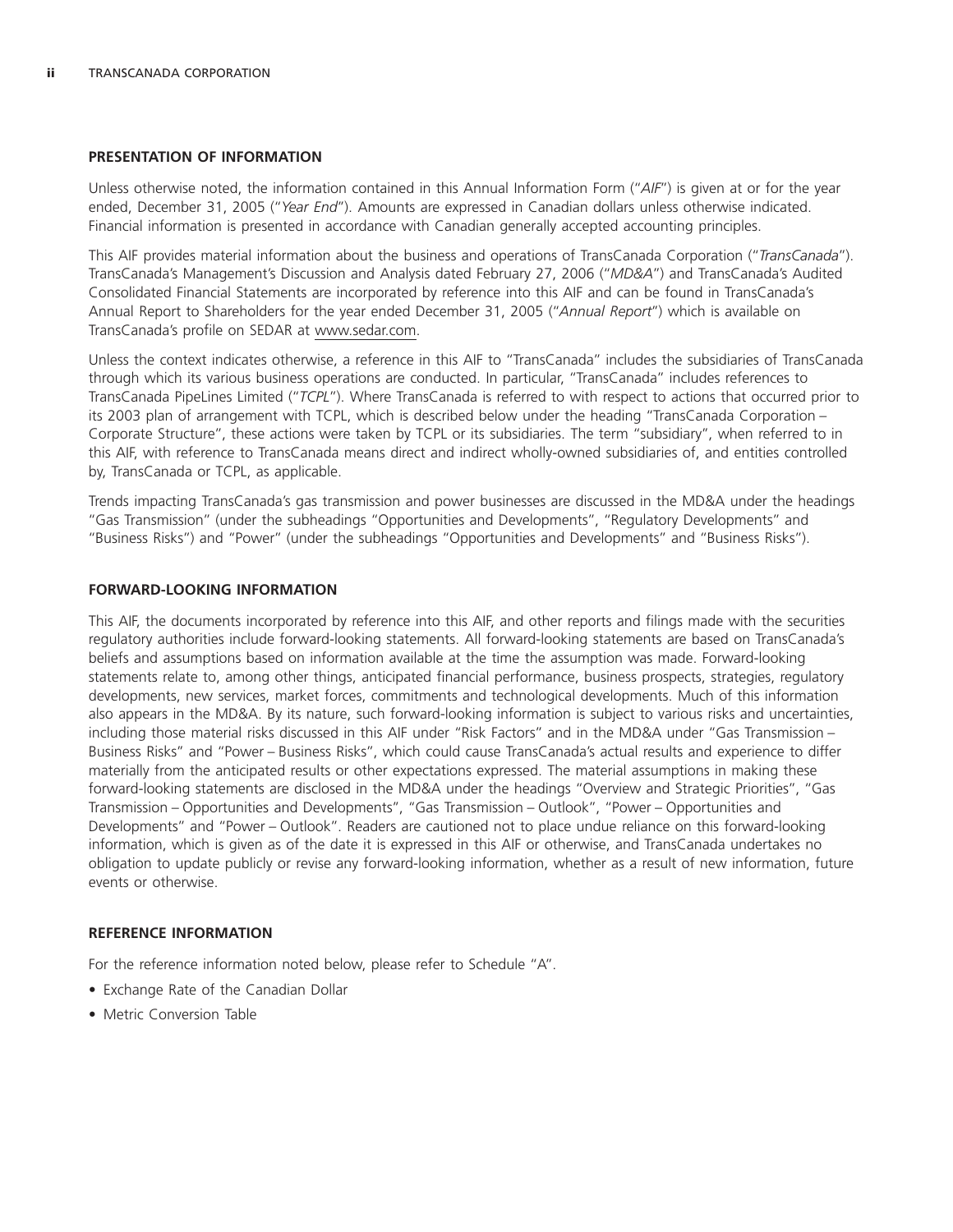# **TRANSCANADA CORPORATION**

### **Corporate Structure**

TransCanada's head office and registered office are located at 450 - 1st Street S.W., Calgary, Alberta, T2P 5H1.

TransCanada was incorporated pursuant to the provisions of the *Canada Business Corporation Act* on February 25, 2003 in connection with a plan of arrangement which established TransCanada as the parent company of TCPL. The arrangement was approved by TCPL common shareholders on April 25, 2003 and, following court approval and the filing of Articles of Arrangement, the arrangement became effective May 15, 2003. Pursuant to the arrangement, the common shareholders of TCPL exchanged each of their TCPL common shares for one common share of TransCanada. The debt securities and preferred shares of TCPL remained obligations and securities of TCPL. TCPL continues to hold the assets it held prior to the arrangement and continues to carry on business as the principal operating subsidiary of the TransCanada group of entities. TransCanada does not hold any assets directly other than the common shares of TCPL.

TransCanada is a Canadian public company. Significant dates and events are set forth below.

| Date              | Event                                                           |
|-------------------|-----------------------------------------------------------------|
| February 25, 2003 | TransCanada incorporated under Canada Business Corporations Act |
| May 15, 2003      | Certificate of Arrangement issued                               |

The significant dates and events relating to TCPL are set out in TCPL's Annual Information Form for the year ended December 31, 2005, dated February 27, 2006.

TransCanada does not directly employ any employees or contractors. At Year End, TransCanada's principal operating subsidiary, TCPL, had approximately 2,350 employees, substantially all of whom were employed in Canada and the United States.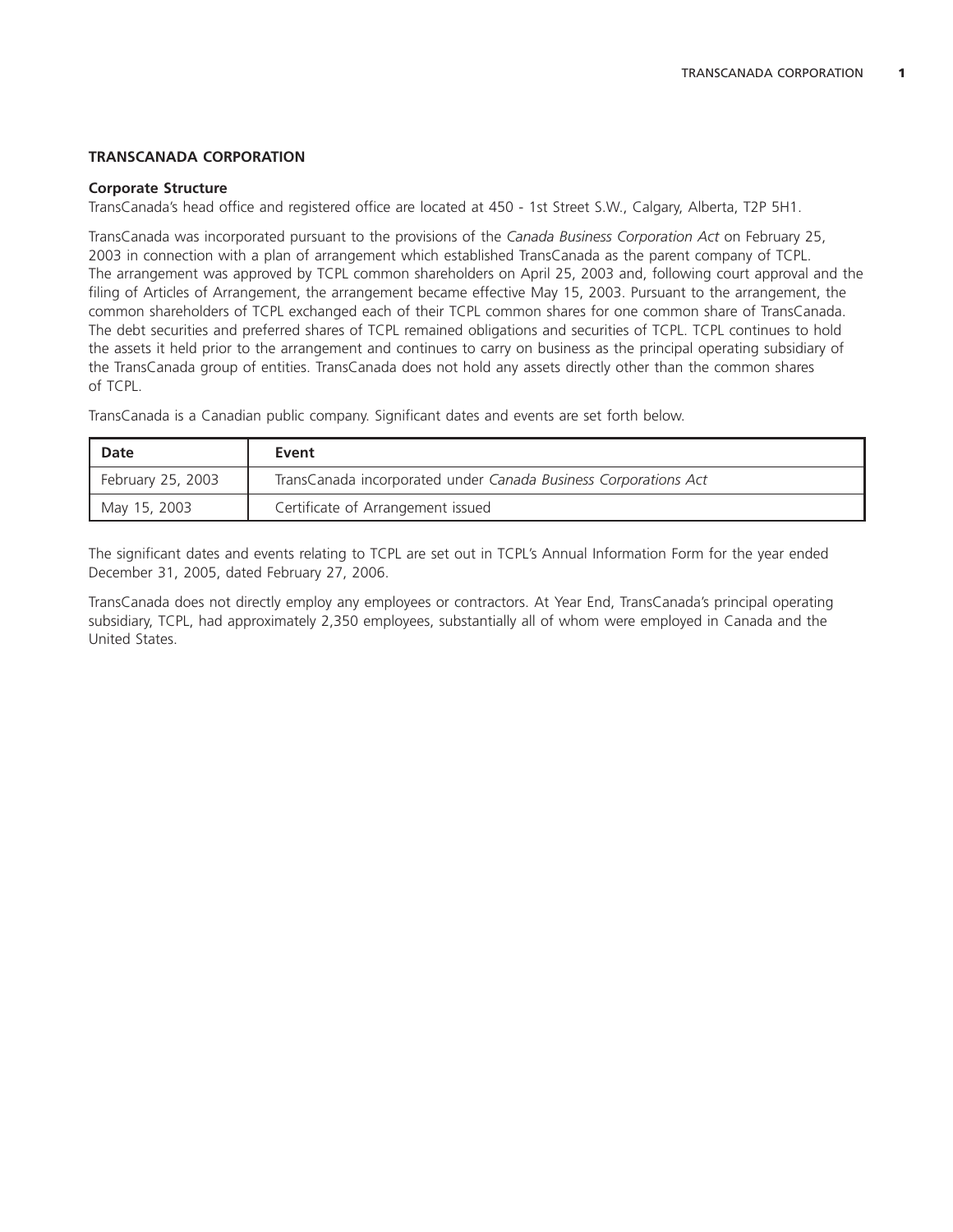# **Significant Subsidiaries**

TransCanada's significant subsidiaries<sup>(1)</sup> at Year End and the jurisdiction under which each subsidiary was incorporated are noted below. TransCanada owns, directly or indirectly, 100 per cent of the voting shares of each of these subsidiaries.



(1) Excludes certain of TransCanada's subsidiaries where:

- the total assets of each excluded subsidiary do not exceed ten per cent of the consolidated assets of TransCanada at Year End;
- the sales and operating revenues of each excluded subsidiary do not exceed ten per cent of the consolidated sales and operating revenues of TransCanada for the year ended, December 31, 2005;
- the aggregate assets of all the excluded subsidiaries do not exceed 20 per cent of the consolidated assets of TransCanada at Year End; and
- the aggregate sales and operating revenues of all the excluded subsidiaries do not exceed 20 per cent of the consolidated sales and operating revenues of TransCanada for the year ended, December 31, 2005.

#### **GENERAL DEVELOPMENT OF THE BUSINESS**

The general development of TransCanada's business during the last three financial years, and the significant acquisitions, events or conditions which have had an influence on that development, are described below.

#### **Developments in Gas Transmission Business**

TransCanada's focus has been to sustain, grow and optimize its natural gas transmission business. Summarized below are significant developments that have occurred in TransCanada's natural gas transmission business over the last three years.

#### *2005*

In 2005, some of the significant natural gas transmission developments that occurred involved the sale of common units of TC PipeLines, LP, regulatory matters including the National Energy Board's (''*NEB*'') decision on the Canadian Mainline 2004 Tolls and Tariff Application (Phase II) and a settlement relating to the Alberta System, on-going construction of a natural gas storage facility located near Edson, Alberta, continued funding of the Mackenzie Valley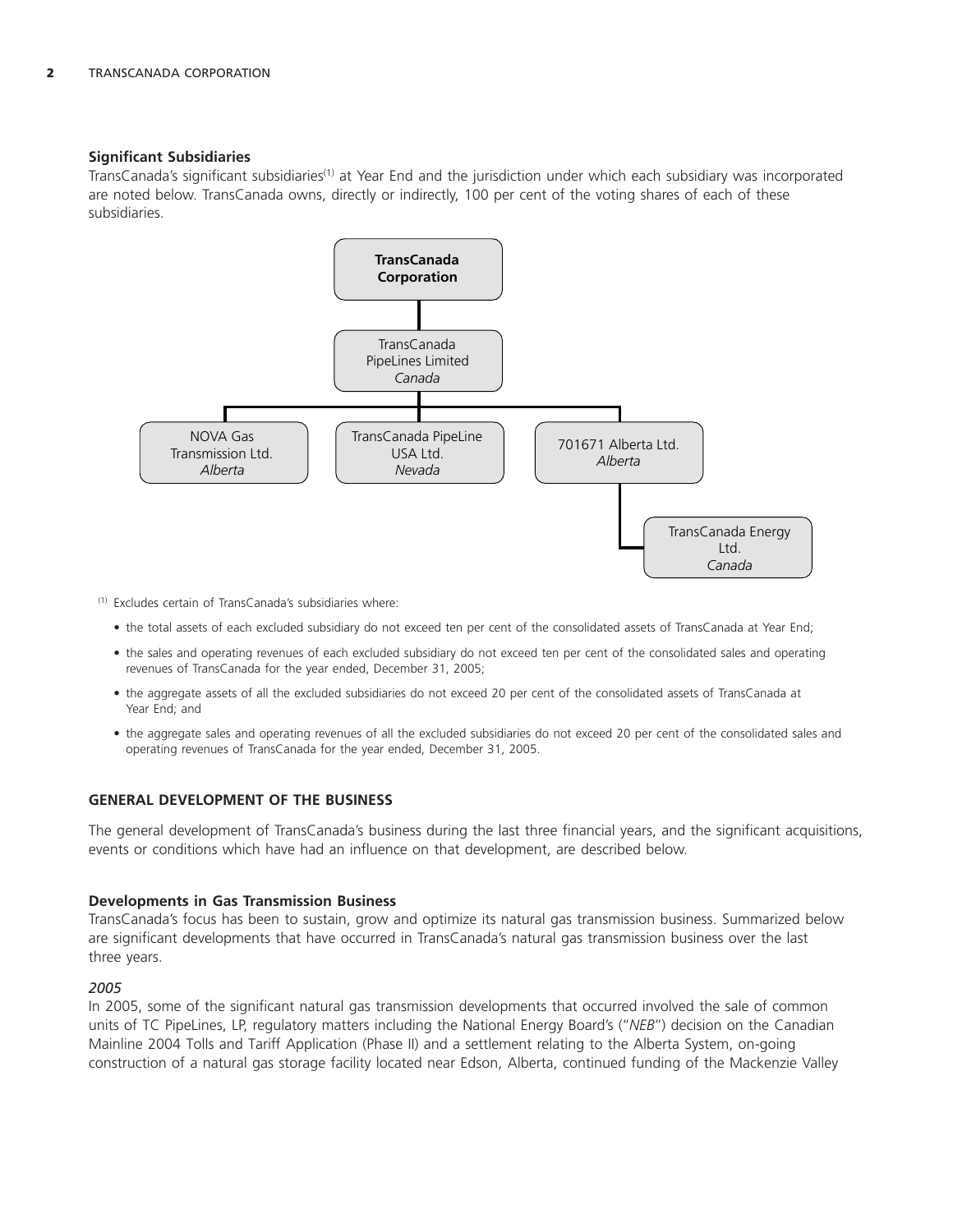Aboriginal Pipeline Limited Partnership (known as ''*Aboriginal Pipeline Group*'' or ''*APG*'') for its participation in the Mackenzie Gas Pipeline Project, continued discussions relating to the proposed Alaska Highway Pipeline Project, launching of the Keystone crude oil pipeline project and the announcement in January 2006 that firm, long-term contracts were secured for the project, continued work toward gaining regulatory approval for its two liquified natural gas ("LNG") projects: Cacouna in Québec and the Broadwater Energy project, offshore of New York State in Long Island Sound, acquisition of an additional interest in the Iroquois Gas Transmission System L.P. (''*Iroquois System*'') and the commencement of construction of the Tamazunchale Pipeline in east-central Mexico. Further information about each of these developments can be found in the MD&A under the heading ''TransCanada's Strategy – Gas Transmission'' and ''Gas Transmission – Opportunities and Developments''.

# *2004*

In September 2004, TransCanada and Petro-Canada signed a memorandum of understanding for the development of the Cacouna Energy LNG facility in Cacouna, Québec, approximately 15 kilometres northeast of Rivière-du-Loup. The proposed facility will be capable of receiving, storing and regasifying imported LNG with an average annual send out capacity of approximately 500 million cubic feet per day of natural gas. TransCanada and Petro-Canada will share equally the construction costs of the facility, which are estimated to be \$660 million. TransCanada will operate the facility while Petro-Canada will contract for the facility's entire regasification capacity and supply the LNG. The proposed facility requires regulatory and other approvals from federal, provincial and municipal governments and regulators and the regulatory approval process is anticipated to take approximately two years to complete. In September 2005, the village of Cacouna, Québec voted 57.2 per cent in favour of an LNG terminal to be built in the area. Québec's Ministry of Environment commenced its 45 day public consultation period on February 22, 2006 regarding its next phase for this project. TransCanada continues to work towards gaining regulatory approval and provided the necessary approvals are obtained, the facility is anticipated to be in service towards the end of this decade.

In November 2004, TransCanada acquired the Gas Transmission Northwest System and the North Baja System from National Energy & Gas Transmission, Inc. (''*NEGT*'') for US\$1.7 billion, including approximately US\$0.5 billion of assumed debt, subject to typical closing adjustments. The 2,174 kilometre Gas Transmission Northwest System, formerly known as Pacific Gas Transmission, extends from a connection point on TransCanada's BC System and Foothills System near Kingsgate, British Columbia on the B.C./Idaho border to a point near Malin, Oregon on the Oregon/California border. The natural gas transported on this system originates primarily in Canada and is supplied to markets in the Pacific Northwest, California and Nevada. The 129 kilometre North Baja System extends from a point near Ehrenberg, Arizona to a point near Ogilby, California on the California/Mexico border. The natural gas transported on the North Baja System comes primarily from supplies in the southwestern U.S. for markets in northern Baja California, Mexico.

In November 2004, TransCanada and Shell US Gas & Power LLC (''*Shell*'') announced plans to jointly develop an offshore LNG regasification terminal, Broadwater Energy, in the New York State waters of Long Island Sound. The proposed floating storage and regasification unit will be capable of receiving, storing and regasifying imported LNG with an average send out capacity of approximately one billion cubic feet (''*Bcf*'') per day of natural gas. TransCanada and Shell will build and install a floating storage and regasification unit at a location approximately 15 kilometres off the Long Island coast and 18 kilometres off the Connecticut coast. TransCanada will own 50 per cent of Broadwater Energy LLC, which will own and operate the facility, while Shell will contract for the facility's entire regasification capacity and supply the LNG. The estimated cost of construction is approximately US\$700 million to US\$1 billion. The proposed Broadwater Energy LNG facility requires regulatory approval from federal and state governments before construction can begin and the regulatory approval process is anticipated to take up to three years to complete. Provided the necessary approvals are granted and commercial commitments obtained, the facility could be in service in late 2010 or early 2011. TransCanada, on behalf of the Broadwater Energy project, filed a formal application with the U.S. Federal Energy Regulatory Commission (''*FERC*'') in January 2006, for federal approval to construct and operate Broadwater.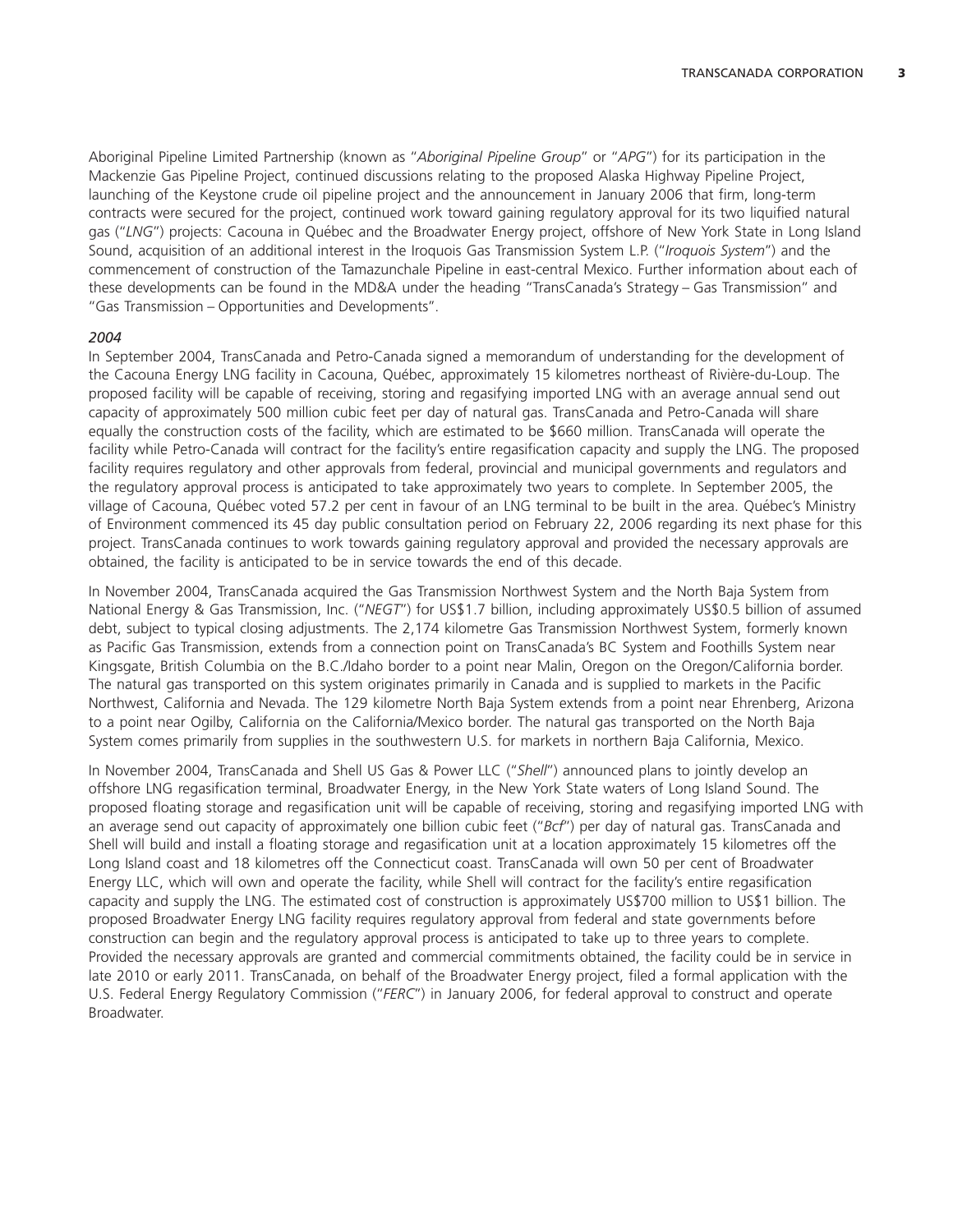# *2003*

In August 2003, TransCanada acquired the remaining interests in Foothills Pipe Lines Ltd. (''*Foothills*'') that it did not previously own. The Foothills System, which is owned by Foothills, extends 1,040 kilometres and has two legs: one which originates south of Caroline, Alberta and runs along the foothills of the Rocky Mountains through the Crowsnest Pass to Kingsgate, B.C. where it connects to the Gas Transmission Northwest System; and the other which originates south of Caroline, Alberta and runs southeast across Alberta and Saskatchewan to the Canada-U.S. border near Monchy, Saskatchewan where it interconnects with Northern Border Pipeline Company (''*Northern Border Pipeline*''). The Foothills System carries over 30 per cent of all Canadian natural gas exports to the U.S.

TransCanada, through Foothills, holds certificates for both the Alaskan and Canadian segments of the Alaska Highway Pipeline Project and also holds significant right-of-way assets for the project in both Canada and Alaska.

In June 2003, TransCanada, the Mackenzie Delta Producers Group (''*Mackenzie Producers*'') and the APG reached a funding and participation agreement. TransCanada agreed to finance the APG's share of project development costs in exchange for certain rights in the Mackenzie Gas Pipeline Project, including a right to an ownership interest in the pipeline at the decision to construct, preferential rights of first refusal and preferential expansion rights and the right of connection of the Mackenzie Delta natural gas flow into the Alberta System. For current information about the Mackenzie Gas Pipeline Project, please refer to the MD&A under the heading ''Gas Transmission – Opportunities and Development – Mackenzie Gas Pipeline Project''.

Through acquisitions that took place in September and December 2003, TransCanada increased its ownership interest in Portland Natural Gas Transmission System Partnership (''*Portland*'') in the northeastern U.S. from 33.3 per cent to 61.7 per cent.

# **Developments in Power Business**

In the past three years, TransCanada has grown its power business and, in particular, has increased its generation capacity from facilities it owns, operates and/or controls, including those under construction or in development, from 4,667 megawatts (''*MW*'') in 2003 to 6,736 MW at Year End. Summarized below are significant developments that have occurred in TransCanada's power business over the last three years.

# *2005*

The significant power developments that occurred in 2005 included the advancement of the 739.5 MW Cartier Wind Energy project (''*Cartier Wind Energy*''), the sale of TransCanada's approximate 11 per cent interest in P.T. Paiton Energy Company (''*Paiton Energy*'') to subsidiaries of The Tokyo Electric Power Company resulting in gross proceeds of US\$103 million (\$122 million), the acquisition of the 756 MW Sheerness Power Purchase Arrangement for \$585 million, the restructuring of Bruce Power L.P. (''*Bruce B*'') and the execution of agreements by Bruce Power A L.P. (''*Bruce A*'') with the Ontario Power Authority to restart and refurbish units at Bruce A, the acquisition of power generation assets from USGen New England, Inc. (''*USGen*'') for US\$505 million, the sale of all of TransCanada's interests in TransCanada Power, L.P. (''*Power LP*'') to EPCOR Utilities Inc. for net proceeds of \$523 million in August 2005 and OSP's successful restructuring of its long-term natural gas fuel supply contracts with its supplier.

Further information about each of these power developments can be found in the MD&A under the heading ''TransCanada's Strategy – Power''. Further information can be found in the MD&A about Bruce A and Bruce B under the heading ''Power – Financial Analysis – Bruce Power'', about the sale of Paiton Energy under ''Power – Highlights – Net Earnings'', ''Power – Power Results-at-a-Glance'', ''Discontinued Operations'' and elsewhere, and about the Power LP under the heading ''Power – Financial Analysis – Power LP Investment''.

# *2004*

TransCanada received approval from the Québec government in April 2004, to develop the 550 MW natural gas-fired Bécancour cogeneration plant which is located at an industrial park near Trois-Rivières, Québec ("Bécancour Plant") and which will supply its entire power output to Hydro-Québec Distribution under a 20 year power purchase contract. The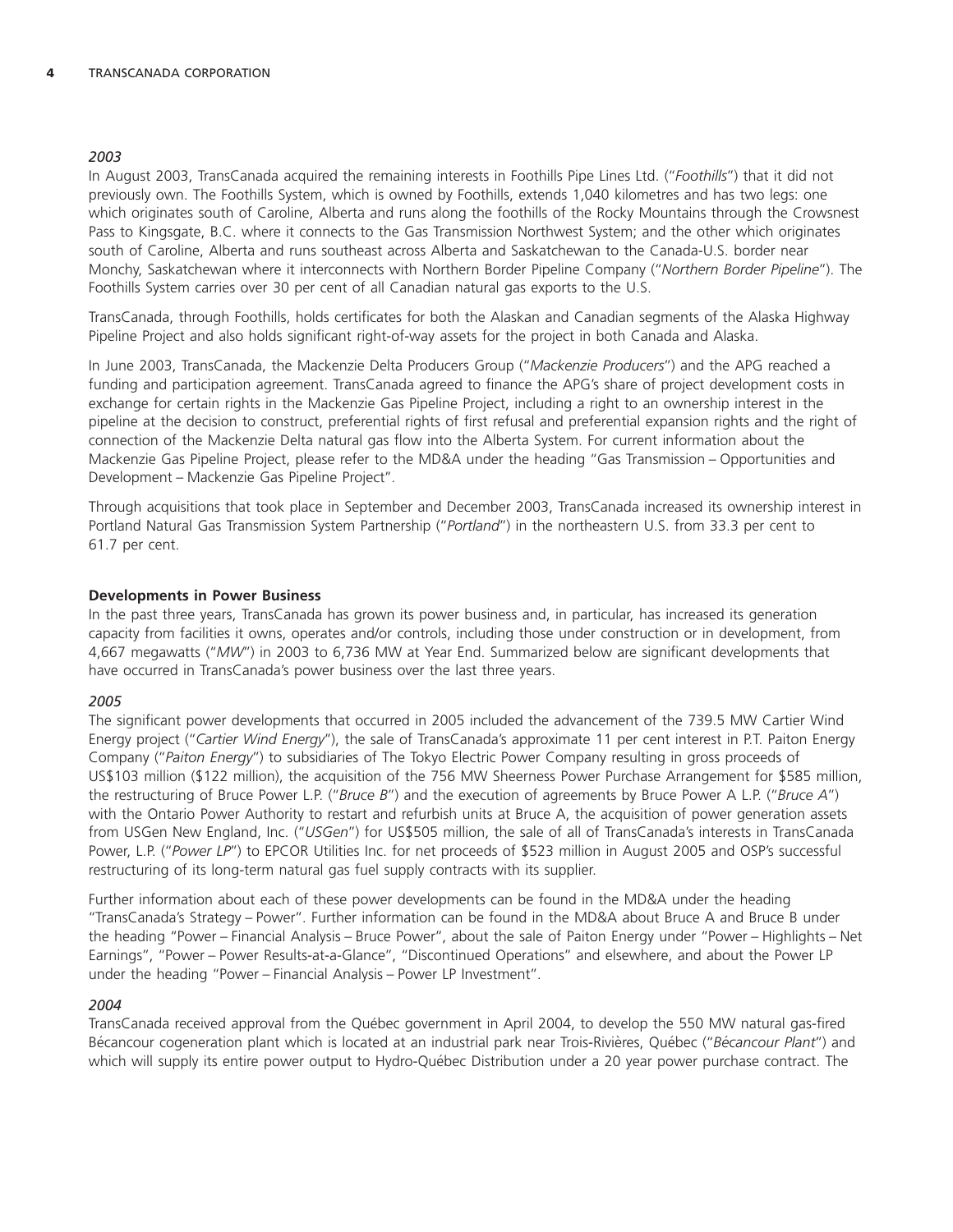Bécancour Plant will also supply steam to two other companies located within the same industrial park. Construction of the 550 MW Bécancour Plant began in the third quarter of 2004. The cost of the Bécancour Plant is estimated to be \$550 million, and the plant is expected to be in service in late 2006.

In April 2004, TransCanada sold its ManChief and Curtis Palmer power plants to Power LP for approximately US\$402.6 million, excluding closing adjustments. The acquisition was partially financed by Power LP through a public offering of subscription receipts which were subsequently converted into limited partnership units. TransCanada did not take up its full pro rata share of the units and as a result, its interest in Power LP was reduced from 35.6 per cent to 30.6 per cent.

Cartier Wind Energy, of which 62 per cent is owned by TransCanada, was awarded six wind energy projects by Hydro-Québec Distribution in October 2004, representing a total of 739.5 MW in the Gaspé region of Québec. The six projects are distributed throughout the Gaspésie-Iles-de-la-Madeleine region and the Regional County Municipality of Matane and are expected to cost a total of more than \$1.1 billion to develop and construct. Construction of the first two of six wind farm projects will commence in early 2006 and the first of the two projects is expected to be in service in late 2006. The entire output will be supplied to Hydro-Québec Distribution under a 20-year power purchase contract.

Construction of the 165 MW MacKay River power plant located in Alberta was completed in 2003 and the plant was put into commercial service in 2004.

Construction of the 90 MW Grandview natural gas-fired cogeneration power plant on the site of the Irving Oil refinery in Saint John, New Brunswick (''*Grandview Plant*'') was completed by the end of 2004 and was commissioned in January 2005. Under a 20 year tolling arrangement, a subsidiary of Irving Oil Limited will provide fuel to the Grandview Plant and has contracted for 100 per cent of the Grandview Plant's heat and electricity output.

# *2003*

In February 2003, TransCanada, as part of a consortium, acquired a 31.6 per cent interest in Bruce B and a 33.3 per cent interest in Bruce Power Inc., the general partner of Bruce B. Bruce B leases its generation facilities from Ontario Power Generation Inc. (''*OPG*''). The facilities consist of eight nuclear reactors, five of which were operational at the end of 2003, with a capacity of 3,950 MW. An additional reactor with capacity of 750 MW commenced commercial operations in March 2004.

The members of the purchasing consortium of Bruce B severally guaranteed, on a pro-rata basis, certain contingent financial obligations of Bruce B related to operator licenses, the OPG lease agreement, power sales agreements and contractor services. Bruce B continues to be operated by experienced nuclear power plant operators. Spent fuel and decommissioning liabilities remain with OPG under the terms of the lease.

# **Recent Developments**

On February 9, 2006, TransCanada announced the filing by its subsidiary, North Baja Pipeline LLC, of an application with the FERC for a certificate for a two-phase expansion of its existing natural gas pipeline in southern California and the construction of a new pipeline lateral in California's Imperial Valley.

TransCanada announced on February 15, 2006, that it will sell its 17.5 per cent general partner interest in Northern Border Partners, L.P. to a subsidiary of ONEOK, Inc. for a net payment of US\$30 million subject to certain closing adjustments. In addition, TransCanada will become the operator of Northern Border Pipeline (''*NBPL*'') in early 2007. The transaction is expected to close in the second quarter of 2006 and is part of a series of transactions that will also result in TC PipeLines, LP, an affiliate of TransCanada, acquiring an additional 20 per cent interest in NBPL from Northern Border Partners, L.P., bringing its total general partnership interest in NBPL to 50 per cent.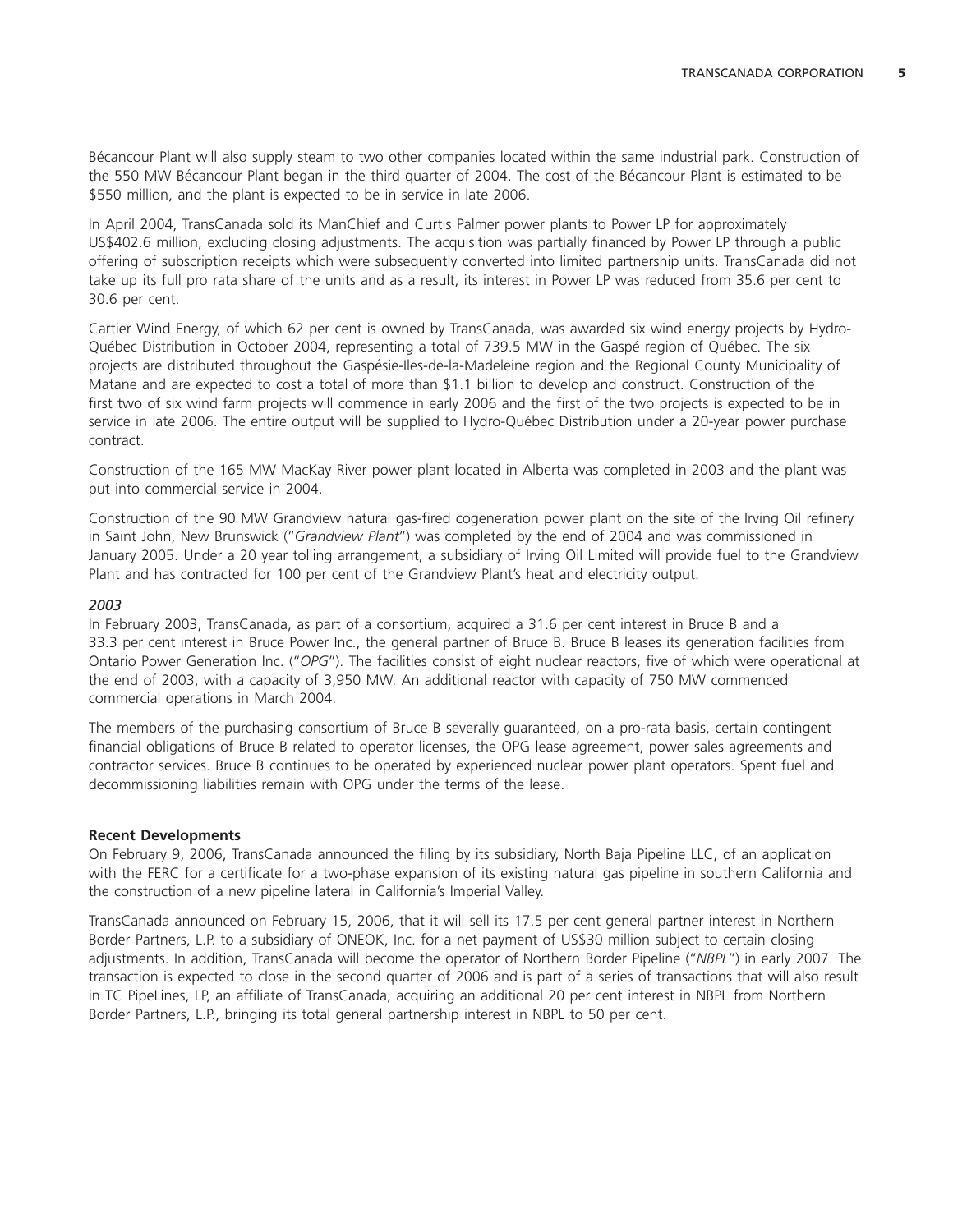# **BUSINESS OF TRANSCANADA**

TransCanada is a leading North American energy infrastructure company focused on natural gas transmission and power generation. At Year End, the gas transmission business accounted for approximately 68 per cent of revenues and 76 per cent of TransCanada's total assets and the power business accounted for approximately 32 per cent of revenues and 20 per cent of TransCanada's total assets. The following is a description of each of TransCanada's two main areas of operation.

The following table shows TransCanada's revenues from operations by segment, classified geographically, for the years ended December 31, 2005 and 2004.

| <b>Revenues From Operations</b> (millions of dollars) | 2005  | 2004  |
|-------------------------------------------------------|-------|-------|
| <b>Gas Transmission</b>                               |       |       |
| Canada – Domestic Deliveries                          | 2,451 | 2,441 |
| Canada - Export Deliveries <sup>(1)</sup>             | 1,159 | 1,259 |
| <b>United States</b>                                  | 553   | 229   |
|                                                       | 4,163 | 3,929 |
| Power $(2)$                                           |       |       |
| Canada - Domestic Deliveries                          | 1,048 | 773   |
| Canada - Export Deliveries <sup>(1)</sup>             |       |       |
| <b>United States</b>                                  | 912   | 793   |
|                                                       | 1,961 | 1,568 |
| Total Revenues <sup>(3)</sup>                         | 6,124 | 5,497 |

(1) Export deliveries include gas transmission revenues attributable to deliveries to U.S. pipelines and power deliveries to U.S. markets.

(2) Revenues include sales of natural gas.

(3) Revenues are attributed to countries based on country of origin of product or service.

#### **Gas Transmission Business**

TransCanada, through subsidiaries, has substantial Canadian and U.S. natural gas pipeline and related holdings, including:

# *Canada*

- a natural gas transmission system running from the Alberta border east to delivery points in eastern Canada and at various U.S. border points (''*Canadian Mainline*'');
- a natural gas transmission system throughout the province of Alberta (''*Alberta System*'');
- a natural gas transmission system in southeastern B.C., southern Alberta and southwestern Saskatchewan (''*Foothills System*'');
- a natural gas transmission system in southeastern B.C. (''*BC System*'');
- a 121 km natural gas transmission pipeline and related facilities which supplies natural gas to the oil sands region of northern Alberta and a 27 km natural gas pipeline which supplies natural gas to a petrochemical complex at Joffre, Alberta;
- a 50 per cent interest in Trans Québec & Maritimes Pipeline Inc. ("TQM") which operates a natural gas transmission system in southeastern Québec ("TQM System"); and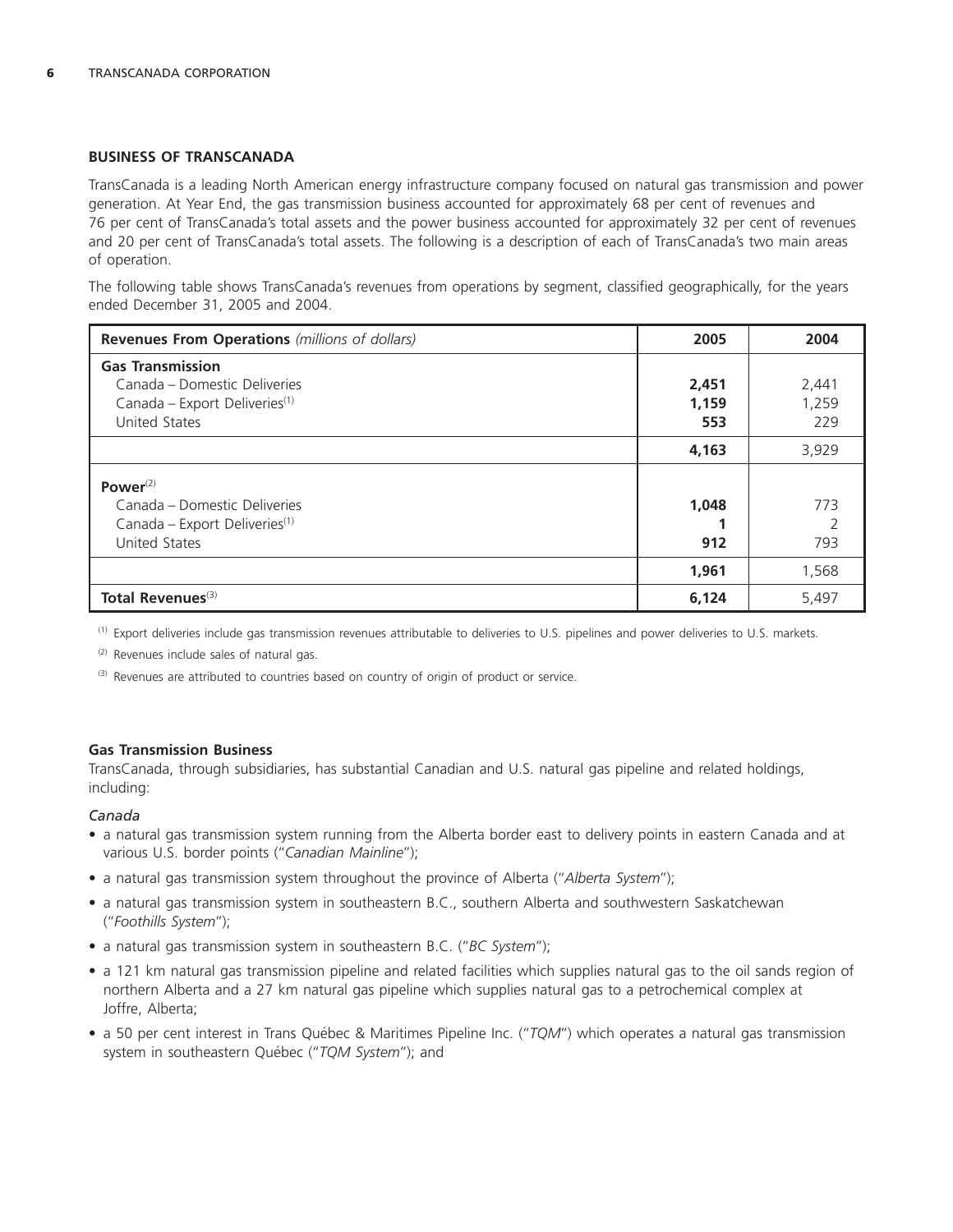• a 60 per cent interest in CrossAlta Gas Storage Services Ltd., a long-term natural gas storage contract and the Edson gas storage facility which is currently under construction.

# *United States*

- the Gas Transmission Northwest System, a natural gas transmission system running from northwestern Idaho, through Washington and Oregon to the California border;
- the North Baja System, a natural gas transmission system which extends from southwestern Arizona to a point near Ogilby, California on the California/Mexico border;
- a 50 per cent interest in the Great Lakes Gas Transmission system (''*Great Lakes System*'') which is located in the north central U.S., roughly parallel to the Canada-U.S. Border;
- a 44.5 per cent interest in the Iroquois System which runs southwards down through the eastern part of the State of New York terminating at points in Long Island and New York City;
- a 61.7 per cent interest in the Portland system which runs through Maine and New Hampshire into Massachusetts;
- a 4 per cent effective ownership interest, held through TC PipeLines, LP, in the NBPL system which is located in the upper midwestern portion of the U.S.; and
- a 7.6 per cent effective ownership interest in the Tuscarora Gas Transmission Company (''*Tuscarora*'') system which runs from Oregon eastwards to the upper portion of Nevada. One per cent of this interest is held directly through a subsidiary of TransCanada and the remainder is held through TransCanada's interest in TC PipeLines, LP.

TransCanada holds a 13.4 per cent interest in TC PipeLines, LP, a publicly held limited partnership of which a subsidiary of TransCanada acts as the general partner. The remaining interest of TC PipeLines, LP is widely held by the public. At Year End, TC PipeLines, LP held a 30 per cent interest in NBPL and a 49 per cent interest in Tuscarora.

TransCanada also has the following natural gas pipeline and related holdings in Central and South America which are held through subsidiaries:

- a 46.5 per cent interest in the TransGas system which runs from Mariquita in central Colombia to Cali in southwest Colombia;
- a 30 per cent interest in the Gas Pacifico pipeline which extends from Loma de la Lata, Argentina to Concepcion, ´ Chile;
- a 30 per cent interest in INNERGY Holdings S.A. which is an industrial natural gas marketing and distribution company based in Concepción, Chile; and
- the Tamazunchale natural gas pipeline, which is under construction and expected to be in service in December 2006, and extends from the Pemex Gas facilities near Naranjos, Veracruz, Mexico to an electricity generation station near Tamazunchale, San Luis Potosi, Mexico.

Further information about TransCanada's pipeline holdings, developments and opportunities relating to gas transmission and significant regulatory developments which relate to gas transmission can be found in the MD&A under the headings ''Gas Transmission'', ''Gas Transmission – Opportunities and Developments'' and ''Gas Transmission – Regulatory Developments''.

In addition, information about the Mackenzie Gas Pipeline Project and the Alaska Highway Pipeline Project can be found in the MD&A under the headings ''Gas Transmission – Opportunities and Developments – Mackenzie Gas Pipeline Project'' and ''Gas Transmission – Opportunities and Developments – Alaska Highway Pipeline Project'', respectively and about TransCanada's activities relating to LNG under the heading ''Gas Transmission – Opportunities and Developments – LNG''.

# *Regulation*

#### *Canadian Mainline*

Under the terms of the *National Energy Board Act* (Canada), the Canadian Mainline is regulated by the NEB. The NEB sets tolls which provide TransCanada the opportunity to recover projected costs of transporting natural gas, including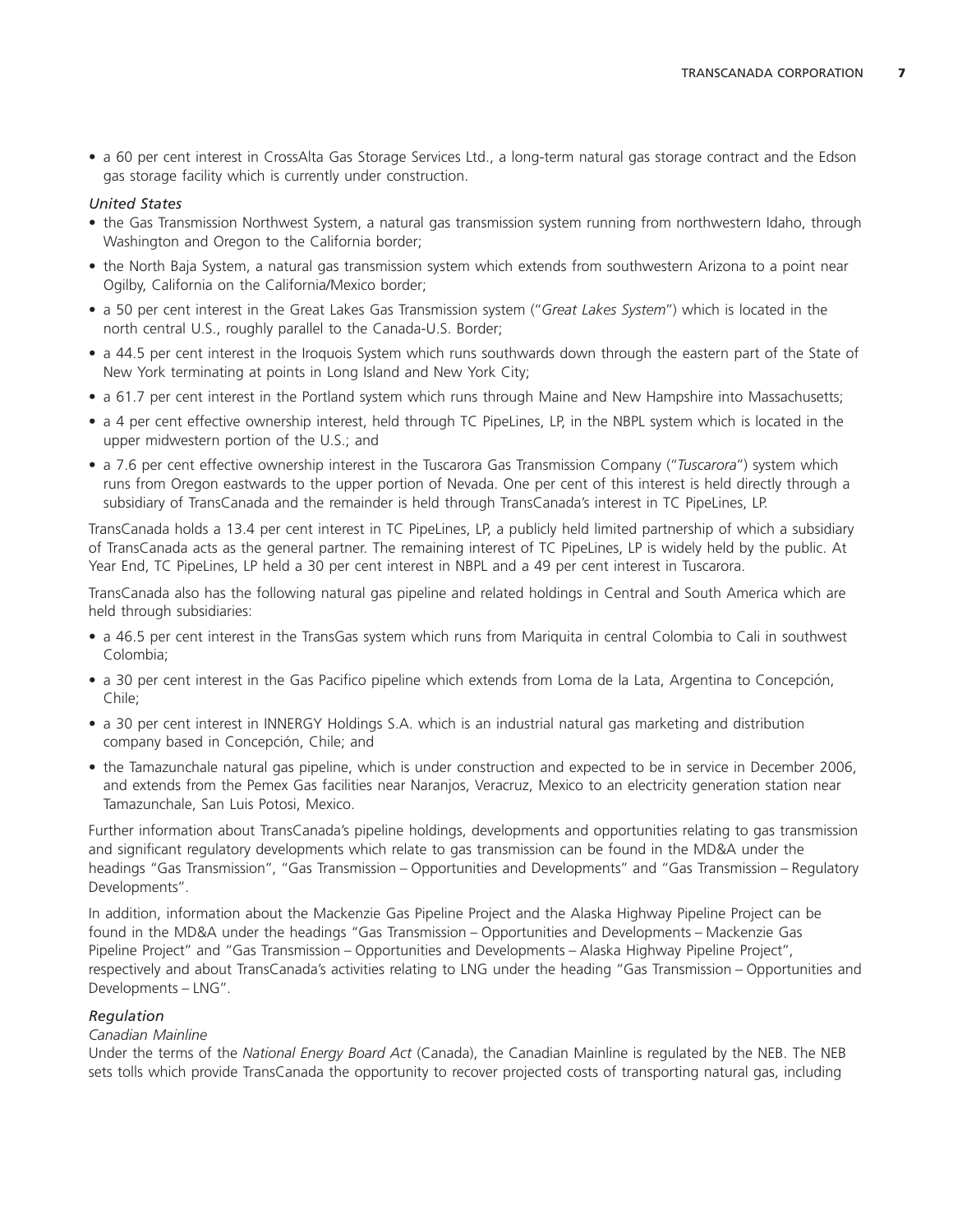the return on the Canadian Mainline's average investment base. In addition, new facilities are approved by the NEB before construction begins and the NEB regulates the operation of the Canadian Mainline. Net earnings of the Canadian Mainline are affected by changes in investment base, the return on equity, the level of deemed common equity and the potential for incentive earnings.

### *Alberta System*

The Alberta System is regulated by the Alberta Energy and Utilities Board (''*EUB*'') primarily under the provisions of the *Gas Utilities Act (Alberta)* (''*GUA*'') and the *Pipeline Act (Alberta)*. Under the GUA, its rates, tolls and other charges, and terms and conditions of service are subject to approval by the EUB. Under the provisions of the *Pipeline Act*, the EUB oversees various matters including the economic, orderly and efficient development of the pipeline, the operation and abandonment of the pipeline and certain related pollution and environmental conservation issues. In addition to requirements under the *Pipeline Act*, the construction and operation of natural gas pipelines in Alberta are subject to certain provisions of other provincial legislation such as the *Environmental Protection and Enhancement Act* (Alberta).

#### **Power**

The Power segment of TransCanada's business includes the acquisition, development, construction, ownership and operation of electrical power generation plants, the purchase and marketing of electricity and the provision of electricity account services to energy and industrial customers.

The electrical power generation plants and power supply that TransCanada owns, operates and/or controls, including those under development or in construction, in the aggregate, represent approximately 6,700 MW of power generation capacity. Power plants and power supply in Canada account for approximately 83 per cent of this total, and power plants in the U.S. account for the balance, being approximately 17 per cent.

TransCanada owns and operates:

- natural gas-fired cogeneration plants in Alberta at Carseland (80 MW), Redwater (40 MW), Bear Creek (80 MW) and MacKay River (165 MW);
- the Grandview natural gas-fired cogeneration plant (90 MW) near Saint John, New Brunswick;
- a waste-heat fuelled power plant at the Cancarb facility in Medicine Hat, Alberta (27 MW);
- a natural gas-fired, combined-cycle Ocean State Power plant in Burrillville, Rhode Island (560 MW); and
- hydroelectric generation assets in New Hampshire, Vermont and Massachusetts (567 MW).

TransCanada has long-term power purchase arrangements in place for:

- 100 per cent of the production of the Sundance A (560 MW) and a 50 per cent interest, through a partnership, in the production of the Sundance B (353 MW of 706 MW) power facilities near Wabamun, Alberta; and
- 756 MW of the production from the Sheerness facility near Hanna, Alberta.

TransCanada owns, but does not operate:

- a 47.9 per cent partnership interest at Year End, in the Bruce A nuclear power generation facility in Ontario (718.5 MW of a total of 1,500 MW that is currently in operation. Another 1,500 MW of which 718.5 MW are attributable to TransCanada, will be generated from two other units currently under refurbishment with restart expected beginning in 2009);
- a 31.6 per cent partnership interest in the Bruce B nuclear power generation facilities in Ontario (1,011 MW of a total of 3,200 MW that is in operation); and
- a 16.7 per cent interest in Huron Wind L.P. whose assets are located at the Bruce site (2 MW of a total of 9 MW that is in operation).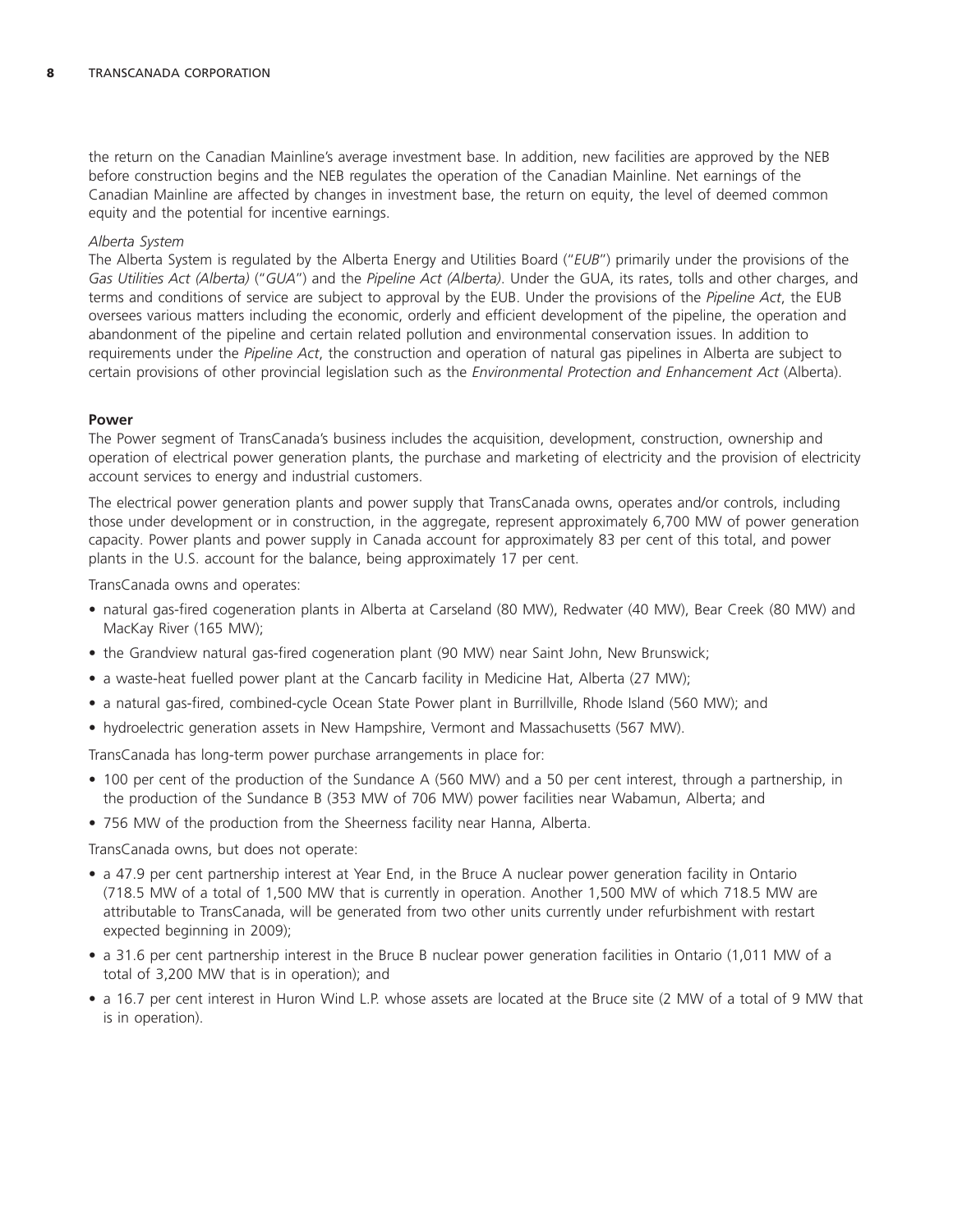TransCanada owns the following facilities which are under construction or development:

- the 550 MW Bécancour natural gas-fired cogeneration plant near Trois-Rivières, Québec, which is expected to be in commercial service in late 2006; and
- a 62 per cent interest in Cartier Wind Energy which will construct six wind energy projects in the Gaspé region of Québec over the period 2006 to 2012 (458 MW of a total of 739.5 MW).

Further information about TransCanada's power holdings and significant developments and opportunities relating to power can be found in the MD&A under the headings "Power", "Power - Financial Analysis" and "Power -Opportunities and Developments''. In particular, information about TransCanada's Eastern and Western power operations and about TransCanada's divestiture of Power LP to EPCOR, can be found under the heading ''Power'' in the MD&A.

# **Other Interests**

# *Cancarb Limited*

TransCanada owns Cancarb Limited, a world scale thermal carbon black manufacturing facility located in Medicine Hat, Alberta.

# *TransCanada Turbines*

TransCanada owns a 50 per cent interest in TransCanada Turbines Ltd., a repair and overhaul business for aero-derivative industrial gas turbines. This business operates primarily out of facilities in Calgary, Alberta, with offices in Bakersfield, California; East Windsor, Connecticut; and Liverpool, England.

# *TransCanada Calibrations*

TransCanada owns an 80 per cent interest in TransCanada Calibrations Ltd., a gas meter calibration business certified by Measurement Canada, located at Ile des Chênes, Manitoba.

# **HEALTH, SAFETY AND ENVIRONMENT**

TransCanada is committed to providing a safe and healthy environment for its employees and the public, and to the protection of the environment. Health, safety and environment ("HS&E") is a priority in all of TransCanada's operations. The HS&E Committee of TransCanada's Board of Directors (''*Board*'') monitors compliance with the TransCanada HS&E corporate policy through regular reporting by TransCanada's department of Community, Safety & Environment. TransCanada's senior executives are also committed to ensuring TransCanada is in compliance with its policies and is an industry leader. Senior executives are regularly advised of all important operational issues and initiatives relating to HS&E by way of a formal reporting process. In addition, TransCanada's management system and performance in the HS&E area are assessed by an independent outside firm every three years or more often if the HS&E Committee requests it. The most recent assessment was completed by PricewaterhouseCoopers in January 2004. These assessments involve senior executive interviews, review of policies and objectives, performance measurement and reporting.

TransCanada has an HS&E management system modeled after elements of the International Organization for Standardization's standard for environmental management systems which is known as ISO 14001, to facilitate the focus of resources on the areas of greatest risk to the organization's business activities relating to HS&E. The system highlights opportunities for improvement, enables TransCanada to work towards defined HS&E expectations and objectives, and provides a competitive business advantage. HS&E outside, independent assessments, management system assessments and planned inspections are used to assess both the effectiveness of implementation of HS&E programs, processes and procedures, and TransCanada's compliance with regulatory requirements.

TransCanada employs full-time staff dedicated to HS&E matters, and incorporates HS&E policies and principles into the planning, development, construction and operation of all its projects. Environmental protection requirements have not had a material impact on the capital expenditures of TransCanada to date; however, there can be no assurance that such requirements will not have a material impact on TransCanada's financial or operating results in future years. Such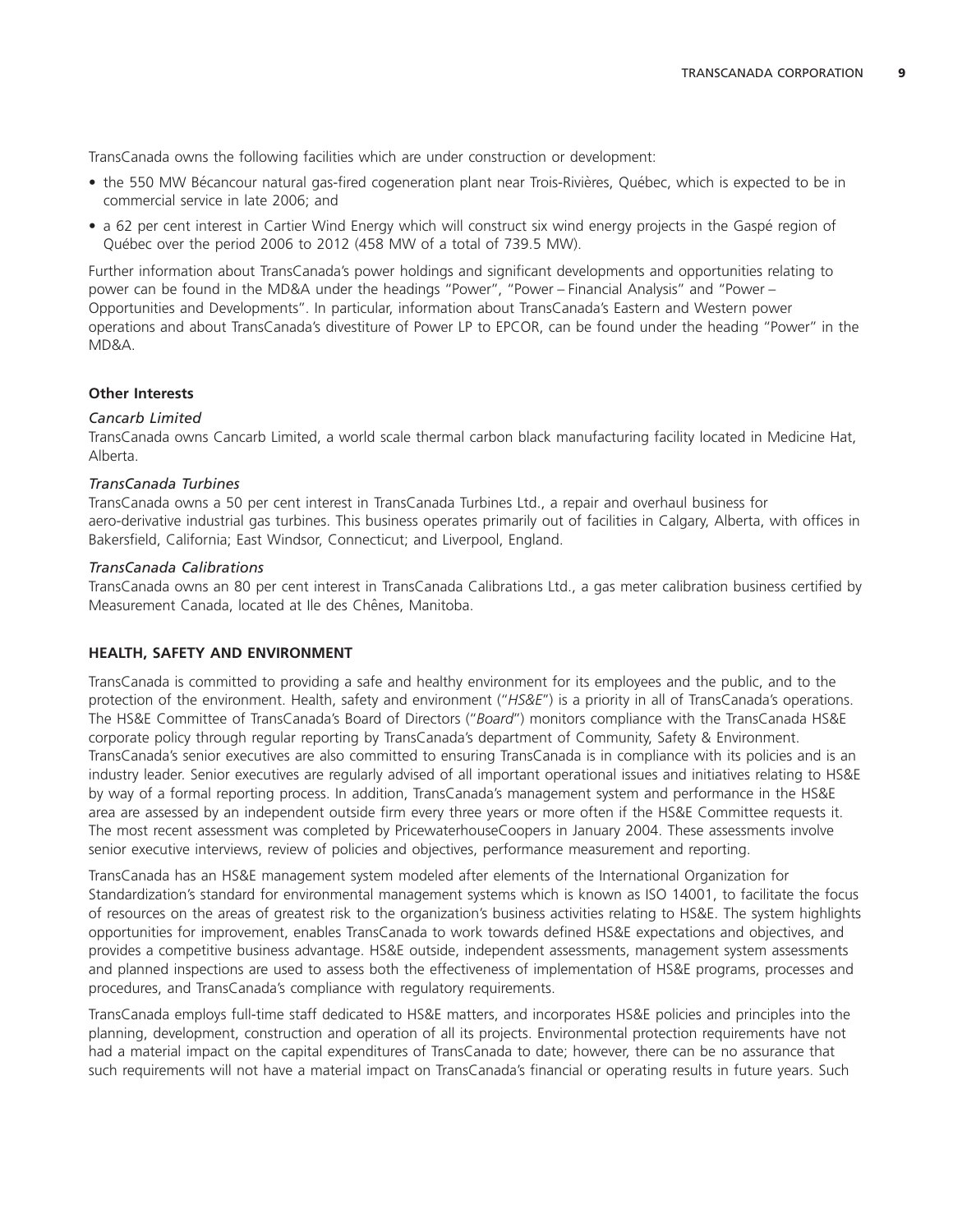requirements can be dependent on a variety of factors including the regulatory environment in which TransCanada operates.

#### **Environment**

Climate change is a strategic issue for TransCanada. In Canada, TransCanada's fossil fuelled power plants, pipeline assets and carbon black facilities are expected to be covered under legislation for large final emitters. While the broad elements of the proposed regulations to reduce greenhouse gas emissions intensities from large industrial emitters have been established, key policy elements remain outstanding including details of compliance options that entities may use to fulfill compliance obligations. At this time, it is difficult to determine the level of impact to TransCanada's Canadian assets until these and other key policy elements have been defined.

In 2006, TransCanada will continue with its strategy for managing the climate change issue. This strategy includes activities such as:

- energy conservation through improvements to overall system efficiency;
- conducting research and development work designed to reduce greenhouse gas emissions;
- gaining experience with flexible market mechanisms;
- participation in government-led policy forums; and
- taking part in public awareness initiatives and education programs focused on climate change and air quality issues.

In addition to these activities, TransCanada also ensures that the potential business risks and opportunities posed by increasing environmental priorities are considered when making decisions regarding TransCanada's businesses.

#### **LEGAL PROCEEDINGS**

The Canadian Alliance of Pipeline Landowners' Association and two individual landowners have commenced an action under Ontario's *Class Proceedings Act*, 1992, against TransCanada and Enbridge Inc. for damages of \$500 million alleged to arise from the creation of a control zone within 30 metres of the pipeline pursuant to section 112 of the *National Energy Board Act.* TransCanada believes the claim is without merit and will vigorously defend the action. TransCanada has made no provision for any potential liability. Any liability would be dealt with through the regulatory process.

TransCanada and its subsidiaries are subject to various other legal proceedings and actions arising in the normal course of business. While the final outcome of such legal proceedings and actions cannot be predicted with certainty, it is the opinion of TransCanada's management that the resolution of such proceedings and actions will not have a material impact on TransCanada's consolidated financial position or results of operations.

#### **TRANSFER AGENT AND REGISTRAR**

TransCanada's transfer agent and registrar is Computershare Trust Company of Canada with transfer facilities in the Canadian cities of Vancouver, Calgary, Winnipeg, Toronto, Montréal and Halifax.

### **INTEREST OF EXPERTS**

TransCanada's auditor is KPMG LLP (''*External Auditor*'') and as of February 27, 2006, the partners of the External Auditor have advised that they do not beneficially own, directly or indirectly, any securities of TransCanada. TransCanada collects this information from the External Auditor but otherwise has no direct knowledge of individual holdings of its securities.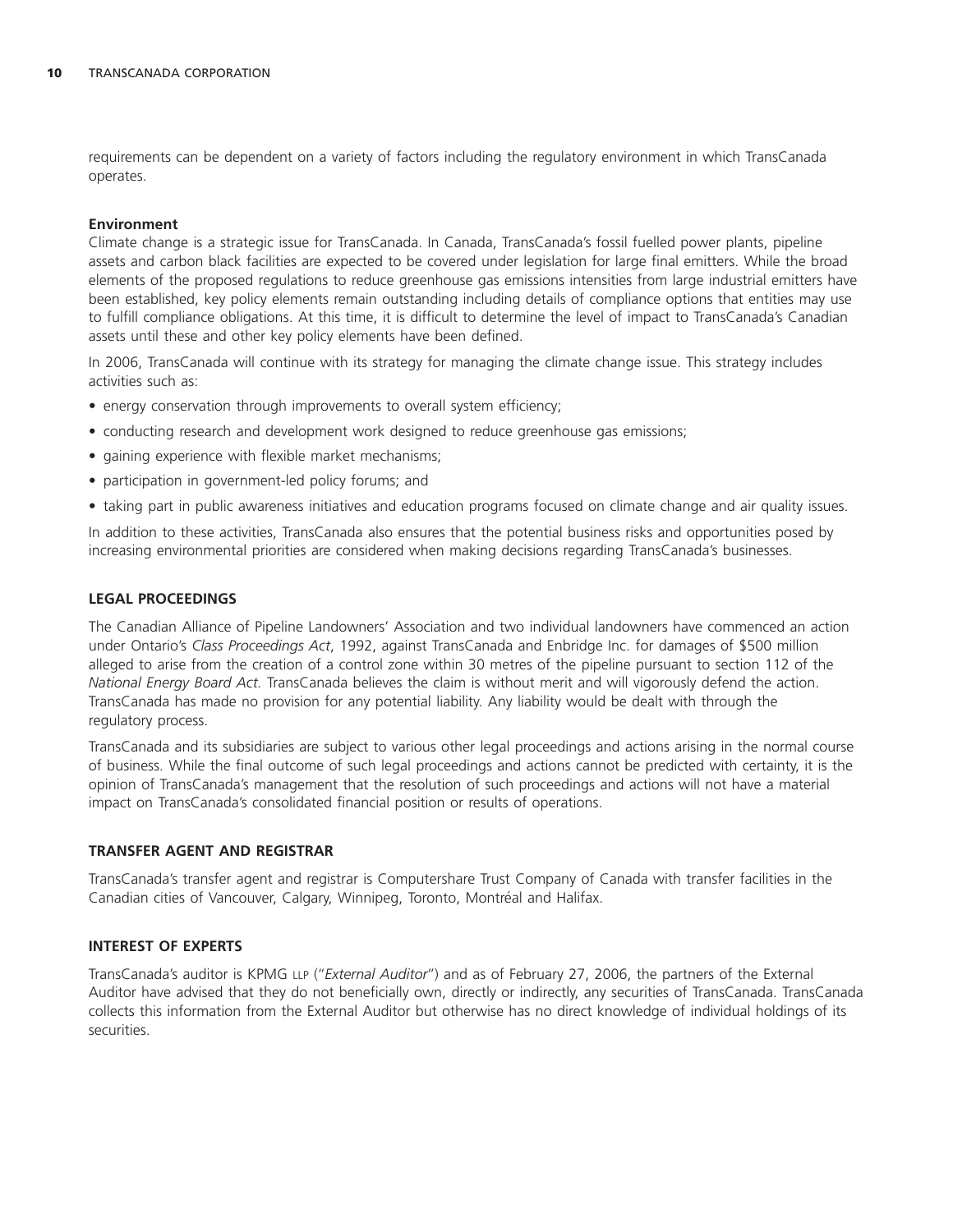#### **RISK FACTORS**

A number of factors, including but not limited to those discussed in this section, could cause actual results or events to differ materially from current expectations.

#### **Gas Transmission**

TransCanada faces competition in its gas transmission business at both the supply and market ends of its systems. The competition is a result of other pipelines accessing an increasingly mature western Canadian sedimentary basin and serving some of the same markets as TransCanada. In addition, the continued expiration of firm transportation contracts has resulted in significant reductions in firm contracted capacity on both the Canadian Mainline and Alberta System. As well, regulatory decisions continue to have significant impact on the financial returns for and future investments in TransCanada's Canadian wholly-owned pipelines.

Further information about risks in TransCanada's natural gas transmission business can be found under the headings ''Gas Transmission – Opportunities and Developments'' and ''Gas Transmission – Business Risks'' in the MD&A.

#### **Power**

TransCanada's power business can be affected by a variety of factors including competition from other market participants, fluctuating market demand, weather, reliance on the supply of feed stocks such as natural gas, water, coal and uranium, fluctuating feed stock prices, fluctuating electricity prices, unexpected outages, third party power plant operator performance, power transmission disruptions and regulatory changes and influences.

Further information about competition risks in TransCanada's power business can be found under the headings ''Power – Opportunities and Developments'' and ''Power – Business Risks'' in the MD&A.

In addition, Bruce A and Bruce B, in which TransCanada holds material interests, are subject to risks related to the operation and maintenance of nuclear power generating facilities, including risks relating to the use, handling, containment and storage of radioactive materials; limitation on the amounts and types of insurance that are commercially available to cover any related liabilities that may arise from these operations; changes in and varying interpretations of the extensive federal regulations that apply to Bruce A's and Bruce B's nuclear operations; modifications needed to meet increasing security requirements; and repairs, modifications, replacements and outages that may be necessitated as a result of testing and inspection programs which, themselves, may need to be enhanced in coming years to improve operations or satisfy increasing regulatory or other requirements.

#### **Other**

Further information about TransCanada's risk management activities can be found under the heading ''Risk Management'' in the MD&A.

#### **DIVIDENDS**

TransCanada's Board of Directors has not adopted a formal dividend policy. The Board reviews the financial performance of TransCanada quarterly and makes a determination of the appropriate level of dividends to be declared in the following quarter. Currently, TransCanada's payment of dividends on its common shares is funded from dividends TransCanada receives as the sole common shareholder of TCPL. Provisions of various trust indentures and credit arrangements to which TCPL is a party, restrict TCPL's ability to declare and pay dividends to TransCanada under certain circumstances and, if such restrictions apply, they may, in turn, have an impact on TransCanada's ability to declare and pay dividends on its common shares. In the opinion of TransCanada management, such provisions do not restrict or alter TransCanada's ability to declare or pay dividends.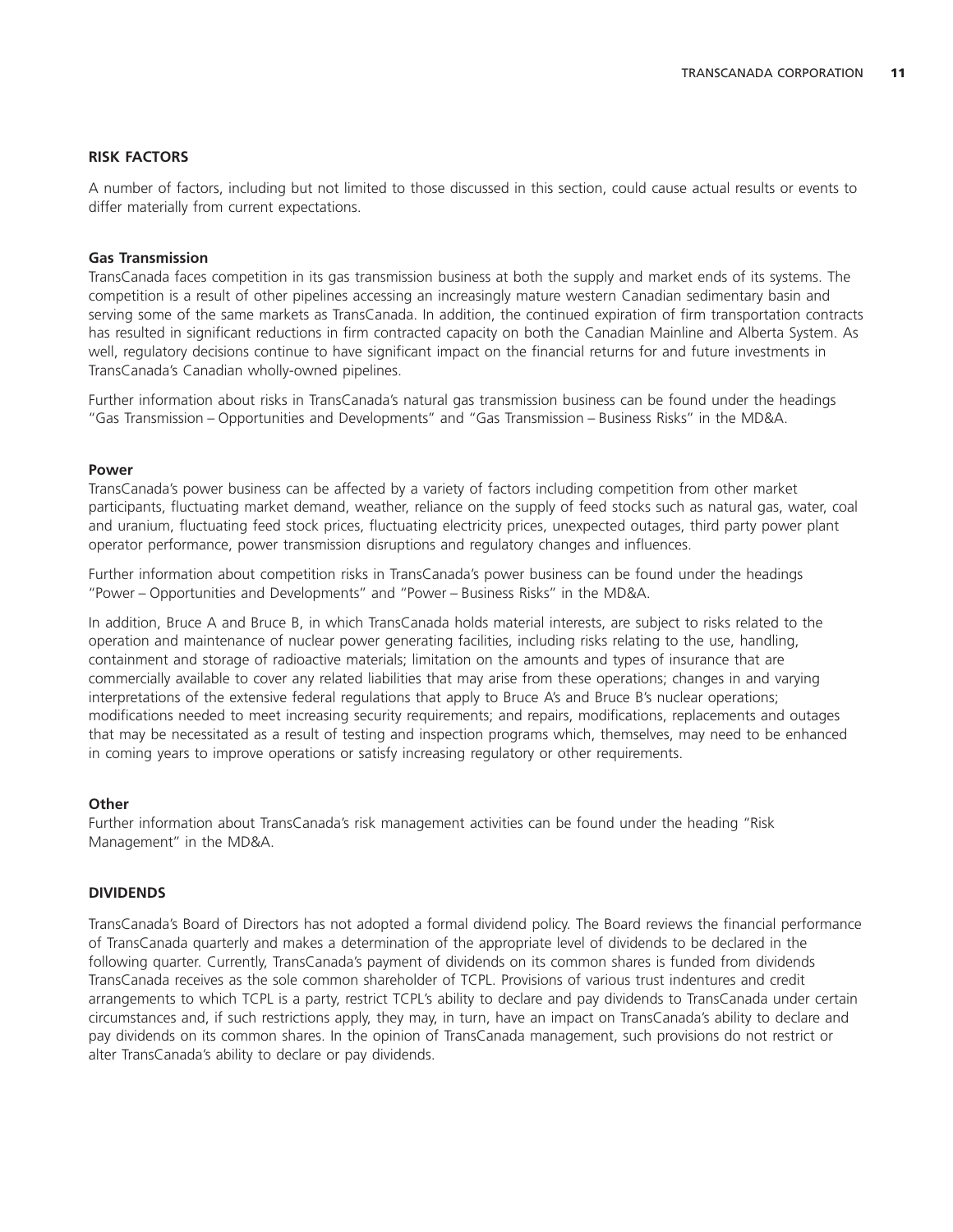The dividends declared per common share of TransCanada during the past three completed financial years are set forth in the following table:

|                                                                          | 2005                               | 2004                     | 2003 |
|--------------------------------------------------------------------------|------------------------------------|--------------------------|------|
| $\sim$ :<br>shares <sup>(</sup><br>Dividends<br>declared<br>common<br>on | $\sim$<br>$\overline{\phantom{a}}$ | $\overline{\phantom{a}}$ | 1.08 |

(1) Prior to May 15, 2003, dividends were paid by TCPL.

# **DESCRIPTION OF CAPITAL STRUCTURE**

#### **Share Capital**

TransCanada's authorized share capital consists of an unlimited number of common shares, of which approximately 487,235,725 were issued and outstanding at Year End, and an unlimited number of first preferred shares and second preferred shares issuable in series, of which none are outstanding. The following is a description of the material characteristics of each of these classes of shares.

# *Common Shares*

The common shares entitle the holders thereof to one vote per share at all meetings of shareholders, except meetings at which only holders of another specified class of shares are entitled to vote, and, subject to the rights, privileges, restrictions and conditions attaching to the first preferred shares and the second preferred shares, whether as a class or a series, and to any other class or series of shares of TransCanada which rank prior to the common shares, entitle the holders thereof to receive (i) dividends if, as and when declared by the Board out of the assets of TransCanada properly applicable to the payment of the dividends in such amount and payable at such times and at such place or places as the Board may from time to time determine and (ii) the remaining property of TransCanada upon a dissolution.

# *First Preferred Shares*

Subject to certain limitations, the Board may, from time to time, issue first preferred shares in one or more series and determine for any such series, its designation, number of shares and respective rights, privileges, restrictions and conditions. The first preferred shares as a class, have, among others, provisions to the following effect.

The first preferred shares of each series shall rank on a parity with the first preferred shares of every other series, and shall be entitled to preference over the common shares, the second preferred shares and any other shares ranking junior to the first preferred shares with respect to the payment of dividends, the repayment of capital and the distribution of assets of TransCanada in the event of a liquidation, dissolution or winding up of TransCanada.

Except as provided by the *Canada Business Corporations Act* or as referred to below, the holders of the first preferred shares will not have any voting rights nor will they be entitled to receive notice of or to attend shareholders' meetings. The holders of any particular series of first preferred shares will, if the directors so determine prior to the issuance of such series, be entitled to such voting rights as may be determined by the directors if TransCanada fails to pay dividends on that series of preferred shares for any period as may be so determined by the directors.

The provisions attaching to the first preferred shares as a class may be modified, amended or varied only with the sanction of the holders of the first preferred shares as a class. Any such sanction to be given by the holders of the first preferred shares may be given by the affirmative vote of the holders of not less than 662⁄3 per cent of the first preferred shares represented and voted at a meeting or adjourned meeting of such holders.

#### *Second Preferred Shares*

The rights, privileges, restrictions and conditions attaching to the second preferred shares are substantially identical to those attaching to the first preferred shares, except that the second preferred shares are junior to the first preferred shares with respect to the payment of dividends, repayment of capital and the distribution of assets of TransCanada in the event of a liquidation, dissolution or winding up of TransCanada.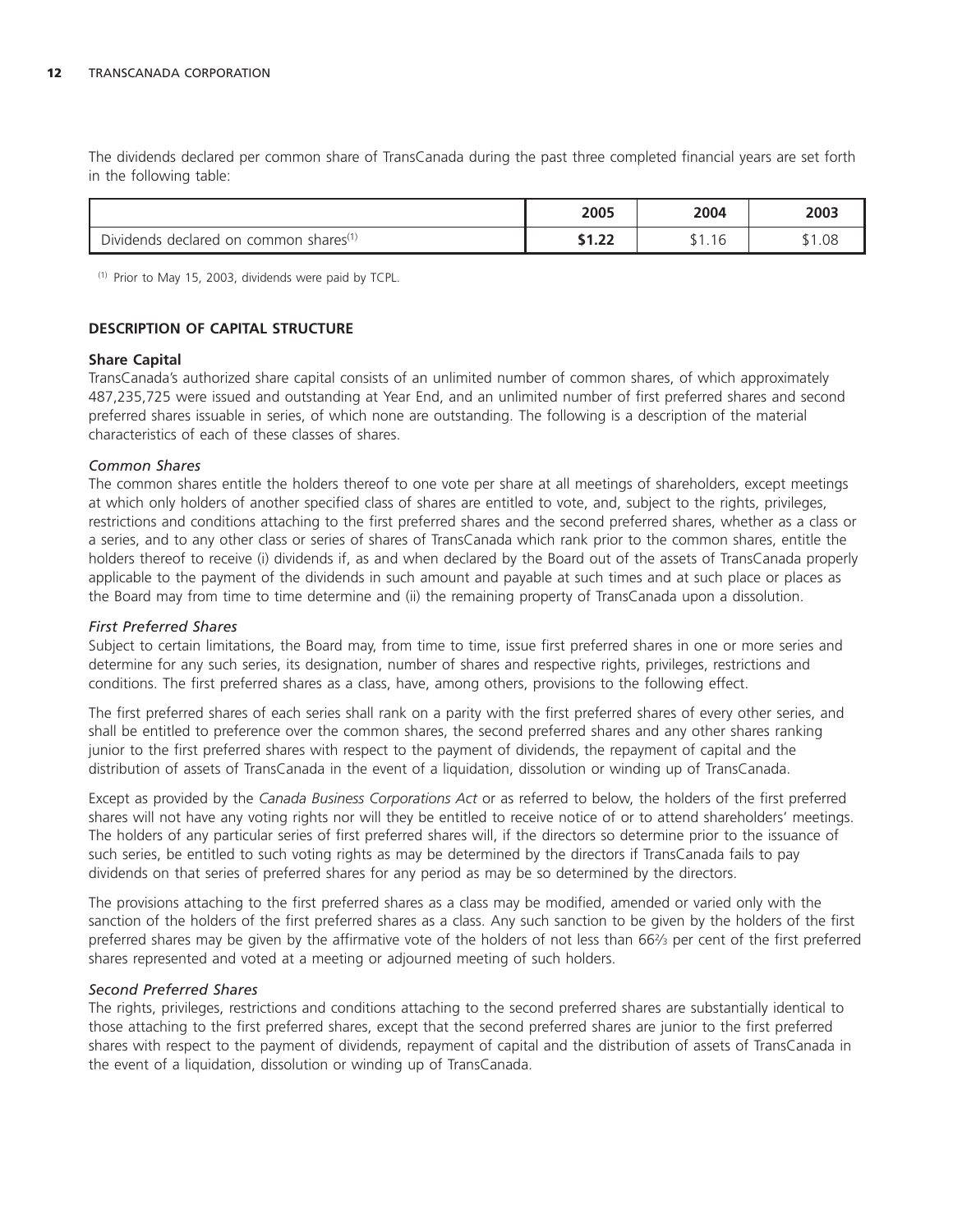# **CREDIT RATINGS**

Although TransCanada has not issued debt, it has been assigned an issuer rating by Moody's Investors Service of A3 with a stable outlook. TransCanada does not presently intend to issue debt securities in its own name and future financing requirements are expected to continue to be funded through its subsidiary, TCPL. The following table sets out the credit ratings assigned to those outstanding classes of securities of TCPL which have been rated:

| Overall                                                  | <b>DBRS</b> | Moody's              | S&P        |
|----------------------------------------------------------|-------------|----------------------|------------|
| Senior Secured Debt<br>First Mortgage Bonds              | А           | A2                   |            |
| Senior Unsecured Debt<br>Debentures<br>Medium-term Notes | A<br>А      | A2<br>A <sub>2</sub> | А–<br>$A-$ |
| Subordinated Debt                                        | A (low)     | A3                   | BBB+       |
| Junior Subordinated Debt                                 | $Pfd-2$     | A3                   | <b>BBB</b> |
| Preferred Shares                                         | Pfd-2 (low) | Baa1                 | <b>BBB</b> |
| Commercial Paper                                         | $R-1$ (low) | $P-1$                |            |
| Trend/Rating Outlook                                     | Stable      | Stable               | Negative   |

Credit ratings are intended to provide investors with an independent measure of credit quality of an issue of securities. Credit ratings are not recommendations to purchase, hold or sell securities and do not address the market price or suitability of a specific security for a particular investor. There is no assurance that any rating will remain in effect for any given period of time or that any rating will not be revised or withdrawn entirely by a rating agency in the future if, in its judgment, circumstances so warrant. A description of the rating agencies' credit ratings listed in the table above is set out below.

#### **Dominion Bond Rating Service (DBRS)**

DBRS has different rating scales for short and long-term debt and preferred shares. ''High'' or ''low'' grades are used to indicate the relative standing within a rating category. The absence of either a ''high'' or ''low'' designation indicates the rating is in the ''middle'' of the category. The R-1 (low) rating assigned to TCPL's short-term debt is the third highest of ten rating categories and indicates satisfactory credit quality. The overall strength and outlook for key liquidity, debt and profitability ratios is not normally as favourable as with higher rating categories, but these considerations are still respectable. Any qualifying negative factors that exist are considered manageable, and the entity is normally of sufficient size to have some influence in its industry. The A ratings assigned to TCPL's senior secured and senior unsecured debt and the A (low) rating assigned to its subordinated debt are the third highest of ten categories for long-term debt. Long-term debt rated A is of satisfactory credit quality. Protection of interest and principal is still substantial, but the degree of strength is less than that of AA rated entities. While a respectable rating, entities in the A category are considered to be more susceptible to adverse economic conditions and have greater cyclical tendencies than higher rated entities. The Pfd-2 and Pfd-2 (low) ratings assigned to TCPL's junior subordinated debt and preferred shares are the second highest of six rating categories for preferred shares. Preferred shares rated Pfd-2 are of satisfactory credit quality. Protection of dividends and principal is still substantial; however, earnings, the balance sheet and coverage ratios are not as strong as Pfd-1 rated companies.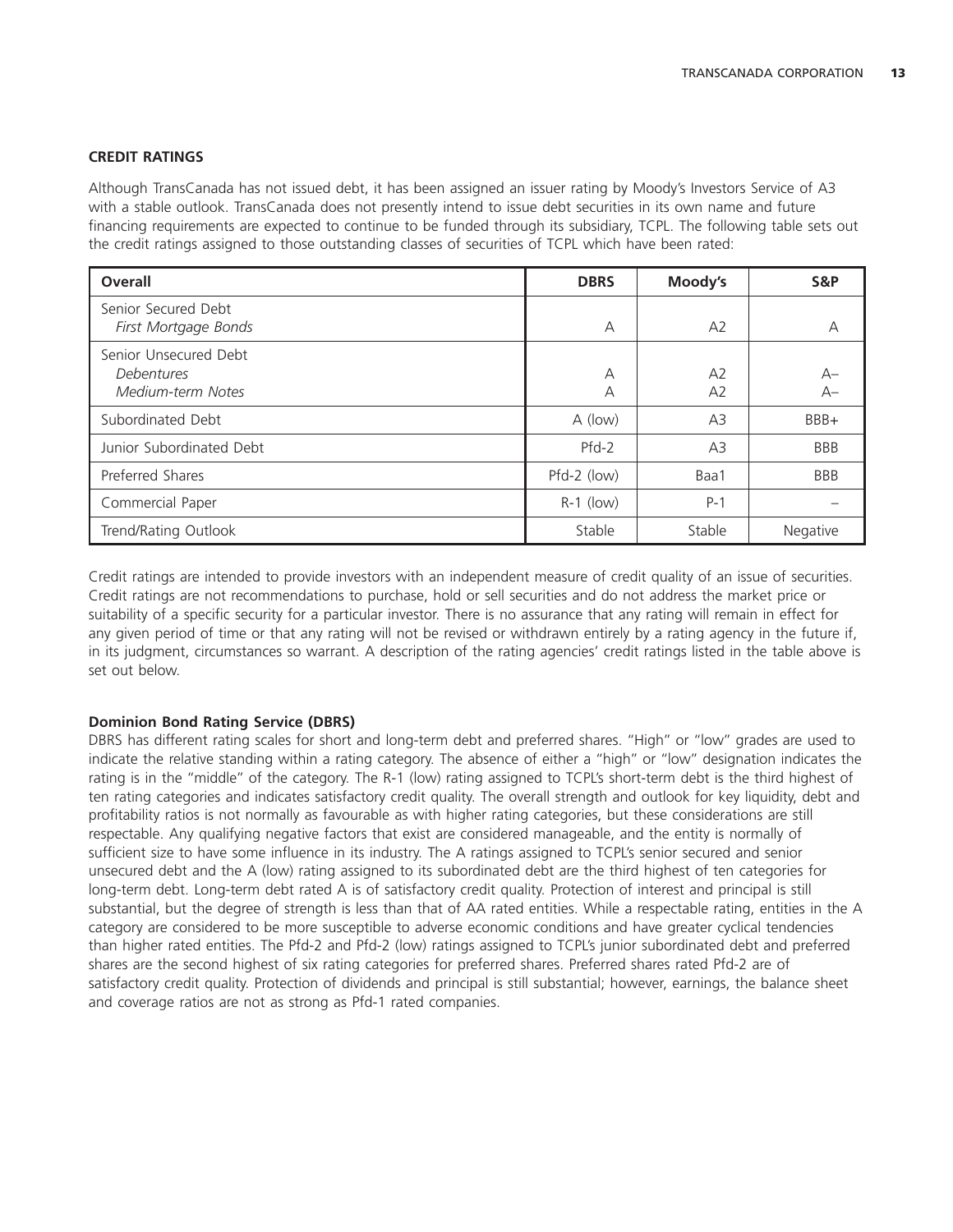#### **Moody's Investor Services (Moody's)**

Moody's has different rating scales for short and long-term obligations. Numerical modifiers 1, 2 and 3 are applied to each rating classification, with 1 being the highest and 3 being the lowest. The P-1 rating assigned to TCPL's short-term debt is the highest of four rating categories and indicates a superior ability to repay short-term debt obligations. The A2 ratings assigned to TCPL's senior secured and senior unsecured debt and the A3 ratings assigned to its subordinated debt and junior subordinated debt are the third highest of nine rating categories for long-term obligations. Obligations rated A are considered upper-medium grade and are subject to low credit risk. The Baa1 rating assigned to TCPL's preferred shares is the fourth highest of nine rating categories for long-term obligations. Obligations rated Baa are subject to moderate credit risk, are considered medium-grade, and as such, may possess certain speculative characteristics.

#### **Standard & Poor's (S&P)**

S&P has different rating scales for short and long-term obligations. Ratings may be modified by the addition of a plus (+) or minus ( – ) sign to show the relative standing within a particular rating category. The A and A – ratings assigned to TCPL's senior secured and senior unsecured debt, respectively, are the third highest of ten rating categories for long-term obligations. An A rating indicates the obligor's capacity to meet its financial commitment is strong; however, the obligation is somewhat susceptible to the adverse effects of changes in circumstances and economic conditions than obligations in higher rated categories. The BBB+ rating assigned to TCPL's subordinated debt and the BBB ratings assigned to its junior subordinated debt and preferred shares are the fourth highest of ten rating categories for long-term obligations. An obligation rated BBB exhibits adequate protection parameters. However, adverse economic conditions or changing circumstances are more likely to lead to a weakened capacity of the obligor to meet its financial commitment on the obligation.

# **MARKET FOR SECURITIES**

TransCanada's common shares are listed on the Toronto Stock Exchange (''*TSX*'') and the New York Stock Exchange (''*NYSE*''). The following table sets forth the reported monthly high and low closing prices and monthly trading volumes of the common shares of TransCanada on the TSX for the period indicated:

| <b>Month</b>    | High<br>(\$) | Low<br>(5) | Volume<br><b>Traded</b> |
|-----------------|--------------|------------|-------------------------|
| December, 2005  | 37.56        | 36.25      | 16,433,655              |
| November, 2005  | 37.40        | 34.95      | 21,148,781              |
| October, 2005   | 36.00        | 34.60      | 20,786,022              |
| September, 2005 | 36.94        | 32.92      | 26,394,804              |
| August, 2005    | 33.69        | 31.49      | 18,358,190              |
| July, 2005      | 34.08        | 32.06      | 16,695,178              |
| June, 2005      | 32.59        | 30.32      | 20,470,296              |
| May, 2005       | 31.10        | 29.80      | 16,560,238              |
| April, 2005     | 30.00        | 29.55      | 17,071,520              |
| March, 2005     | 30.61        | 29.20      | 23,363,461              |
| February, 2005  | 30.69        | 29.70      | 19,187,511              |
| January, 2005   | 30.48        | 29.75      | 21,563,721              |

# **Common Shares (TRP)**

In addition, the following securities of TransCanada's subsidiary, TCPL, are listed on the markets specified:

• TCPL's Cumulative Redeemable First Preferred Shares, Series U and Series Y are listed on the TSX;

• TCPL's 8.25% preferred securities due 2047, are listed on the NYSE; and

• TCPL's 16.50% First Mortgage Pipe Line Bonds due 2007, are listed on the London Stock Exchange.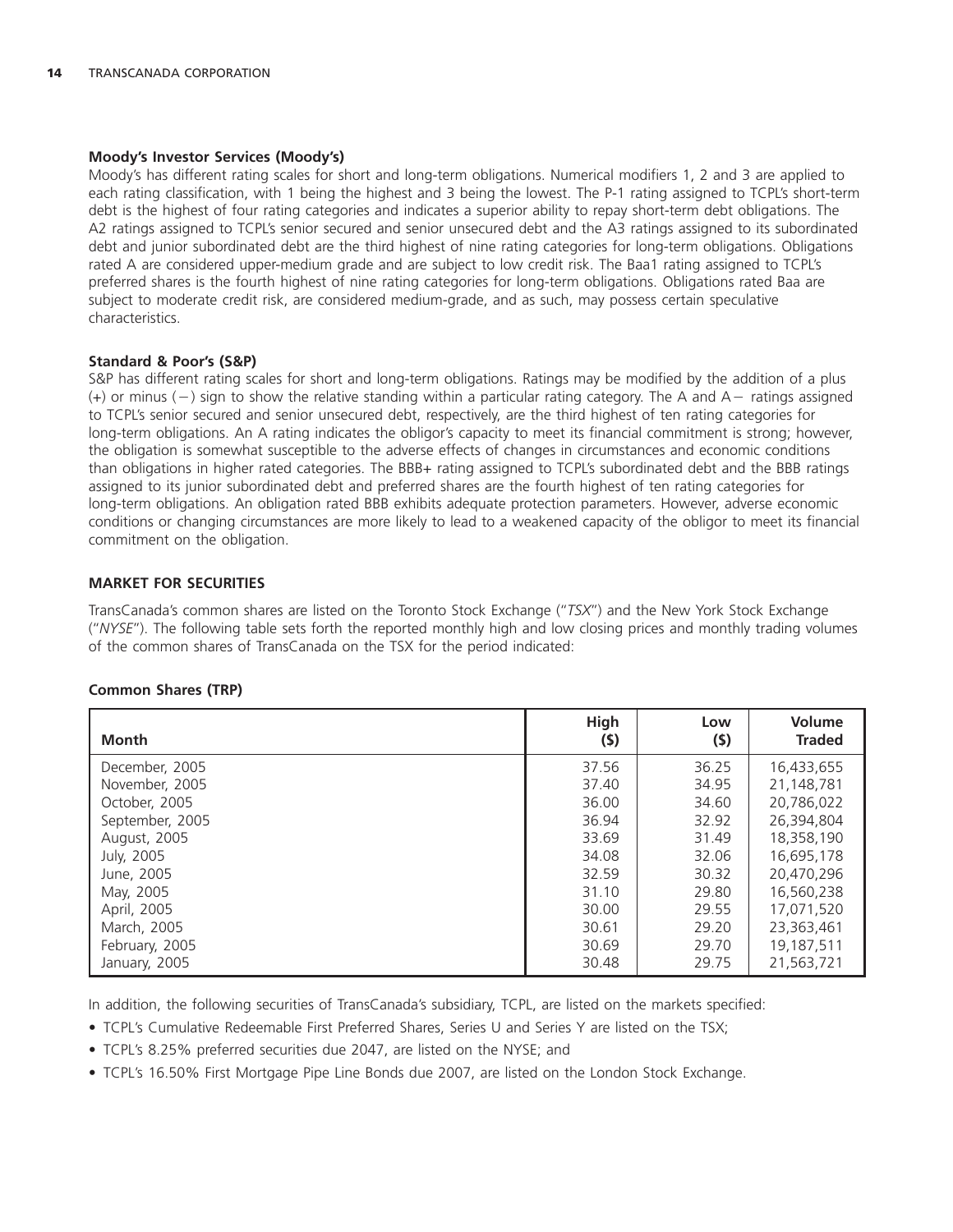#### **DIRECTORS AND OFFICERS**

As of February 27, 2006, the directors and officers of TransCanada as a group beneficially owned, directly or indirectly, have exercisable options to own, or exercised control or direction over, 2,334,652 common shares of TransCanada which constitutes less than one per cent of TransCanada's common shares and less than one per cent of the voting securities of any of its subsidiaries or affiliates. TransCanada collects this information from its directors and officers but otherwise has no direct knowledge of individual holdings of its securities. Further information as to securities beneficially owned, or over which control or direction is exercised, is provided in TransCanada's Management Proxy Circular dated February 28, 2006 (''*Proxy Circular*'') under the heading ''Business to be Transacted at the Meeting – Election of Directors''. See also ''Additional Information'' in this AIF.

#### **Directors**

Set forth below are the names of the twelve directors who served on TransCanada's Board at Year End, together with their jurisdictions of residence, all positions and offices held by them with TransCanada and its significant affiliates, their principal occupations or employment during the past five years and the year from which each director has continually served as a director of TransCanada and, prior to the arrangement, with TCPL. Positions and offices held with TransCanada are also held by such person at TCPL.

| Name and<br><b>Place of Residence</b><br><b>Principal Occupation During the Five Preceding Years</b>                                                                                                                                                                                                                                                                                                                     |                                                                                                                                                                                                                                                                                                                                                                                                                      | <b>Director Since</b> |  |
|--------------------------------------------------------------------------------------------------------------------------------------------------------------------------------------------------------------------------------------------------------------------------------------------------------------------------------------------------------------------------------------------------------------------------|----------------------------------------------------------------------------------------------------------------------------------------------------------------------------------------------------------------------------------------------------------------------------------------------------------------------------------------------------------------------------------------------------------------------|-----------------------|--|
| Douglas D. Baldwin<br>Calgary, Alberta<br>Canada                                                                                                                                                                                                                                                                                                                                                                         | Chairman, Talisman Energy Inc., (oil and gas) since May 2003.<br>President and Chief Executive Officer, TCPL, from August 1999 to<br>April 2001. Director, Citadel Group of Funds. Member, Board of<br>Governors, University of Calgary.                                                                                                                                                                             | 1999                  |  |
| Kevin E. Benson <sup>(1)</sup><br>Wheaton, Illinois<br><b>United States</b>                                                                                                                                                                                                                                                                                                                                              | President and Chief Executive Officer, Laidlaw International, Inc.<br>(transportation services) since June 2003, and Laidlaw, Inc. from<br>September 2002 to June 2003. President and Chief Executive Officer,<br>The Insurance Corporation of British Columbia from December 2001<br>until September 2002. President, The Pattison Group from April 2000<br>to February 2001. Director, Laidlaw International, Inc. | 2005                  |  |
| Derek H. Burney, O.C.<br>Corporate Director. President and Chief Executive Officer, CAE Inc.<br>(technology) from October 1999 to August 2004. Lead director at<br>Ottawa, Ontario<br>Canada<br>Quebecor World Inc. (communications and media) from April 2003 to<br>November 2005. Director, CanWest Global Communications Corp.,<br>Chair, New Brunswick Power Corporation and Lead Director, Shell<br>Canada Limited. |                                                                                                                                                                                                                                                                                                                                                                                                                      | 2005                  |  |
| Wendy K. Dobson<br>Uxbridge, Ontario<br>Canada                                                                                                                                                                                                                                                                                                                                                                           | Professor, Rotman School of Management and Director, Institute for<br>International Business, University of Toronto (education). Director,<br>Toronto-Dominion Bank. Vice Chair, Canadian Public Accountability<br>Board.                                                                                                                                                                                            | 1992                  |  |
| E. Linn Draper, Jr.<br>Lampasas, Texas<br><b>United States</b>                                                                                                                                                                                                                                                                                                                                                           | Corporate Director. Chairman, President and Chief Executive Officer of<br>Columbus, Ohio-based American Electric Power Co., Inc. from April<br>1993 to April 2004. Director, Alliance Data Systems Corporation,<br>Alpha Natural Resources, Inc. and Temple-Inland Inc. Chair of<br>NorthWestern Corporation.                                                                                                        | 2005                  |  |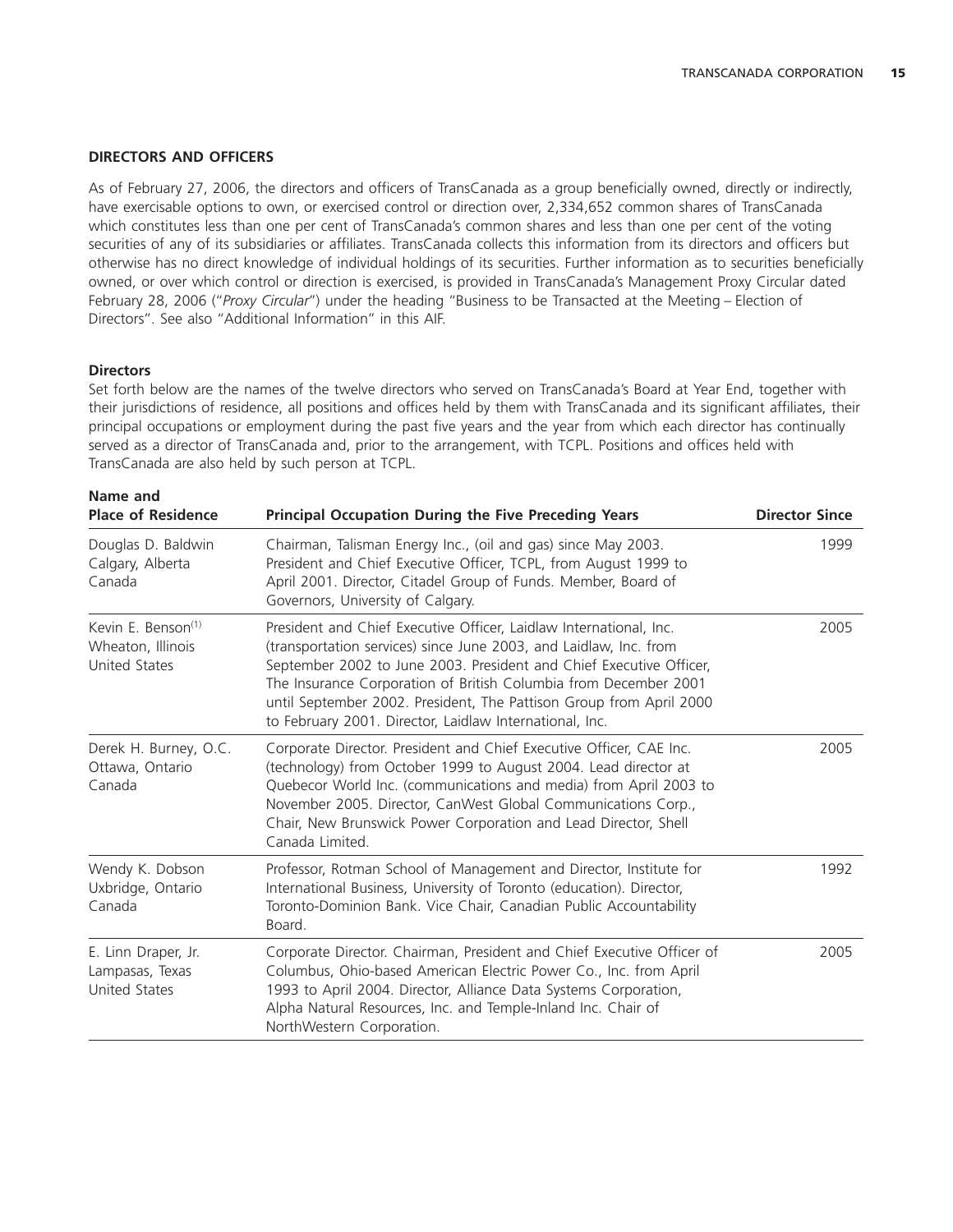| Name and<br><b>Place of Residence</b>                                          | <b>Principal Occupation During the Five Preceding Years</b>                                                                                                                                                                                                                                                                                                                                                                                                                                                                                                                          | <b>Director Since</b> |
|--------------------------------------------------------------------------------|--------------------------------------------------------------------------------------------------------------------------------------------------------------------------------------------------------------------------------------------------------------------------------------------------------------------------------------------------------------------------------------------------------------------------------------------------------------------------------------------------------------------------------------------------------------------------------------|-----------------------|
| The Hon. Paule Gauthier,<br>P.C., O.C., O.Q., Q.C.<br>Québec, Québec<br>Canada | Senior Partner, Desjardins Ducharme L.L.P. (law firm). President, Institut<br>Québecois des Hautes Études Internationales, Laval University. Director,<br>Royal Bank of Canada, Rothmans Inc., Metro Inc. and RBC Dexia<br>Investor Services Trust.                                                                                                                                                                                                                                                                                                                                  | 2002                  |
| Kerry L. Hawkins<br>Winnipeg, Manitoba<br>Canada                               | Corporate Director. President, Cargill Limited (agricultural) from<br>September 1982 to December 2005. Director, NOVA Chemicals<br>Corporation and Shell Canada Limited.                                                                                                                                                                                                                                                                                                                                                                                                             | 1996                  |
| S. Barry Jackson<br>Calgary, Alberta<br>Canada                                 | Corporate Director. Chairman, Resolute Energy Inc. (oil and gas) from<br>January 2002 to April 2005 and Chairman, Deer Creek Energy Limited<br>(oil and gas) from April 2001 to September 2005. Director, Nexen Inc.,<br>Cordero Energy Inc. and privately held Larincina Energy Ltd.                                                                                                                                                                                                                                                                                                | 2002                  |
| Paul L. Joskow<br>Brookline, Massachusetts<br><b>United States</b>             | Professor, Department of Economics, Massachusetts Institute of<br>Technology (MIT) (education). Director of the MIT Center for Energy<br>and Environmental Policy Research. Director, National Grid PLC and<br>trustee, Putnam Mutual Funds.                                                                                                                                                                                                                                                                                                                                         | 2004                  |
| Harold N. Kvisle<br>Calgary, Alberta<br>Canada                                 | President and Chief Executive Officer, TransCanada since May 2003<br>and TCPL since May 2001. Executive Vice-President, Trading and<br>Business Development, TCPL, from June 2000 to April 2001.<br>Director, PrimeWest Energy Inc. and Bank of Montreal. Chair, Mount<br>Royal College.                                                                                                                                                                                                                                                                                             | 2001                  |
| David P. O'Brien <sup>(2)</sup><br>Calgary, Alberta<br>Canada                  | Chairman and Chief Executive Officer, PanCanadian Energy<br>Corporation (oil and gas) from October 2001 to April 2002. Chairman,<br>President and Chief Executive Officer, Canadian Pacific Limited<br>(transportation, energy and hotels) from May 1996 to October 2001.<br>Chair, EnCana Corporation (oil and gas) since April 2002 and Chair,<br>Royal Bank of Canada (banking) since February 2004. Director,<br>Fairmont Hotels & Resorts Inc., Inco Limited, Molson Coors Brewing<br>Company, and the not for profit C.D. Howe Institute. Chancellor,<br>Concordia University. | 2001                  |
| Harry G. Schaefer, F.C.A.<br>Calgary, Alberta<br>Canada                        | President, Schaefer & Associates (business advisory services).<br>Vice-Chairman of the Board, TransCanada since May 2003 and TCPL<br>since June 1998. Director, Agrium Inc. and Fording Canadian<br>Coal Trust.                                                                                                                                                                                                                                                                                                                                                                      | 1987                  |

(1) Mr. Benson was President and Chief Executive Officer of Canadian Airlines International Ltd. from July 1996 to February 2000. Canadian Airlines International Ltd. filed for protection under the *Companies' Creditors Arrangement Act* (Canada) and applicable bankruptcy protection statutes in the United States on March 24, 2000.

(2) Mr. O'Brien was a director of Air Canada on April 1, 2003 when Air Canada filed for protection under the *Companies' Creditors Arrangement Act* (Canada). Mr. O'Brien resigned as a director from Air Canada in November 2003.

Each director holds office until the next annual meeting or until his or her successor is earlier elected or appointed. Mr. Jackson was designated as the Chair of the Board on April 29, 2005, Mr. Draper was appointed to the Board on June 15, 2005 and Mr. Burney was appointed to the Board on September 8, 2005. Mr. W. Thomas Stephens, a TransCanada director since April 1999, resigned from the Board on August 12, 2005.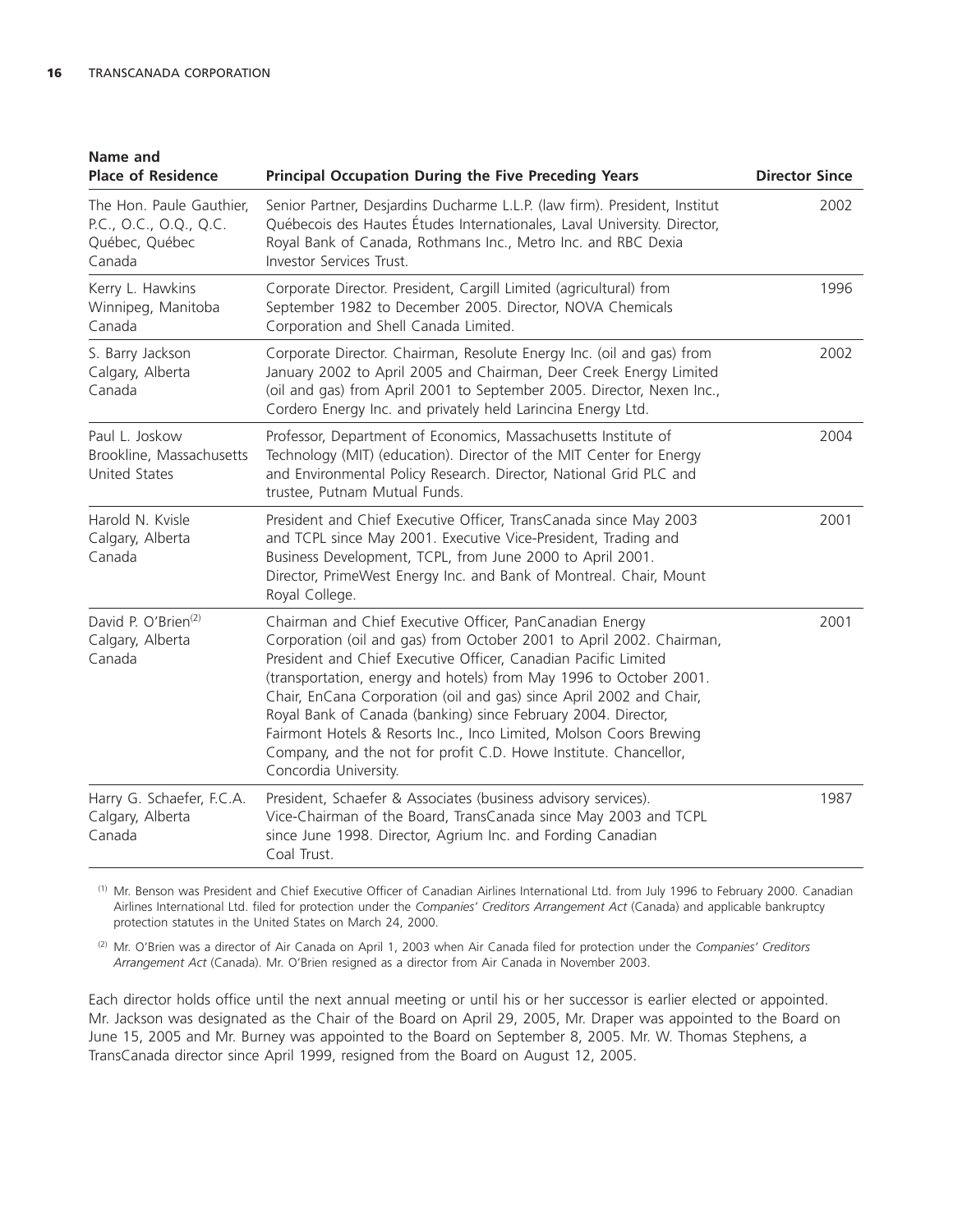# **Officers**

All of the executive officers and corporate officers of TransCanada reside in Calgary, Alberta, Canada. References to positions and offices with TransCanada prior to May 15, 2003 are references to the positions and offices held with TCPL. Current positions and offices held with TransCanada are also held by such person at TCPL. As of the date hereof, the officers of TransCanada, their present positions within TransCanada and their principal occupations during the five preceding years are as follows:

# *Executive Officers*

| <b>Name</b>                                  | <b>Present Position Held</b>                                                         | <b>Principal Occupation During</b><br>the Five Preceding Years                                                                       |
|----------------------------------------------|--------------------------------------------------------------------------------------|--------------------------------------------------------------------------------------------------------------------------------------|
| Harold N. Kvisle                             | President and Chief Executive<br>Officer                                             | Prior to April 2001, Executive Vice-President,<br>Trading and Business Development.                                                  |
| Albrecht W.A. Bellstedt, Q.C. <sup>(1)</sup> | Executive Vice-President, Law and<br>General Counsel and Chief<br>Compliance Officer | Prior to September 2005, Executive<br>Vice-President, Law and General Counsel.                                                       |
| Russell K. Girling                           | Executive Vice-President,<br>Corporate Development and Chief<br>Financial Officer    | Prior to March 2003, Executive Vice-President<br>and Chief Financial Officer.                                                        |
| Dennis J. McConaghy                          | Executive Vice-President, Gas<br>Development                                         | Prior to May 2001, Senior Vice-President,<br>Business Development.                                                                   |
| Alexander J. Pourbaix                        | Executive Vice-President, Power                                                      | Executive Vice-President, Power Development,<br>May 2001 to March 2003. Prior to May 2001,<br>Senior Vice-President, Power Ventures. |
| Sarah E. Raiss                               | Executive Vice-President,<br>Corporate Services                                      | Prior to January 2002, Executive Vice-President,<br>Human Resources and Public Sector Relations.                                     |
| Ronald J. Turner                             | Executive Vice-President, Gas<br>Transmission                                        | Prior to March 2003, Executive Vice-President,<br>Operations and Engineering.                                                        |
| Donald M. Wishart                            | Executive Vice-President,<br>Operations and Engineering                              | Prior to March 2003, Senior Vice-President,<br>Field Operations.                                                                     |

(1) Mr. Bellstedt, who served as a trustee of Atlas Cold Storage Income Trust, was subject to an Ontario Securities Commission cease trade order issued in respect of all insiders of Atlas Cold Storage Income Trust on December 2, 2003 which arose because of late filed financial statements required to reflect certain re-statements. The cease trade order was rescinded in January 2004.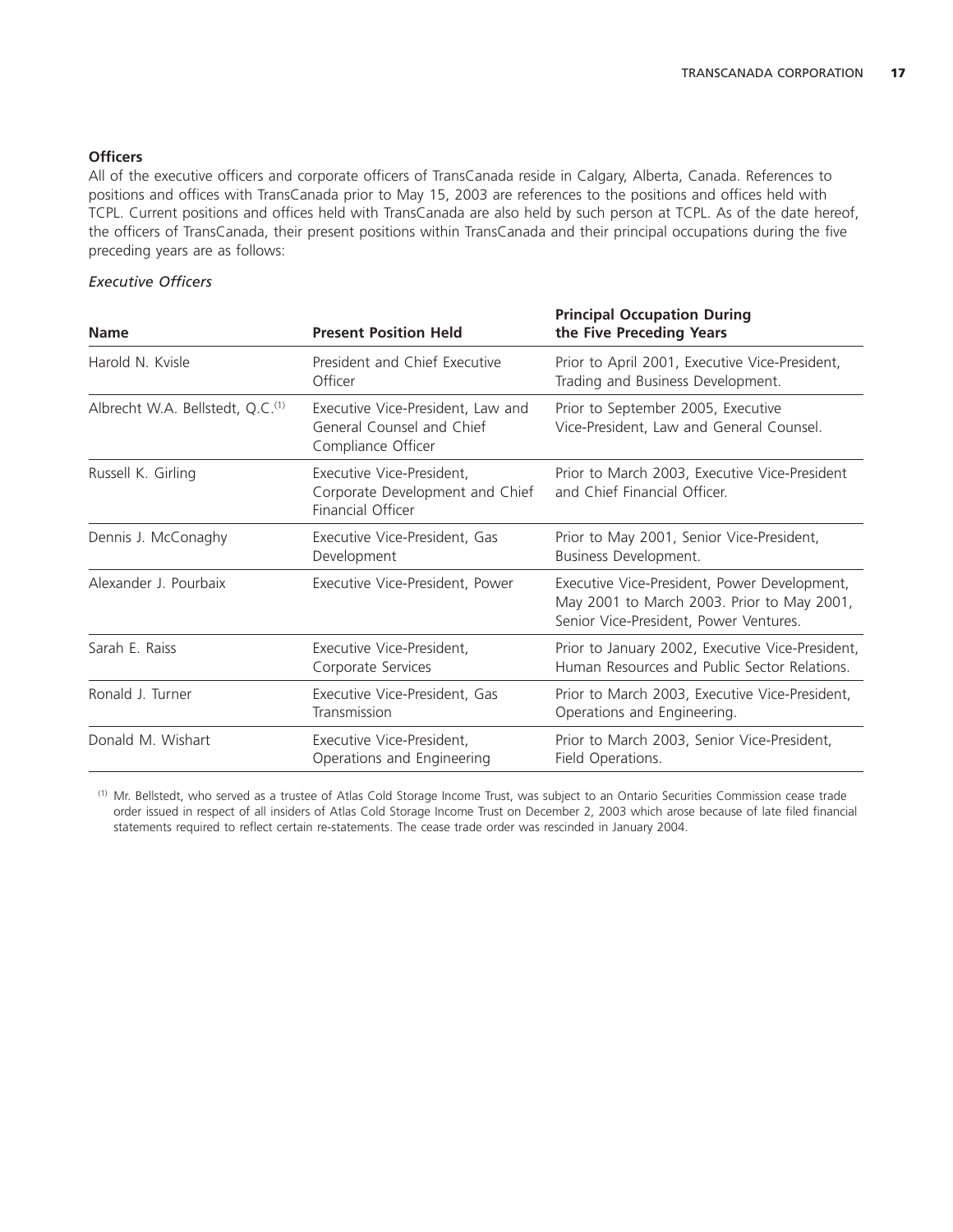# *Corporate Officers*

| <b>Name</b>        | <b>Present Position Held</b>                              | <b>Principal Occupation During</b><br>the Five Preceding Years       |
|--------------------|-----------------------------------------------------------|----------------------------------------------------------------------|
| Ronald L. Cook     | Vice-President, Taxation                                  | Prior to April 2002, Director, Taxation.                             |
| Rhondda E.S. Grant | Vice-President, Communications<br>and Corporate Secretary | Prior to February 2005, Vice-President and<br>Corporate Secretary.   |
| Lee G. Hobbs       | Vice-President and Controller                             | Prior to July 2001, Director, Accounting.                            |
| Garry E. Lamb      | Vice-President, Risk Management                           | Prior to October 2001, Vice-President, Audit<br>and Risk Management. |
| Donald R. Marchand | Vice-President, Finance and<br>Treasurer                  | Vice-President, Finance and Treasurer                                |

# **CORPORATE GOVERNANCE**

The Board and the members of TransCanada's management are committed to the highest standards of corporate governance. TransCanada's corporate governance practices comply with the governance rules of the Canadian Securities Administrators (''*CSA*''), those of the NYSE applicable to foreign issuers and of the U.S. Securities and Exchange Commission (''*SEC*''), and those mandated by the United States *Sarbanes-Oxley Act of 2002* (''*SOX*''). As a non-U.S. company, TransCanada is not required to comply with most of the NYSE corporate governance listing standards; however, except as summarized on its website at www.transcanada.com, the governance practices followed are in compliance with the NYSE standards for U.S. companies in all significant respects. TransCanada is in compliance with the CSA's Multilateral Instrument 52-110 pertaining to audit committees. TransCanada is also in compliance with National Policy 58-201, Corporate Governance Guidelines, and National Instrument 58-101, Disclosure of Corporate Governance Practices (collectively, the ''*Canadian Governance Guidelines*''). In 2005, the Canadian Governance Guidelines came into effect and for purposes of the TSX replaced the TSX Corporate Governance Guidelines.

### **Audit Committee**

TransCanada has an Audit Committee which is responsible for assisting the Board in overseeing the integrity of TransCanada's financial statements and compliance with legal and regulatory requirements and in ensuring the independence and performance of TransCanada's internal and external auditors. The members of the Audit Committee at Year End were Harry G. Schaefer (Chair), Douglas D. Baldwin, Kevin E. Benson, Paule Gauthier and Paul L. Joskow. Mr. Jackson is a non-voting member of the Audit Committee.

The Board believes that the composition of the Audit Committee reflects a high level of financial literacy and expertise. Each member of the Audit Committee has been determined by the Board to be ''independent'' and ''financially literate'' within the meaning of the definitions under Canadian and U.S. securities laws and the NYSE rules. In addition, the Board has determined that Mr. Schaefer is an ''Audit Committee Financial Expert'' as that term is defined under U.S. securities laws. The Board has made these determinations based on the education and breadth and depth of experience of each member of the Audit Committee. The following is a description of the education and experience, apart from their respective roles as directors of TransCanada, of each member of the Audit Committee that is relevant to the performance of his or her responsibilities as a member of the Audit Committee:

Mr. Schaefer earned a Bachelor of Commerce from the University of Alberta, is a Chartered Accountant and is a Fellow of the Canadian Institute of Chartered Accountants. He serves on and has served on the boards of several public companies and other organizations, including as Chairman of the Alberta Chapter of the Institute of Corporate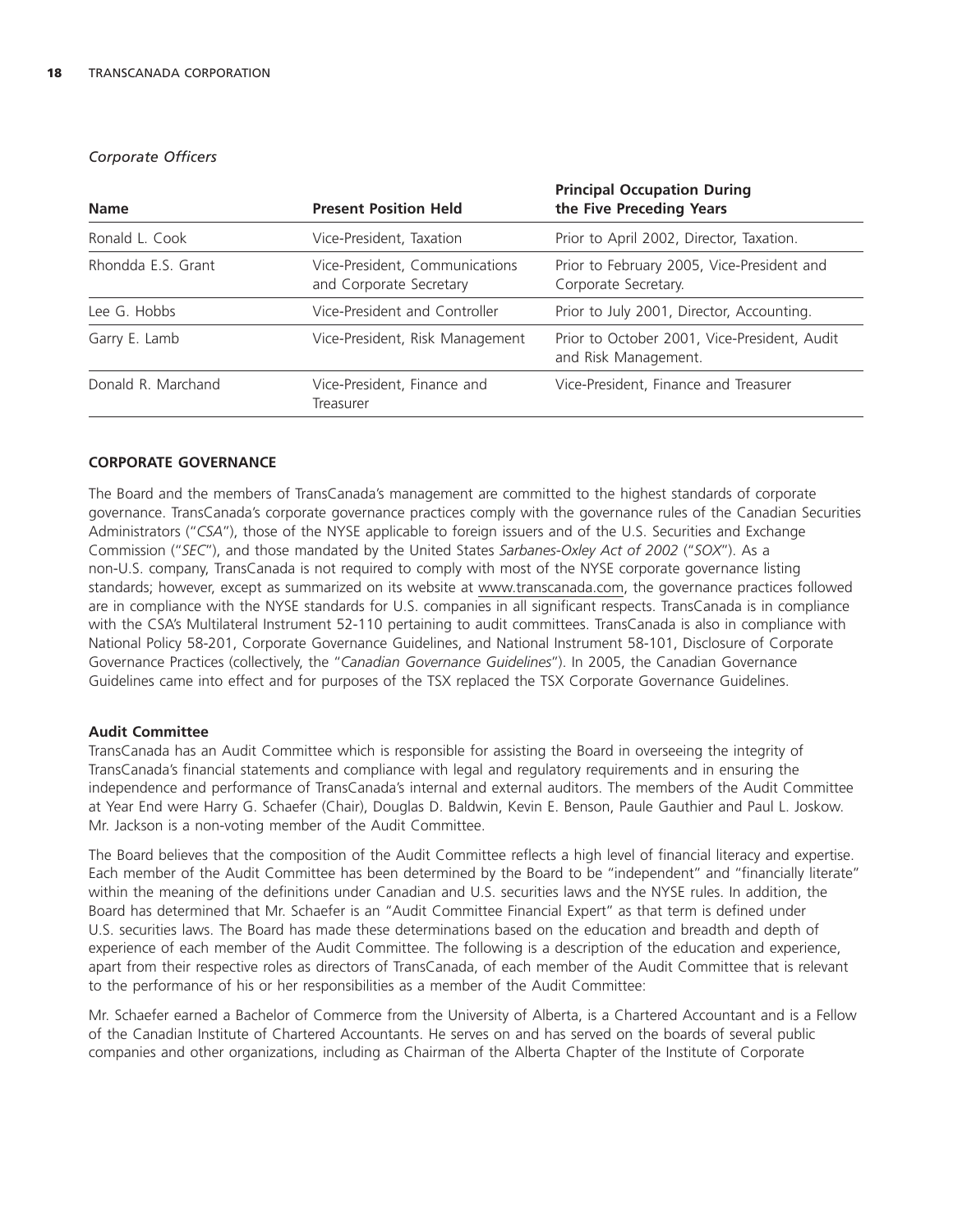Directors, and on the audit committees of certain of those boards. Mr. Schaefer has also held several executive positions with public companies. He is currently Chair of the Audit Committee and of the audit committees of two other public companies.

Mr. Baldwin earned a Bachelor of Science in Chemical Engineering from the University of Saskatchewan. He has served on the boards of several public companies and other organizations and on the audit committees of certain of those boards. Mr. Baldwin has also held the position of President and Chief Executive Officer of TCPL and other senior executive positions with Imperial Oil Limited and Esso Resources Canada Limited. Mr. Baldwin will retire from the Board at the Annual Meeting of Shareholders to be held on April 28, 2006.

Mr. Benson earned a Bachelor of Accounting from the University of Witwatersrand (South Africa) and was a member of the South African Society of Chartered Accountants. Mr. Benson is the President and Chief Executive Officer of Laidlaw International, Inc. In prior years, he has held several executive positions including one as President and Chief Executive Officer of Canadian Airlines International Ltd. and has served on other public company boards.

Mme. Gauthier earned a Bachelor of Arts from the Collège Jésus-Marie de Sillery, a Bachelor of Laws from Laval University and a Master of Laws in Business Law (Intellectual Property) from Laval-University. She has served on the boards of several public companies and other organizations and on the audit committees of certain of those boards.

Mr. Joskow earned a Bachelor of Arts with Distinction in Economics from Cornell University, a Masters of Philosophy in Economics from Yale University, and Ph.D. in Economics from Yale University. He has served on the boards of several public companies and other organizations and on the audit committees of certain of those.

The Charter of the Audit Committee can be found in Schedule "B" of this AIF and on TransCanada's website under the Corporate Governance – Board Committees page, at the link specified above under the heading ''Corporate Governance''.

# *Pre-Approval Policies and Procedures*

TransCanada's Audit Committee has adopted a pre-approval policy with respect to permitted non-audit services. Under the policy, the Audit Committee has granted pre-approval for specified non-audit services. For engagements of \$25,000 or less which are not within the annual pre-approved limit approval by the Audit Committee is not required, and for engagements between \$25,000 and \$100,000, approval of the Audit Committee chair is required, and in both instances the Audit Committee is to be informed of the engagement at the next scheduled Audit Committee meeting. For all engagements of \$100,000 or more, pre-approval of the Audit Committee is required. In all cases, regardless of the dollar amount involved, where there is a potential for conflict of interest involving the external auditor on an engagement, the Audit Committee chair must pre-approve the assignment.

To date, TransCanada has not approved any non-audit services on the basis of the de-minimis exemptions. All non-audit services have been pre-approved by the Audit Committee in accordance with the pre-approval policy described above.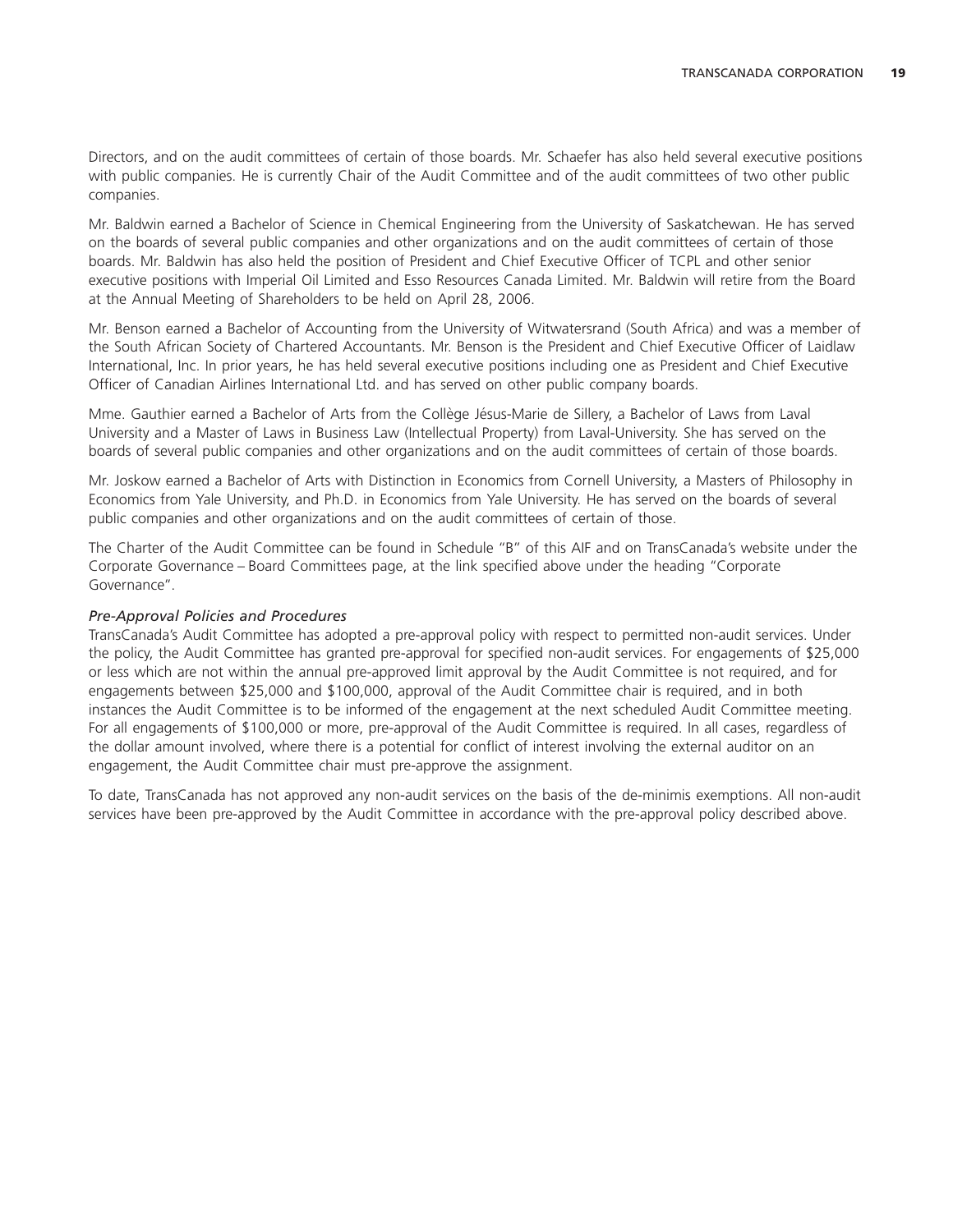# *External Auditor Service Fees*

The aggregate fees for external auditor services rendered by the External Auditor for TransCanada and its subsidiaries in each of 2005 and 2004 fiscal years, are shown in the table below:

| <b>Fee Category</b>       | 2005 | 2004                  | <b>Description of Fee Category</b>                                                                                                                                                                                                                                                                                                                                                                            |
|---------------------------|------|-----------------------|---------------------------------------------------------------------------------------------------------------------------------------------------------------------------------------------------------------------------------------------------------------------------------------------------------------------------------------------------------------------------------------------------------------|
|                           |      | (millions of dollars) |                                                                                                                                                                                                                                                                                                                                                                                                               |
| Audit Fees                | 3.15 | 2.50                  | Aggregate fees for audit services rendered by TransCanada's<br>External Auditor for the audit of TransCanada's and its subsidiaries'<br>annual financial statements or services provided in connection with<br>statutory and regulatory filings or engagements, the review of interim<br>consolidated financial statements and information contained in various<br>prospectuses and other offering documents. |
| <b>Audit Related Fees</b> | 0.11 | 0.06                  | Aggregate fees for assurance and related services rendered by<br>TransCanada's External Auditor that are reasonably related to<br>performance of the audit or review of TransCanada's financial<br>statements and are not reported as Audit Fees. The nature of services<br>comprising these fees related to the audit of the financial statements<br>of TransCanada's various pension plans.                 |
| Tax Fees                  | 0.12 | 0.06                  | Aggregate fees rendered by TransCanada's External Auditor for tax<br>compliance and tax advice. The nature of these services consisted of:<br>tax compliance including the review of Canadian and U.S. income tax<br>returns; and tax items and tax services related to domestic and<br>international taxation including income tax, capital tax and Goods and<br>Services Tax.                               |
| All Other Fees            | 0.14 | 0.05                  | Aggregate fees for products and services other than those reported in<br>this table above rendered by TransCanada's External Auditor. The<br>nature of these services consisted of advice with respect to<br>TransCanada's compliance with SOX.                                                                                                                                                               |
| Total                     | 3.52 | 2.67                  |                                                                                                                                                                                                                                                                                                                                                                                                               |

# **Other Board Committees**

In addition to the Audit Committee, TransCanada has three other Board committees: the Governance Committee, the Health, Safety and Environment Committee and the Human Resources Committee. Mr. Jackson, the Chair of the Board, sits on each of Board's committees as a non-voting member. The voting members of each of these committees, as of Year End, are identified below:

| <b>Governance Committee</b> |                                                                                            | <b>Health, Safety &amp; Environment Committee</b>                          |  | <b>Human Resources Committee</b>                                           |  |
|-----------------------------|--------------------------------------------------------------------------------------------|----------------------------------------------------------------------------|--|----------------------------------------------------------------------------|--|
|                             | Chair: W.K. Dobson<br>Members: D.H. Burney<br>P.L. Joskow<br>D.P. O'Brien<br>H.G. Schaefer | Chair: D.D. Baldwin<br>Members: E.L. Draper<br>P. Gauthier<br>K.L. Hawkins |  | Chair: K.L. Hawkins<br>Members: W.K. Dobson<br>E.L. Draper<br>D.P. O'Brien |  |
|                             |                                                                                            |                                                                            |  |                                                                            |  |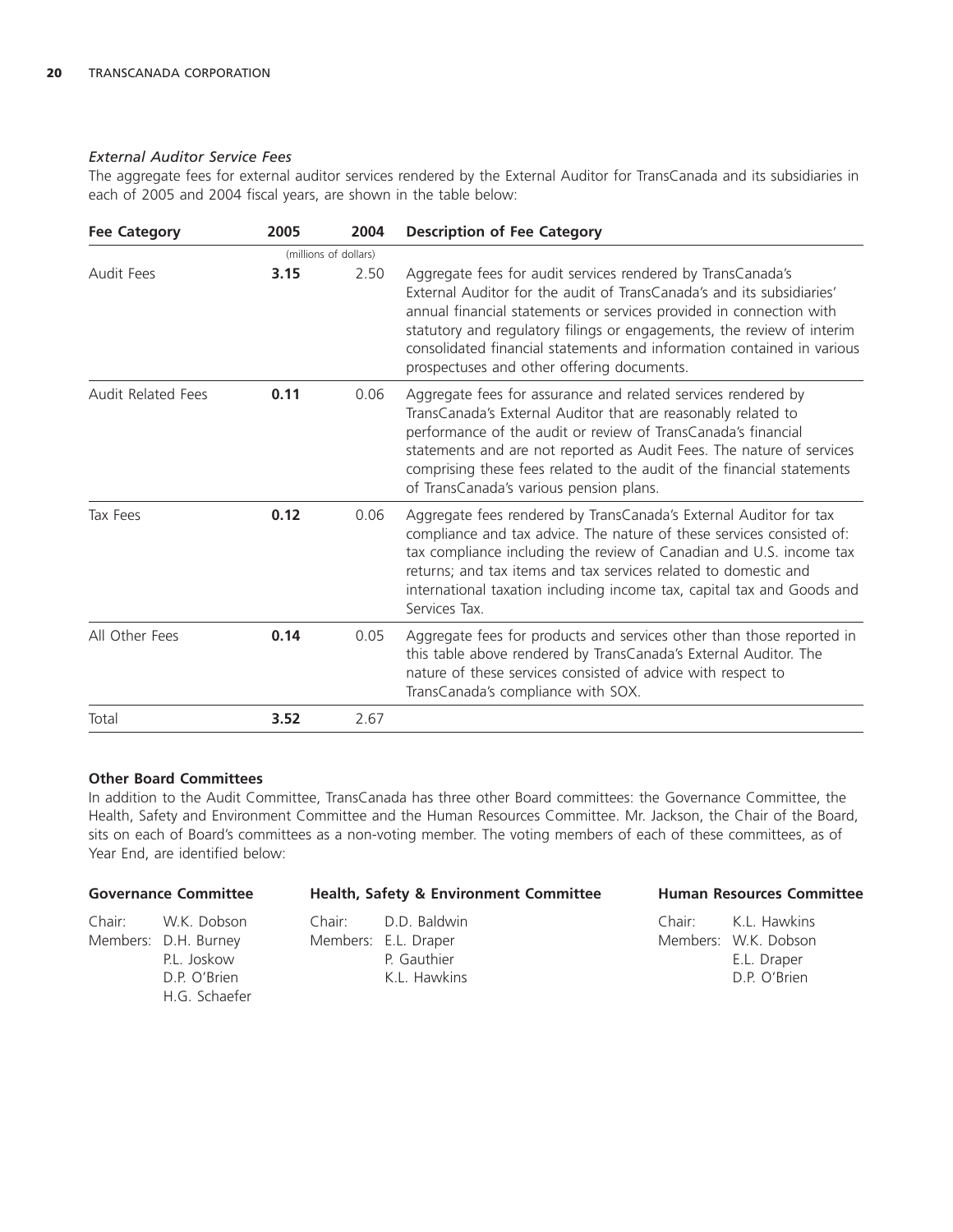The charters of the Governance Committee, the Health, Safety & Environment Committee and the Human Resources Committee are attached as Schedules ''C'', ''D'' and ''E'', respectively, and can be found on TransCanada's website under the Corporate Governance – Board Committees page at the link specified below.

Further information about TransCanada's Board committees and corporate governance can be found in the Proxy Circular under the heading ''Corporate Governance'' or on TransCanada's website located at: http://www.transcanada.com/company/board\_committees.html.

# **Conflicts of Interest**

The Board and members of TransCanada's management are not aware of any existing or potential material conflicts of interest between TransCanada or a subsidiary and any director or officer of TransCanada or its subsidiary. Directors and officers of TransCanada and its subsidiaries are required to disclose the existence of existing or potential conflicts in accordance with TransCanada policies governing directors and officers and in accordance with the *Canada Business Corporations Act*. If a director or officer has such a conflict, TransCanada requires that the director or officer absent himself or herself from any discussion or voting relating to the matter giving rise to the material existing or potential conflict.

# **ADDITIONAL INFORMATION**

- 1. Additional information in relation to TransCanada may be found under TransCanada's profile on SEDAR at www.sedar.com.
- 2. Additional information including directors' and officers' remuneration and indebtedness, principal holders of TransCanada's securities and securities authorized for issuance under equity compensation plans (all where applicable), is contained in TransCanada's Proxy Circular for its most recent annual meeting of shareholders that involved the election of directors and can be obtained upon request from the Corporate Secretary of TransCanada.
- 3. Additional financial information is provided in TransCanada's audited consolidated financial statements and MD&A for its most recently completed financial year.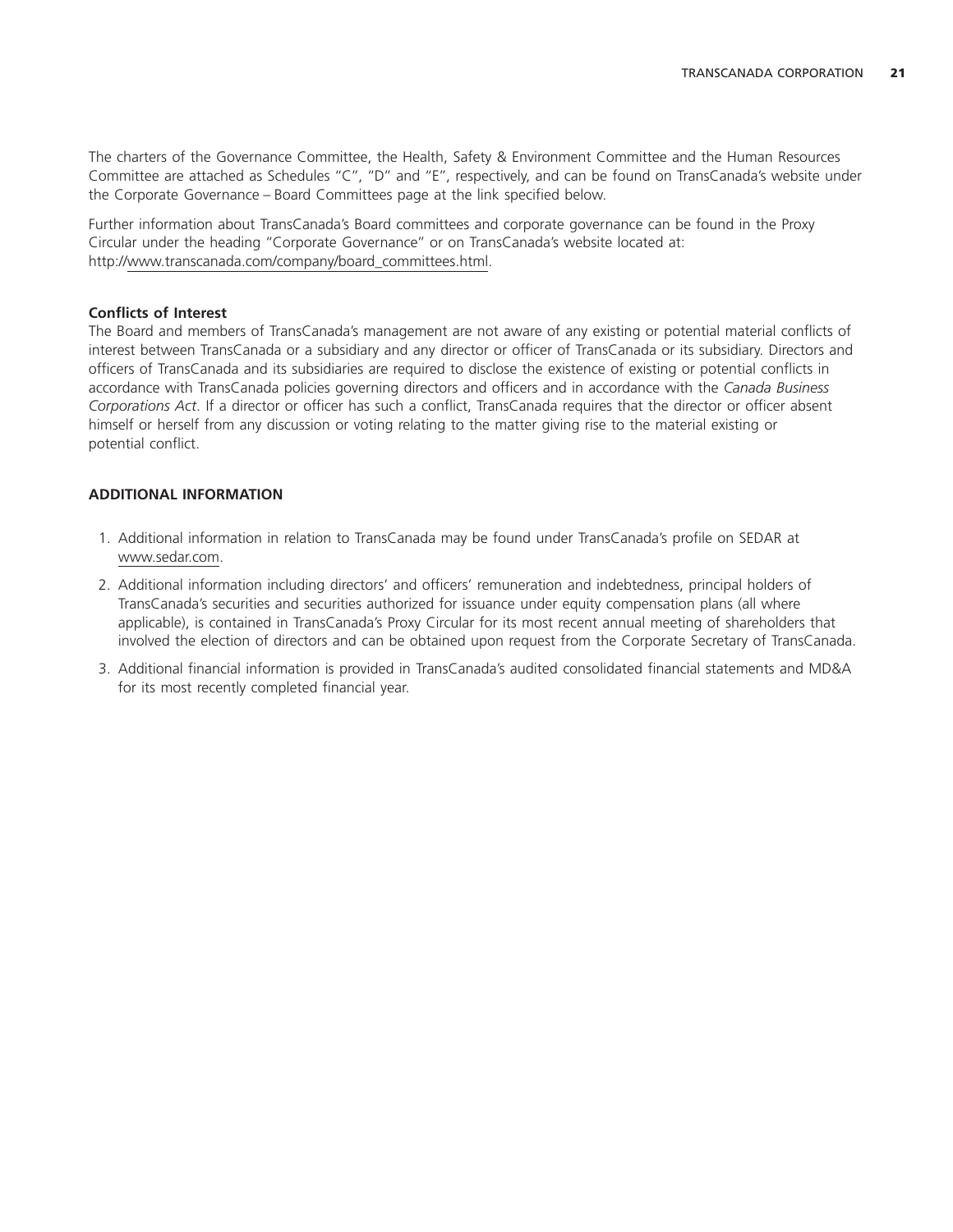# **GLOSSARY**

| AIF                   | Annual Information Form of                                                                                                                 | HS&E                        | Health, Safety and Environment                                                |  |
|-----------------------|--------------------------------------------------------------------------------------------------------------------------------------------|-----------------------------|-------------------------------------------------------------------------------|--|
|                       | TransCanada Corporation dated<br>February 27, 2006                                                                                         | Iroquois System             | A natural gas pipeline system in<br>New York                                  |  |
| Alberta System        | A natural gas transmission system<br>throughout the province of Alberta                                                                    | <b>LNG</b>                  | Liquefied Natural Gas                                                         |  |
| Annual Report         | TransCanada's Annual Report to<br>Shareholders for the year ended,                                                                         | Mackenzie<br>Producers      | Mackenzie Delta Producers Group                                               |  |
|                       | December 31, 2005<br>Aboriginal Pipeline Group or Mackenzie<br>Valley Aboriginal Pipeline Limited                                          | MD&A                        | TransCanada's Management's Discussion<br>and Analysis dated February 27, 2006 |  |
| APG                   |                                                                                                                                            | <b>MW</b>                   | Megawatts                                                                     |  |
|                       | Partnership                                                                                                                                | <b>NBPL</b>                 | Northern Border Pipeline                                                      |  |
| <b>Bcf</b>            | Billion cubic feet                                                                                                                         | <b>NEB</b>                  | National Energy Board                                                         |  |
| <b>BC</b> System      | A natural gas transmission system in<br>southeastern B.C.                                                                                  | <b>NEGT</b>                 | National Energy & Gas Transmission, Inc.                                      |  |
| Bécancour Plant       |                                                                                                                                            | <b>NGTL</b>                 | NOVA Gas Transmission Ltd.                                                    |  |
|                       | A power plant near Trois-Rivières,<br>Québec                                                                                               | Northern Border<br>Pipeline | Northern Border Pipeline Company                                              |  |
| Board                 | TransCanada's Board of Directors                                                                                                           | <b>NYSE</b>                 | New York Stock Exchange                                                       |  |
| Bruce A               | Bruce Power A L.P.                                                                                                                         | <b>OPG</b>                  | Ontario Power Generation Inc.                                                 |  |
| Bruce B               | Bruce Power L.P.                                                                                                                           | Power LP                    | TransCanada Power, L.P.                                                       |  |
| Canadian<br>Mainline  | A natural gas pipeline system running<br>from the Alberta border east to delivery<br>points in eastern Canada and along the<br>U.S. border | Proxy Circular              | TransCanada's Management Proxy<br>Circular dated February 28, 2006            |  |
|                       |                                                                                                                                            | <b>SEC</b>                  | U.S. Securities and Exchange<br>Commission                                    |  |
| <b>CSA</b>            | Canadian Securities Administrators                                                                                                         | Shell                       | Shell US Gas & Power LLC                                                      |  |
| EUB                   | Alberta Energy and Utilities Board                                                                                                         | SOX                         | U.S. Sarbanes-Oxley Act of 2002                                               |  |
| External Auditor      | <b>KPMG LLP</b>                                                                                                                            | Tcf                         | Trillion cubic feet                                                           |  |
| <b>FERC</b>           | Federal Energy Regulatory                                                                                                                  | <b>TCPL</b>                 | TransCanada PipeLines Limited                                                 |  |
|                       | Commission (USA)                                                                                                                           | <b>TQM</b>                  | Trans Québec & Maritimes Pipeline Inc.                                        |  |
| Foothills             | Foothills Pipe Lines Ltd.                                                                                                                  | <b>TQM System</b>           | A natural gas pipeline system in                                              |  |
| Foothills System      | A natural gas pipeline system in<br>southeastern B.C., southern Alberta and<br>southwestern Saskatchewan                                   |                             | southeastern Québec                                                           |  |
|                       |                                                                                                                                            | TransCanada                 | TransCanada Corporation                                                       |  |
| Grandview Plant       | A power plant in Saint John,                                                                                                               | <b>TSX</b>                  | Toronto Stock Exchange                                                        |  |
|                       | New Brunswick                                                                                                                              | Tuscarora                   | Tuscarora Gas Transmission Company                                            |  |
| Great Lakes<br>System | A natural gas pipeline system in the<br>north central U.S., roughly parallel to                                                            | <b>USGen</b>                | US Gen New England, Inc.                                                      |  |
|                       | the Canada-U.S. Border                                                                                                                     | Year End                    | December 31, 2005                                                             |  |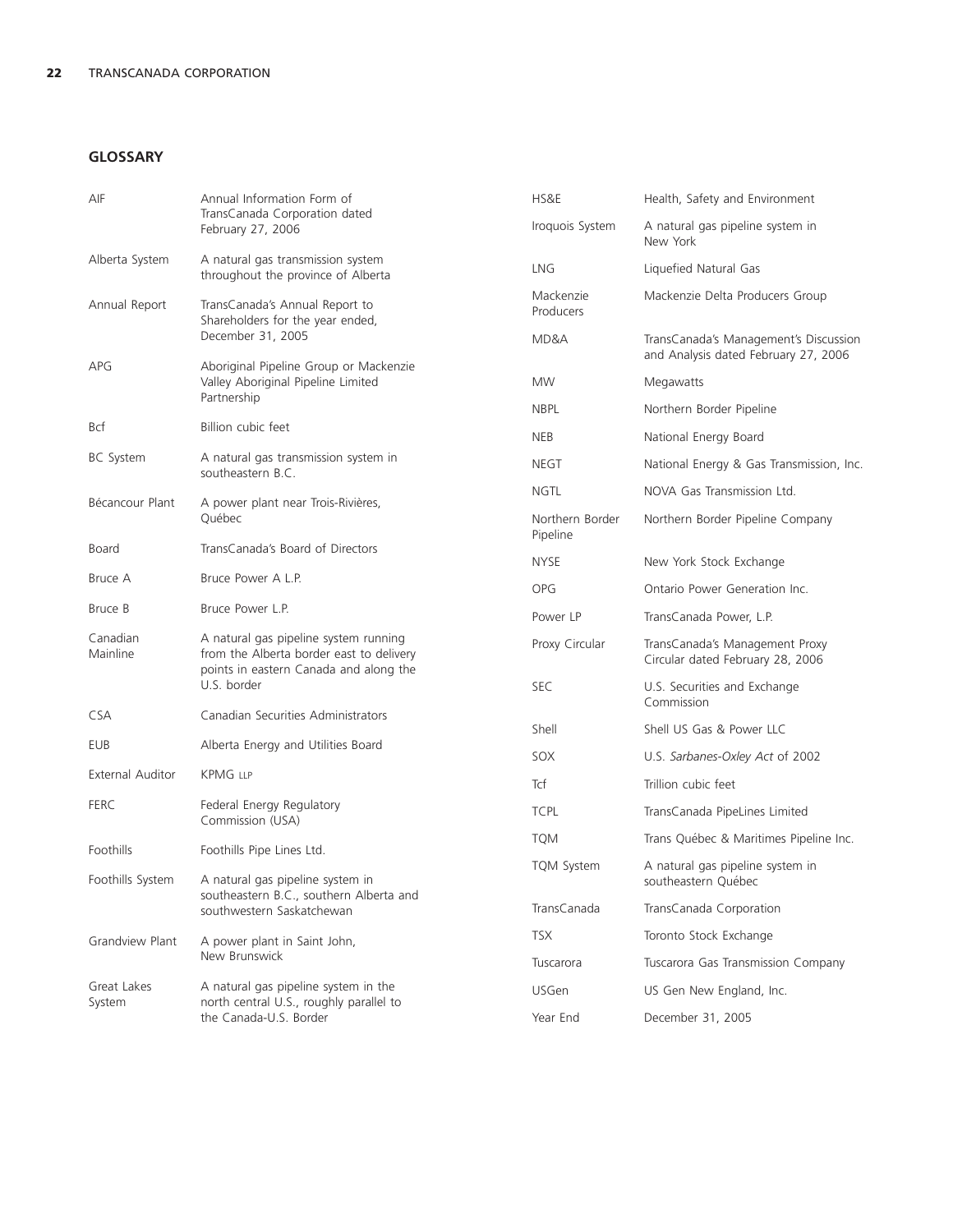# **SCHEDULE ''A''**

# **Exchange Rate of the Canadian Dollar**

All dollar amounts in the AIF are in Canadian dollars, except where otherwise indicated. The following table shows the yearly high and low noon rates, the yearly average noon rates and the year-end noon spot rates for the U.S. dollar for the past five years, each expressed in Canadian dollars, as reported by the Bank of Canada.

|                          | <b>Year Ended</b> |        |        |        |        |
|--------------------------|-------------------|--------|--------|--------|--------|
|                          | 2005              | 2004   | 2003   | 2002   | 2001   |
| Yearly High Noon Rate    | 1.2704            | 1.3968 | 1.5747 | 1.6021 | 1.5593 |
| Yearly Low Noon Rate     | 1.1507            | 1.1774 | 1.2924 | 1.4936 | 1.4341 |
| Yearly Average Noon Rate | 1.2116            | 1.3016 | 1.4014 | 1.5484 | 1.4852 |
| Year-End Noon Rate       | 1.1659            | 1.2036 | 1.2924 | 1.5926 | 1.5002 |

On February 27, 2006, the noon rate for the U.S. dollar as reported by the Bank of Canada was US \$1.00 = Cdn. \$1.1420.

# **Metric Conversion Table**

The conversion factors set out below are approximate factors. To convert from Metric to Imperial multiply by the factor indicated. To convert from Imperial to Metric divide by the factor indicated.

| <b>Metric</b>   | <b>Imperial</b>               | <b>Factor</b>                                                                                                                      |
|-----------------|-------------------------------|------------------------------------------------------------------------------------------------------------------------------------|
| Kilometres      | <b>Miles</b>                  | 0.62                                                                                                                               |
| Millimetres     | Inches                        | 0.04                                                                                                                               |
| Gigajoules      | Million British thermal units | 0.95                                                                                                                               |
| Cubic metres*   | Cubic feet                    | 35.3                                                                                                                               |
| Kilopascals     | Pounds per square inch        | 0.15                                                                                                                               |
| Degrees Celsius | Degrees Fahrenheit            | to convert to Fahrenheit multiply by 1.8,<br>then add 32 degrees; to convert to Celsius<br>subtract 32 degrees, then divide by 1.8 |

\* The conversion is based on natural gas at a base pressure of 101.325 kilopascals and at a base temperature of 15 degrees Celsius.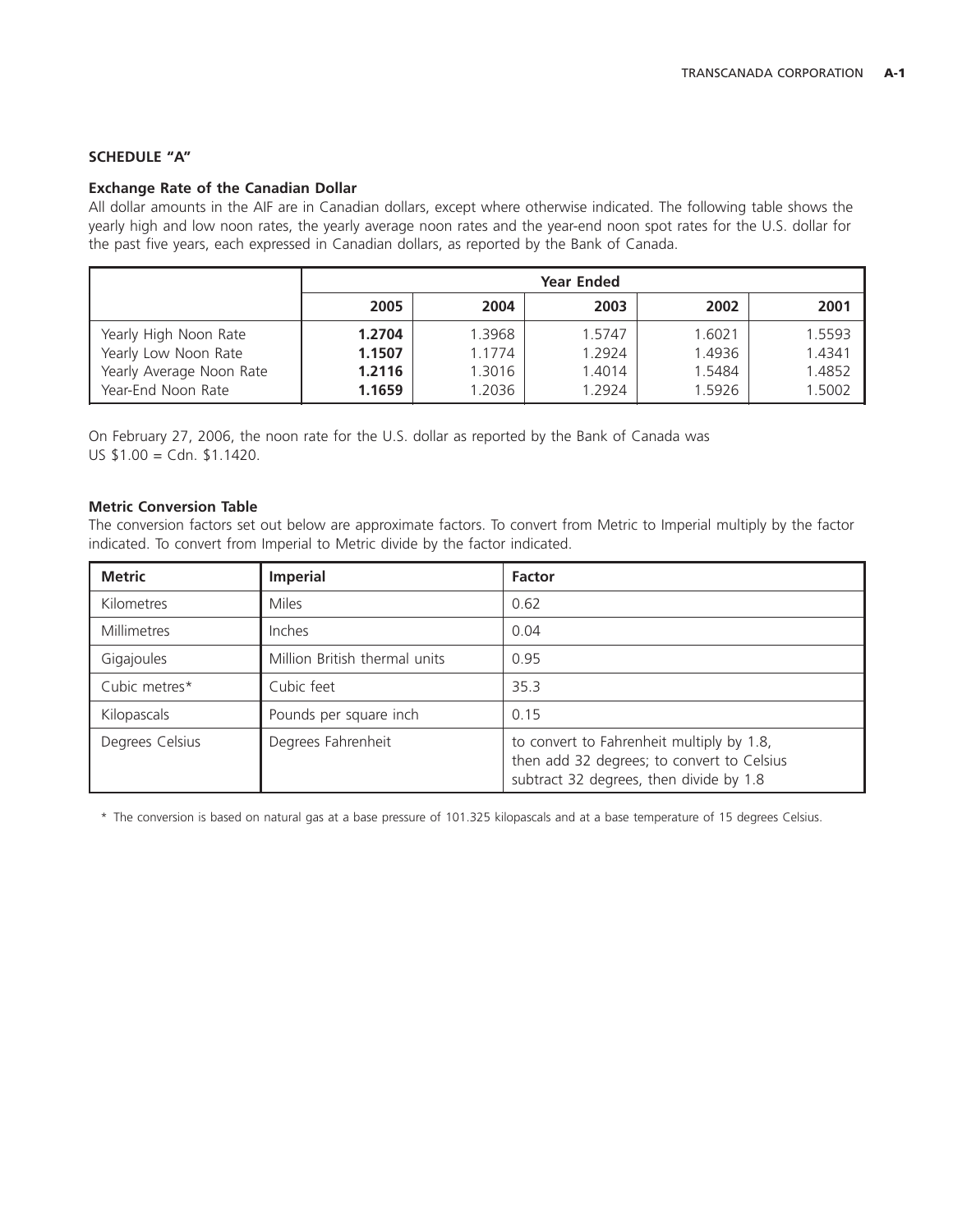#### **SCHEDULE ''B''**

#### **CHARTER OF THE AUDIT COMMITTEE**

# **1. Purpose**

The Audit Committee shall assist the Board of Directors (the ''Board'') in overseeing and monitoring, among other things, the:

- Company's financial accounting and reporting process;
- integrity of the financial statements;
- Company's internal control over financial reporting;
- external financial audit process;
- compliance by the Company with legal and regulatory requirements; and
- independence and performance of the Company's internal and external auditors.

To fulfill its purpose, the Audit Committee has been delegated certain authorities by the Board of Directors that it may exercise on behalf of the Board.

#### **2. Roles and Responsibilities**

# **I. Appointment of the Company's External Auditors**

Subject to confirmation by the external auditors of their compliance with Canadian and U.S. regulatory registration requirements, the Audit Committee shall recommend to the Board the appointment of the external auditors, such appointment to be confirmed by the Company's shareholders at each annual meeting. The Audit Committee shall also recommend to the Board the compensation to be paid to the external auditors for audit services and shall pre-approve the retention of the external auditors for any permitted non-audit service and the fees for such service. The Audit Committee shall also be directly responsible for the oversight of the work of the external auditor (including resolution of disagreements between management and the external auditor regarding financial reporting) for the purpose of preparing or issuing an audit report or related work. The external auditor shall report directly to the Audit Committee.

The Audit Committee shall also receive periodic reports from the external auditors regarding the auditors' independence, discuss such reports with the auditors, consider whether the provision of non-audit services is compatible with maintaining the auditors' independence and the Audit Committee shall take appropriate action to satisfy itself of the independence of the external auditors.

#### **II. Oversight in Respect of Financial Disclosure**

The Audit Committee, to the extent it deems it necessary or appropriate, shall:

a) review, discuss with management and the external auditors and recommend to the Board for approval, the Company's audited annual financial statements, annual information form including management discussion and analysis, all financial statements in prospectuses and other offering memoranda, financial statements required by regulatory authorities, all prospectuses and all documents which may be incorporated by reference into a prospectus, including without limitation, the annual proxy circular, but excluding any pricing supplements issued under a medium term note prospectus supplement of the Company;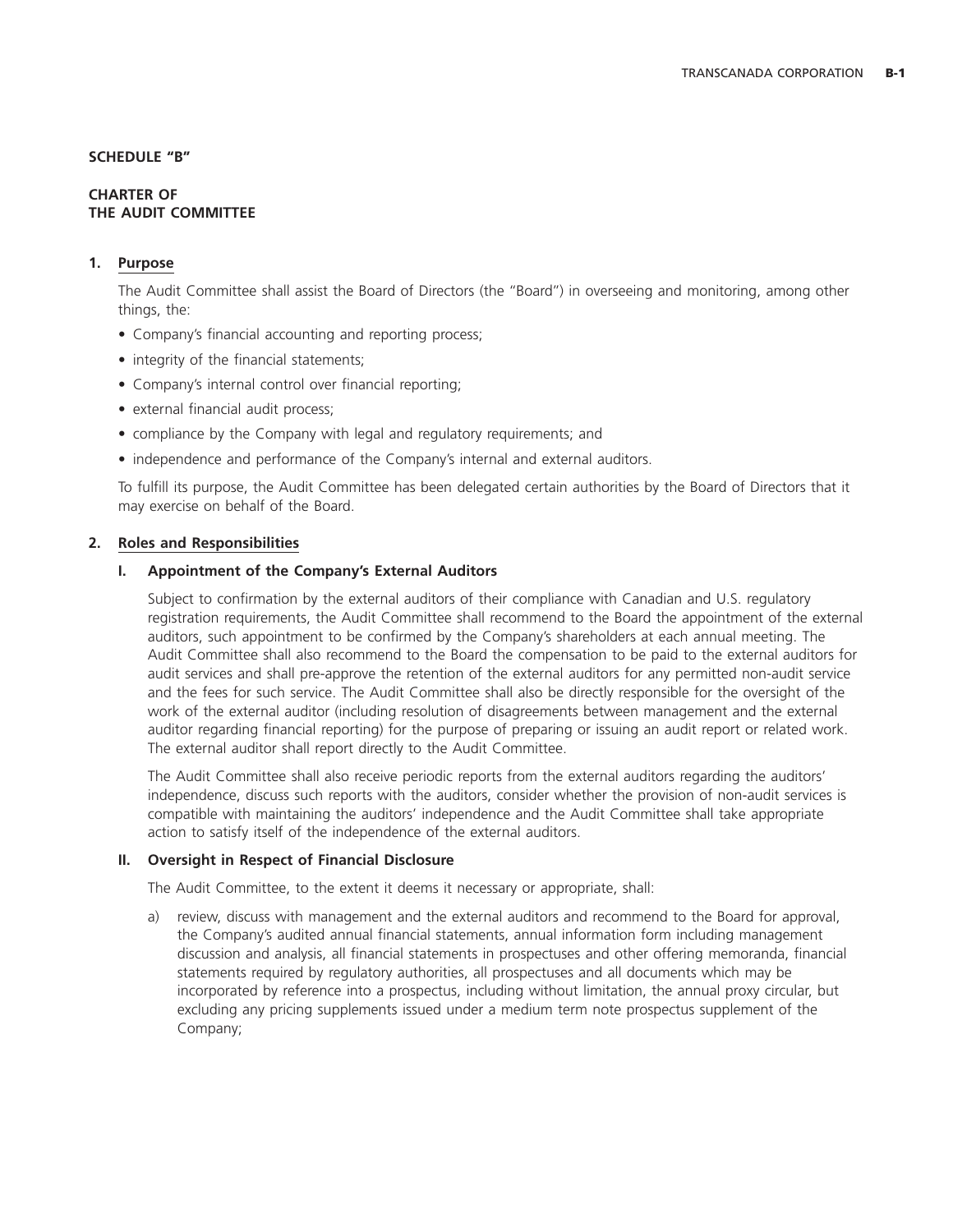- b) review, discuss with management and the external auditors and recommend to the Board for approval the release to the public of the Company's interim reports, including the financial statements, management discussion and analysis and press releases on quarterly financial results;
- c) review and discuss with management and external auditors the use of ''pro forma'' or ''adjusted'' non-GAAP information and the applicable reconciliation;
- d) review and discuss with management and external auditors financial information and earnings guidance provided to analysts and rating agencies; provided, however, that such discussion may be done generally (consisting of discussing the types of information to be disclosed and the types of presentations to be made). The Audit Committee need not discuss in advance each instance in which the Company may provide earnings guidance or presentations to rating agencies;
- e) review annual and quarterly financial statements and annual disclosure documents of NOVA Gas Transmission Ltd. (''NGTL'');
- f) review with management and the external auditors major issues regarding accounting and auditing principles and practices, including any significant changes in the Company's selection or application of accounting principles, as well as major issues as to the adequacy of the Company's internal controls and any special audit steps adopted in light of material control deficiencies that could significantly affect the Company's financial statements;
- g) review and discuss quarterly reports from the external auditors on:
	- i) all critical accounting policies and practices to be used;
	- ii) all alternative treatments of financial information within generally accepted accounting principles that have been discussed with management, ramifications of the use of such alternative disclosures and treatments, and the treatment preferred by the external auditor;
	- iii) other material written communications between the external auditor and management, such as any management letter or schedule of unadjusted differences;
- h) review with management and the external auditors the effect of regulatory and accounting initiatives as well as off-balance sheet structures on the Company's financial statements;
- i) review with management, the external auditors and, if necessary, legal counsel, any litigation, claim or contingency, including tax assessments, that could have a material effect upon the financial position of the Company, and the manner in which these matters have been disclosed in the financial statements;
- j) review disclosures made to the Audit Committee by the Company's CEO and CFO during their certification process for the periodic reports filed with securities regulators about any significant deficiencies in the design or operation of internal controls or material weaknesses therein and any fraud involving management or other employees who have a significant role in the Company's internal controls;
- k) discuss with management the Company's material financial risk exposures and the steps management has taken to monitor and control such exposures, including the Company's risk assessment and risk management policies;

#### **III. Oversight in Respect of Legal and Regulatory Matters**

a) review with the Company's General Counsel legal matters that may have a material impact on the financial statements, the Company's compliance policies and any material reports or inquiries received from regulators or governmental agencies.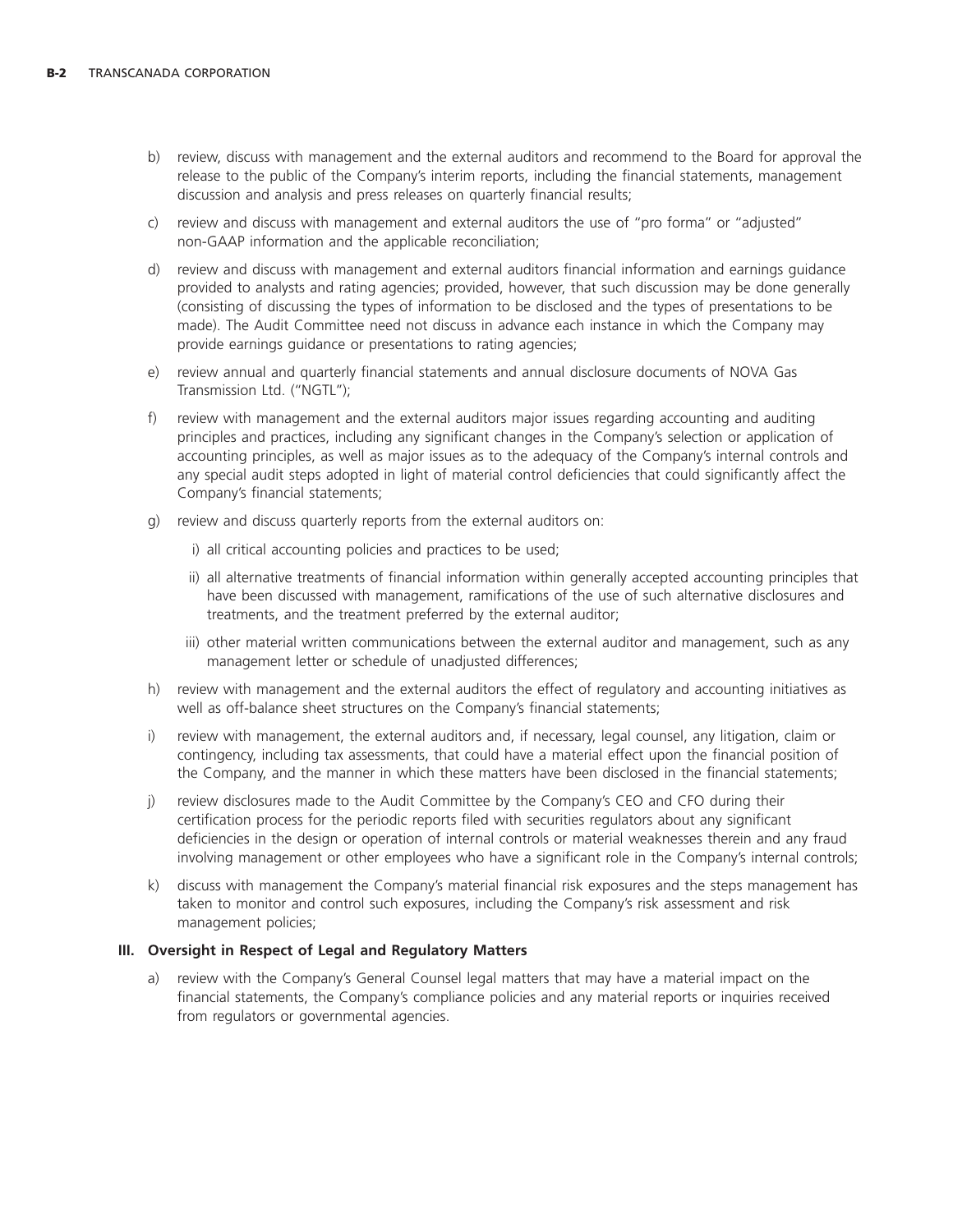# **IV. Oversight in Respect of Internal Audit**

- a) review the audit plans of the internal auditors of the Company including the degree of coordination between such plan and that of the external auditors and the extent to which the planned audit scope can be relied upon to detect weaknesses in internal control, fraud or other illegal acts;
- b) review the significant findings prepared by the internal auditing department and recommendations issued by the Company or by any external party relating to internal audit issues, together with management's response thereto;
- c) review compliance with the Company's policies and avoidance of conflicts of interest;
- d) review the adequacy of the resources of the internal auditor to ensure the objectivity and independence of the internal audit function, including reports from the internal audit department on its audit process with associates and affiliates;
- e) ensure the internal auditor has access to the Chair of the Audit Committee and of the Board and to the Chief Executive Officer and meet separately with the internal auditor to review with him any problems or difficulties he may have encountered and specifically:
	- i) any difficulties which were encountered in the course of the audit work, including restrictions on the scope of activities or access to required information, and any disagreements with management;
	- ii) any changes required in the planned scope of the internal audit; and
	- iii) the internal audit department responsibilities, budget and staffing;

and to report to the Board on such meetings;

f) bi-annually review officers' expenses and aircraft usage reports;

# **V. Oversight in Respect of the External Auditors**

- a) review the annual post-audit or management letter from the external auditors and management's response and follow-up in respect of any identified weakness, inquire regularly of management and the external auditors of any significant issues between them and how they have been resolved, and intervene in the resolution if required;
- b) review the quarterly unaudited financial statements with the external auditors and receive and review the review engagement reports of external auditors on unaudited financial statements of the Company and NGTL;
- c) receive and review annually the external auditors' formal written statement of independence delineating all relationships between itself and the Company;
- d) meet separately with the external auditors to review with them any problems or difficulties the external auditors may have encountered and specifically:
	- i) any difficulties which were encountered in the course of the audit work, including any restrictions on the scope of activities or access to required information, and any disagreements with management; and
	- ii) any changes required in the planned scope of the audit;

and to report to the Board on such meetings;

- e) review with the external auditors the adequacy and appropriateness of the accounting policies used in preparation of the financial statements;
- f) meet with the external auditors prior to the audit to review the planning and staffing of the audit;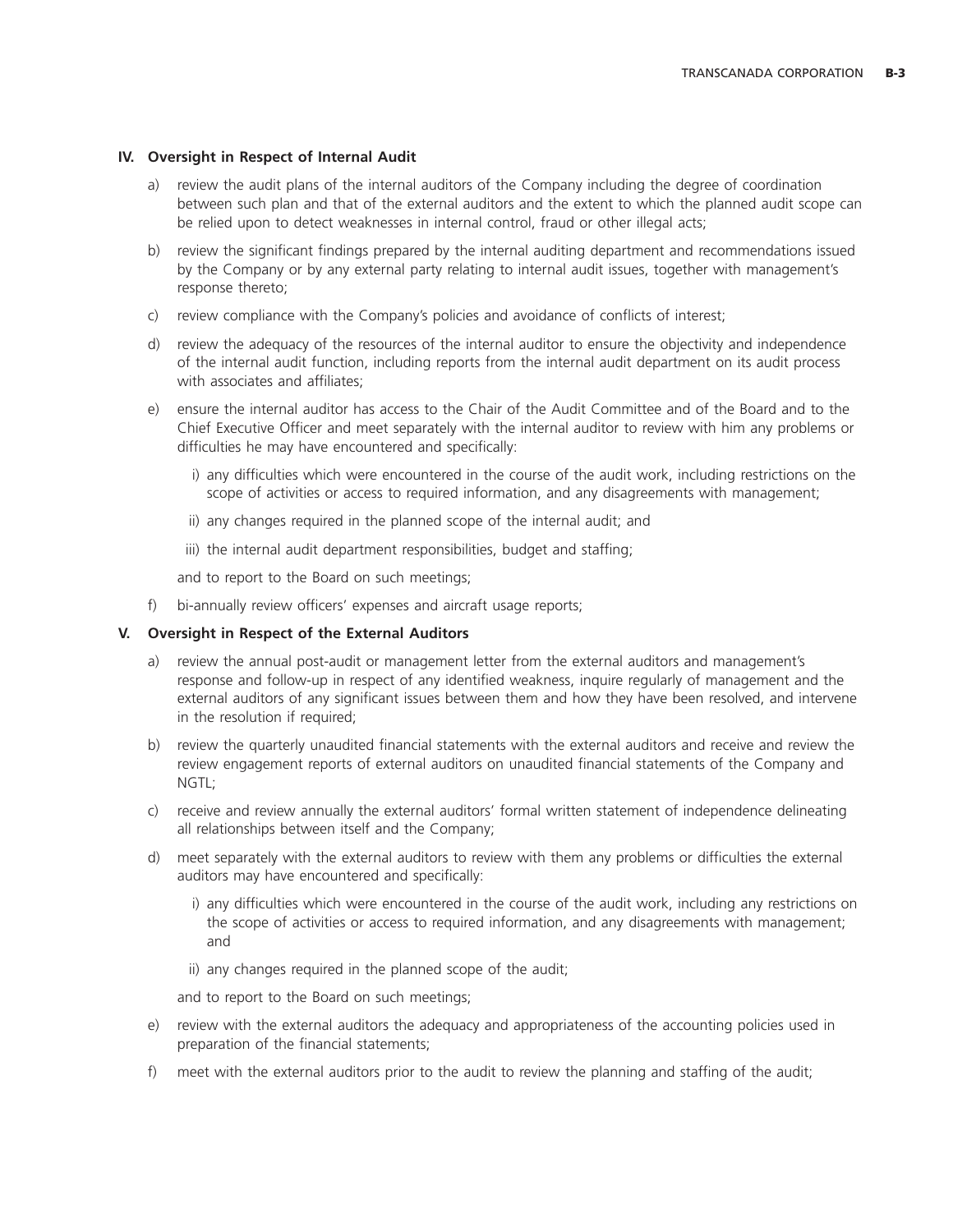- g) receive and review annually the external auditors' written report on their own internal quality control procedures; any material issues raised by the most recent internal quality control review, or peer review, of the external auditors, or by any inquiry or investigation by governmental or professional authorities, within the preceding five years, and any steps taken to deal with such issues;
- h) review and evaluate the external auditors, including the lead partner of the external auditor team;
- i) ensure the rotation of the lead (or coordinating) audit partner having primary responsibility for the audit and the audit partner responsible for reviewing the audit as required by law;

#### **VI. Oversight in Respect of Audit and Non-Audit Services**

- a) pre-approve all audit services (which may entail providing comfort letters in connection with securities underwritings) and all permitted non-audit services, other than non-audit services where:
	- i) the aggregate amount of all such non-audit services provided to the Company constitutes not more than 5% of the total fees paid by the Company and its subsidiaries to the external auditor during the fiscal year in which the non-audit services are provided;
	- ii) such services were not recognized by the Company at the time of the engagement to be non-audit services; and
	- iii) such services are promptly brought to the attention of the Audit Committee and approved prior to the completion of the audit by the Audit Committee or by one or more members of the Audit Committee to whom authority to grant such approvals has been delegated by the Audit Committee;
- b) approval by the Audit Committee of a non-audit service to be performed by the external auditor shall be disclosed as required under securities laws and regulations;
- c) the Audit Committee may delegate to one or more designated members of the Audit Committee the authority to grant pre-approvals required by this subsection. The decisions of any member to whom authority is delegated to pre-approve an activity shall be presented to the Audit Committee at its first scheduled meeting following such pre-approval;
- d) if the Audit Committee approves an audit service within the scope of the engagement of the external auditor, such audit service shall be deemed to have been pre-approved for purposes of this subsection;

#### **VII. Oversight in Respect of Certain Policies**

- a) review and recommend to the Board for approval policy changes and program initiatives deemed advisable by management or the Audit Committee with respect to the Company's codes of business conduct and ethics;
- b) obtain reports from management, the Company's senior internal auditing executive and the external auditors and report to the Board on the status and adequacy of the Company's efforts to ensure its businesses are conducted and its facilities are operated in an ethical, legally compliant and socially responsible manner, in accordance with the Company's codes of business conduct and ethics;
- c) establish a non-traceable, confidential and anonymous system by which callers may ask for advice or report any ethical or financial concern, ensure that procedures for the receipt, retention and treatment of complaints in respect of accounting, internal controls and auditing matters are in place, and receive reports on such matters as necessary;
- d) annually review and assess the adequacy of the Company's public disclosure policy;
- e) review and approve the Company's hiring policies for employees or former employees of the external auditors (recognizing the Sarbanes-Oxley Act of 2002 does not permit the CEO, controller, CFO or chief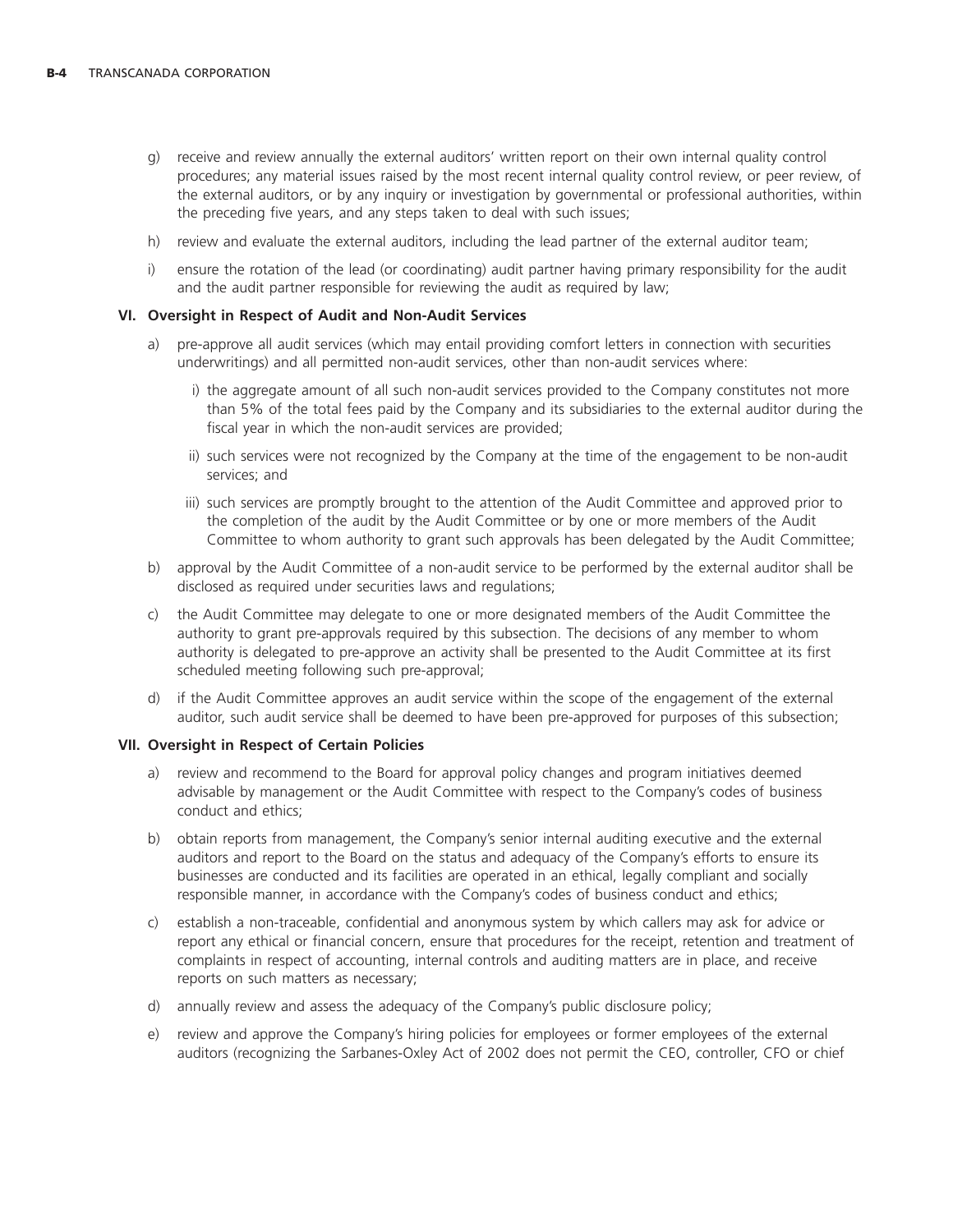accounting officer to have participated in the Company's audit as an employee of the external auditors' during the preceding one-year period) and monitor the Company's adherence to the policy;

### **VIII. Oversight in Respect of Pension Matters**

- a) consider and in accordance with regulatory requirements approve any changes in the Company's pension plans having to do with financial matters after consultation with the Human Resources Audit Committee in respect of any effect such a change may have on pension benefits;
- b) review and consider financial and investment reports relating to the Company's pension plans;
- c) appoint and terminate the engagement of investment managers with respect to the Company's pension plans;
- d) receive, review and report to the Board on the actuarial valuation and funding requirements for the Company's pension plans;

# **IX. Oversight in Respect of Internal Administration**

- a) review annually the reports of the Company's representatives on certain audit committees of subsidiaries and affiliates of the Company and any significant issues and auditor recommendations concerning such subsidiaries and affiliates;
- b) review the succession plans in respect of the Chief Financial Officer, the Vice President, Risk Management and the Director, Internal Audit;
- c) review and approve guidelines for the Company's hiring of employees or former employees of the external auditors who were engaged on the Company's account;

# **X. Oversight Function**

While the Audit Committee has the responsibilities and powers set forth in this Charter, it is not the duty of the Audit Committee to plan or conduct audits or to determine that the Company's financial statements and disclosures are complete and accurate or are in accordance with generally accepted accounting principles and applicable rules and regulations. These are the responsibilities of management and the external auditors. The Audit Committee, its Chair and any of its members who have accounting or related financial management experience or expertise, are members of the Board, appointed to the Audit Committee to provide broad oversight of the financial disclosure, financial risk and control related activities of the Company, and are specifically not accountable nor responsible for the day to day operation of such activities. Although designation of a member or members as an ''audit committee financial expert'' is based on that individual's education and experience, which that individual will bring to bear in carrying out his or her duties on the Audit Committee, designation as an ''audit committee financial expert'' does not impose on such person any duties, obligations or liability that are greater than the duties, obligations and liability imposed on such person as a member of the Audit Committee and Board in the absence of such designation. Rather, the role of any audit committee financial expert, like the role of all Audit Committee members, is to oversee the process and not to certify or guarantee the internal or external audit of the Company's financial information or public disclosure.

# **3. Composition of Audit Committee**

The Audit Committee shall consist of three or more Directors, a majority of whom are resident Canadians (as defined in the Canada Business Corporations Act), and all of whom are unrelated and/or independent for the purposes of applicable Canadian and United States securities law and applicable rules of any stock exchange on which the Company's shares are listed. Each member of the Audit Committee shall be financially literate and at least one member shall have accounting or related financial management expertise (as those terms are defined from time to time under the requirements or guidelines for audit committee service under securities laws and the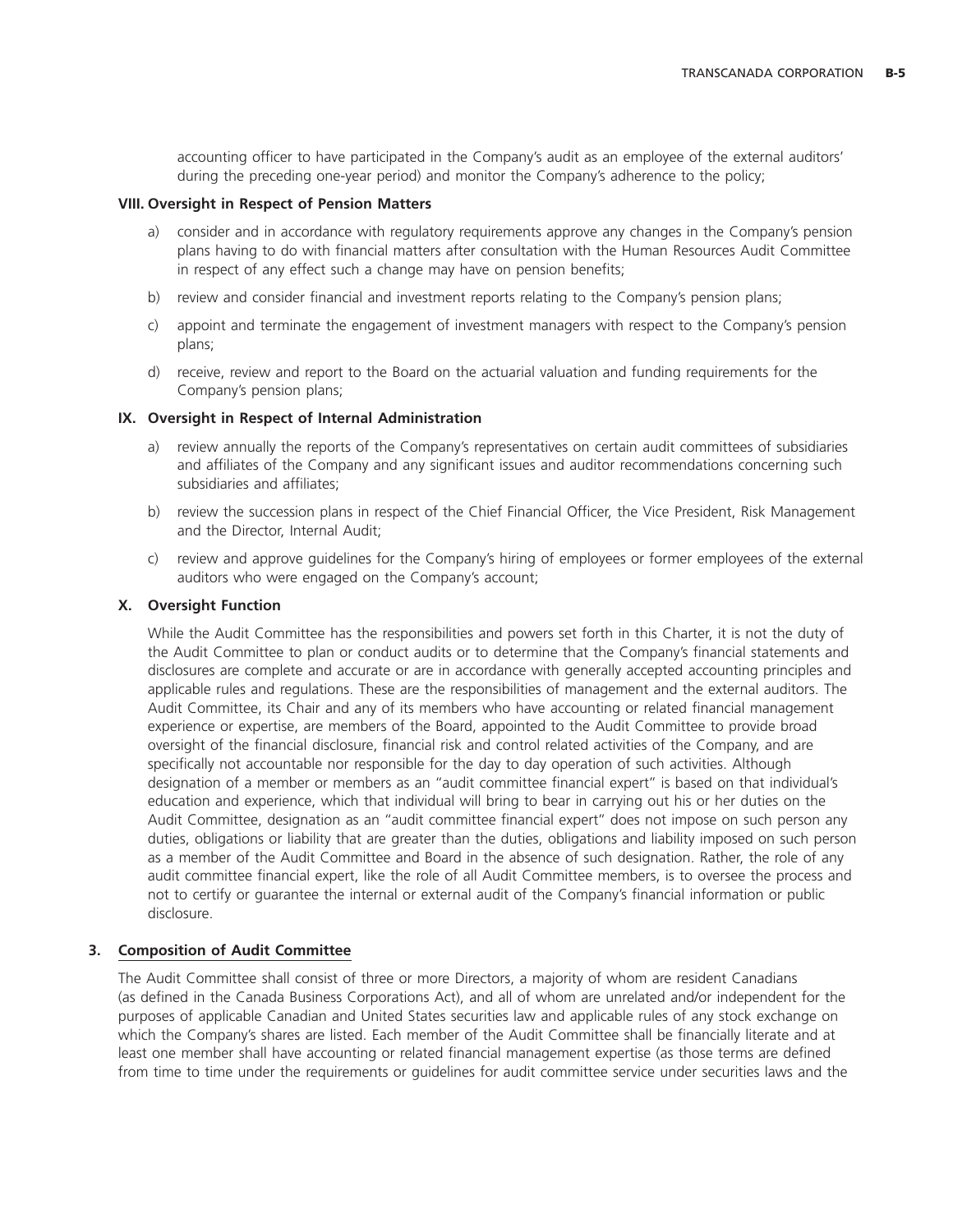applicable rules of any stock exchange on which the Company's securities are listed for trading or, if it is not so defined as that term is interpreted by the Board in its business judgment).

#### **4. Appointment of Audit Committee Members**

The members of the Audit Committee shall be appointed by the Board from time to time, on the recommendation of the Governance Committee and shall hold office until the next annual meeting of shareholders or until their successors are earlier appointed or until they cease to be Directors of the Company.

### **5. Vacancies**

Where a vacancy occurs at any time in the membership of the Audit Committee, it may be filled by the Board on the recommendation of the Governance Committee.

# **6. Audit Committee Chair**

The Board shall appoint a Chair of the Audit Committee who shall:

- a) review and approve the agenda for each meeting of the Audit Committee and as appropriate, consult with members of management;
- b) preside over meetings of the Audit Committee;
- c) report to the Board on the activities of the Audit Committee relative to its recommendations, resolutions, actions and concerns; and
- d) meet as necessary with the internal and external auditors.

### **7. Absence of Audit Committee Chair**

If the Chair of the Audit Committee is not present at any meeting of the Audit Committee, one of the other members of the Audit Committee present at the meeting shall be chosen by the Audit Committee to preside at the meeting.

#### **8. Secretary of Audit Committee**

The Corporate Secretary shall act as Secretary to the Audit Committee.

#### **9. Meetings**

The Chair, or any two members of the Audit Committee, or the internal auditor, or the external auditors, may call a meeting of the Audit Committee. The Audit Committee shall meet at least quarterly. The Audit Committee shall meet periodically with management, the internal auditors and the external auditors in separate executive sessions.

#### **10. Quorum**

A majority of the members of the Audit Committee, present in person or by telephone or other telecommunication device that permit all persons participating in the meeting to speak to each other, shall constitute a quorum.

#### **11. Notice of Meetings**

Notice of the time and place of every meeting shall be given in writing or facsimile communication to each member of the Audit Committee at least 24 hours prior to the time fixed for such meeting; provided, however, that a member may in any manner waive a notice of a meeting. Attendance of a member at a meeting is a waiver of notice of the meeting, except where a member attends a meeting for the express purpose of objecting to the transaction of any business on the grounds that the meeting is not lawfully called.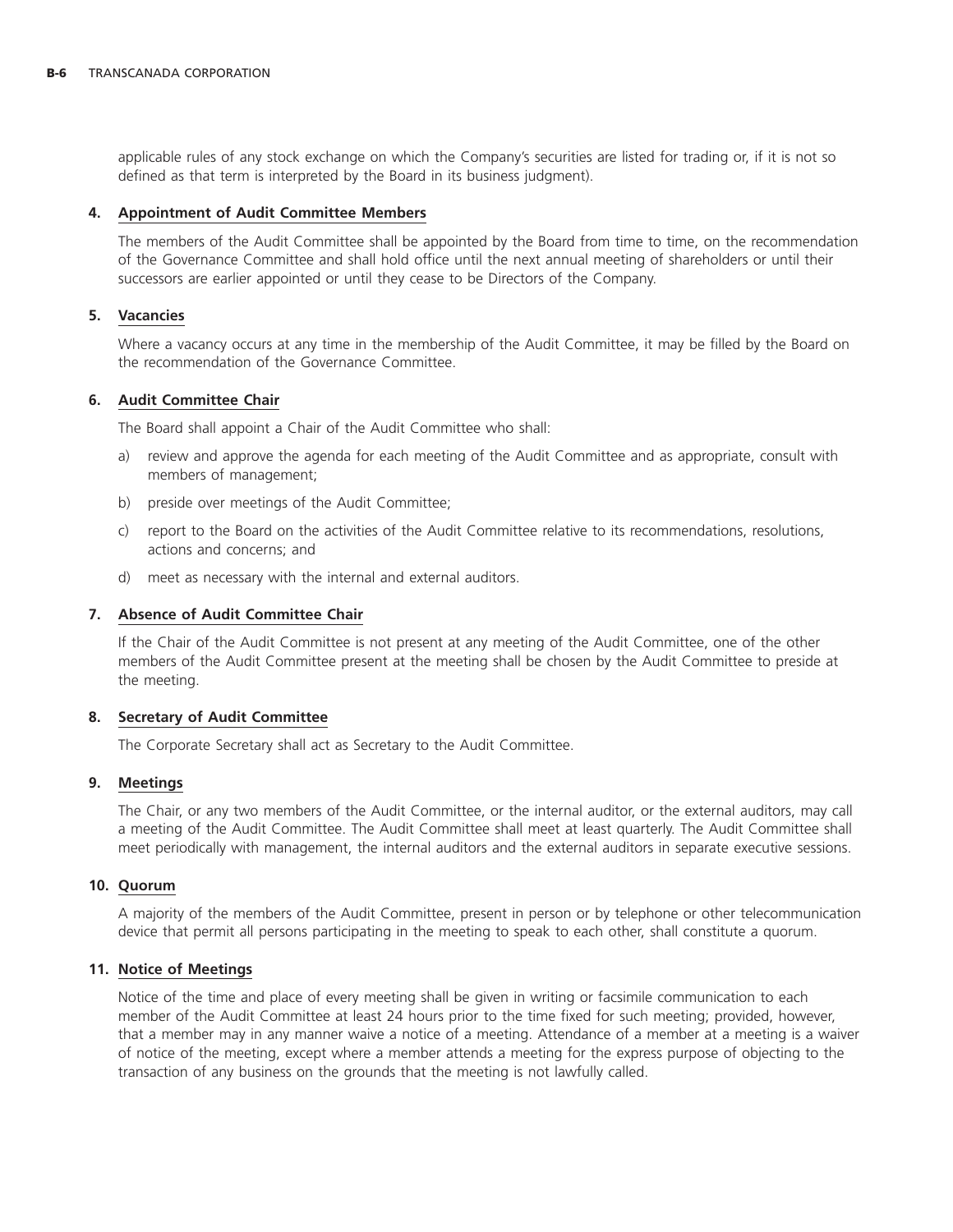# **12. Attendance of Company Officers and Employees at Meeting**

At the invitation of the Chair of the Audit Committee, one or more officers or employees of the Company may attend any meeting of the Audit Committee.

### **13. Procedure, Records and Reporting**

The Audit Committee shall fix its own procedure at meetings, keep records of its proceedings and report to the Board when the Audit Committee may deem appropriate but not later than the next meeting of the Board.

# **14. Review of Charter and Evaluation of Audit Committee**

The Audit Committee shall review its Charter annually or otherwise, as it deems appropriate, and if necessary propose changes to the Governance Committee and the Board. The Audit Committee shall annually review the Audit Committee's own performance.

# **15. Outside Experts and Advisors**

The Audit Committee is authorized, when deemed necessary or desirable, to retain independent counsel, outside experts and other advisors, at the Company's expense, to advise the Audit Committee or its members independently on any matter.

# **16. Reliance**

Absent actual knowledge to the contrary (which shall be promptly reported to the Board), each member of the Audit Committee shall be entitled to rely on (i) the integrity of those persons or organizations within and outside the Company from which it receives information, (ii) the accuracy of the financial and other information provided to the Audit Committee by such persons or organizations and (iii) representations made by Management and the external auditors, as to any information technology, internal audit and other non-audit services provided by the external auditors to the Company and its subsidiaries.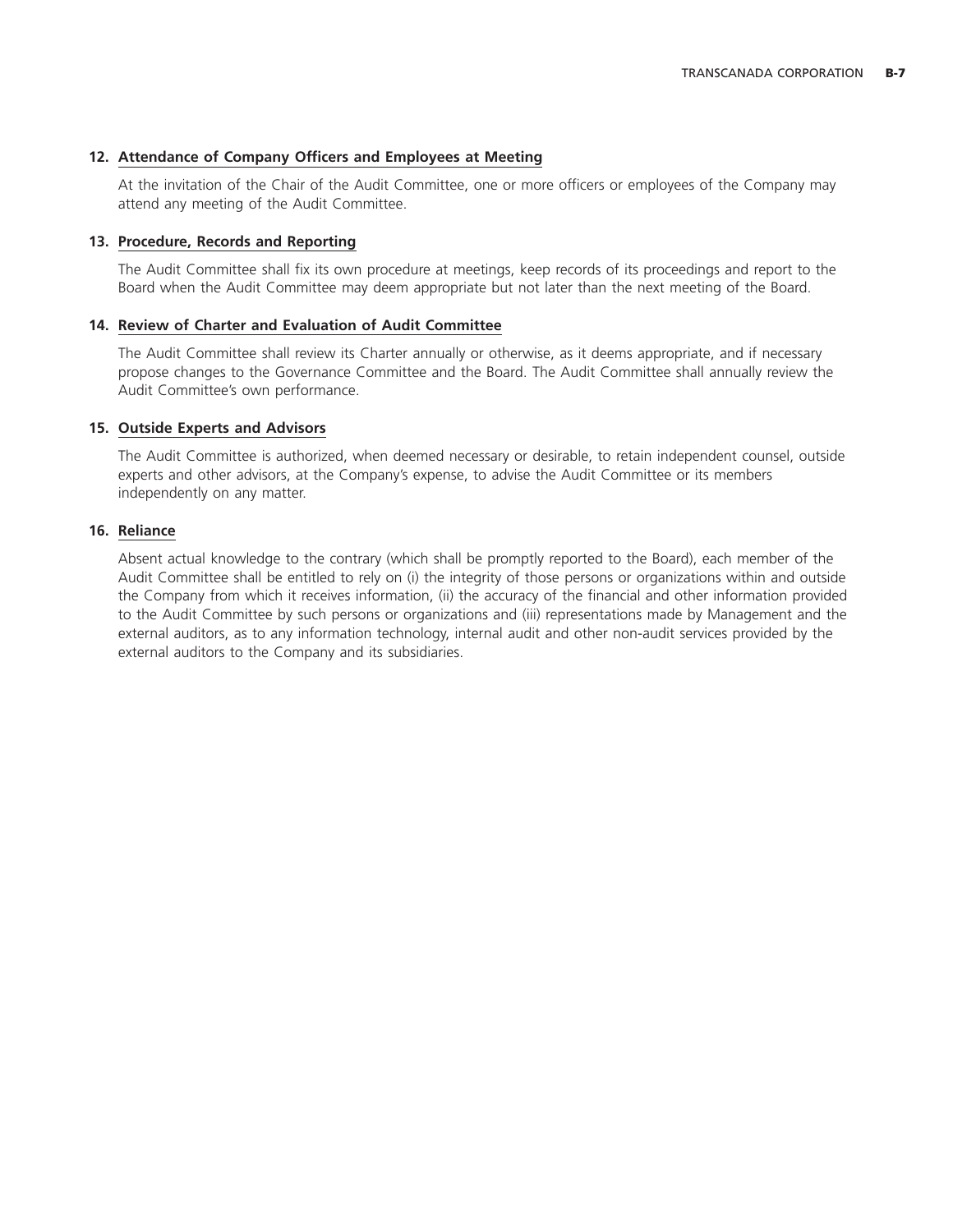# **SCHEDULE ''C''**

# **CHARTER OF THE GOVERNANCE COMMITTEE**

# **1. Purpose**

The Governance Committee is responsible for performing the duties delegated to it by the Board of Directors to enable the Board to fulfill its responsibilities in relation to:

- a) maintaining and enhancing the Company's corporate governance practices;
- b) identifying and recommending to the Board, selection criteria and qualified individuals in respect of the composition of the Board and its committees; and
- c) assessing the performance of the Board, individual members of the Board, committees and the Chair of the Board.

# **2. Roles and Responsibilities**

The Governance Committee shall monitor, review, develop policies, recommend and take other action as appropriate in fulfilling its purpose, including:

#### **I. Corporate Governance**

- a) recommend and report to the Board on corporate governance issues, principles and guidelines for review, discussion, approval or other action by the Board;
- b) review the Company's governance disclosure as may be required by relevant regulatory authorities or stock exchanges, before such disclosure is submitted to the Board;
- c) monitor best governance practices and annually review the Company's governance practices with a view to maintaining high standards of corporate governance;
- d) ensure that any issues of corporate governance identified by Board members are raised to management of the Company;
- e) review the Company's structures and procedures to ensure that the Board is able to and in fact is, functioning independently of management;

# **II. Boards and Committees**

- a) review at least annually, the size, composition and profile of the members of the Board and identify and recommend to the Board, appropriate selection criteria for selecting new directors which relate to experience, integrity, competence, skills, knowledge, diversity and dedication;
- b) identify and recommend, to the Board, qualified individuals for election or appointment to the Board;
- c) consider and recommend candidates to act as Chair of the Board, for approval by the Board of Directors;
- d) recommend members for appointment to committees taking into account the needs of individual committees, committee and board succession planning and opportunities and risks facing the Company;
- e) review and recommend changes in the size, composition and charters of the committees of the Board;
- f) satisfy itself that there is a satisfactory orientation program for new directors and committee members;
- g) provide continuing education opportunities for all directors;
- h) view, from time to time, events or matters that would trigger the resignation or retirement of Board members such as, age, changes in principal occupation and other relevant circumstances;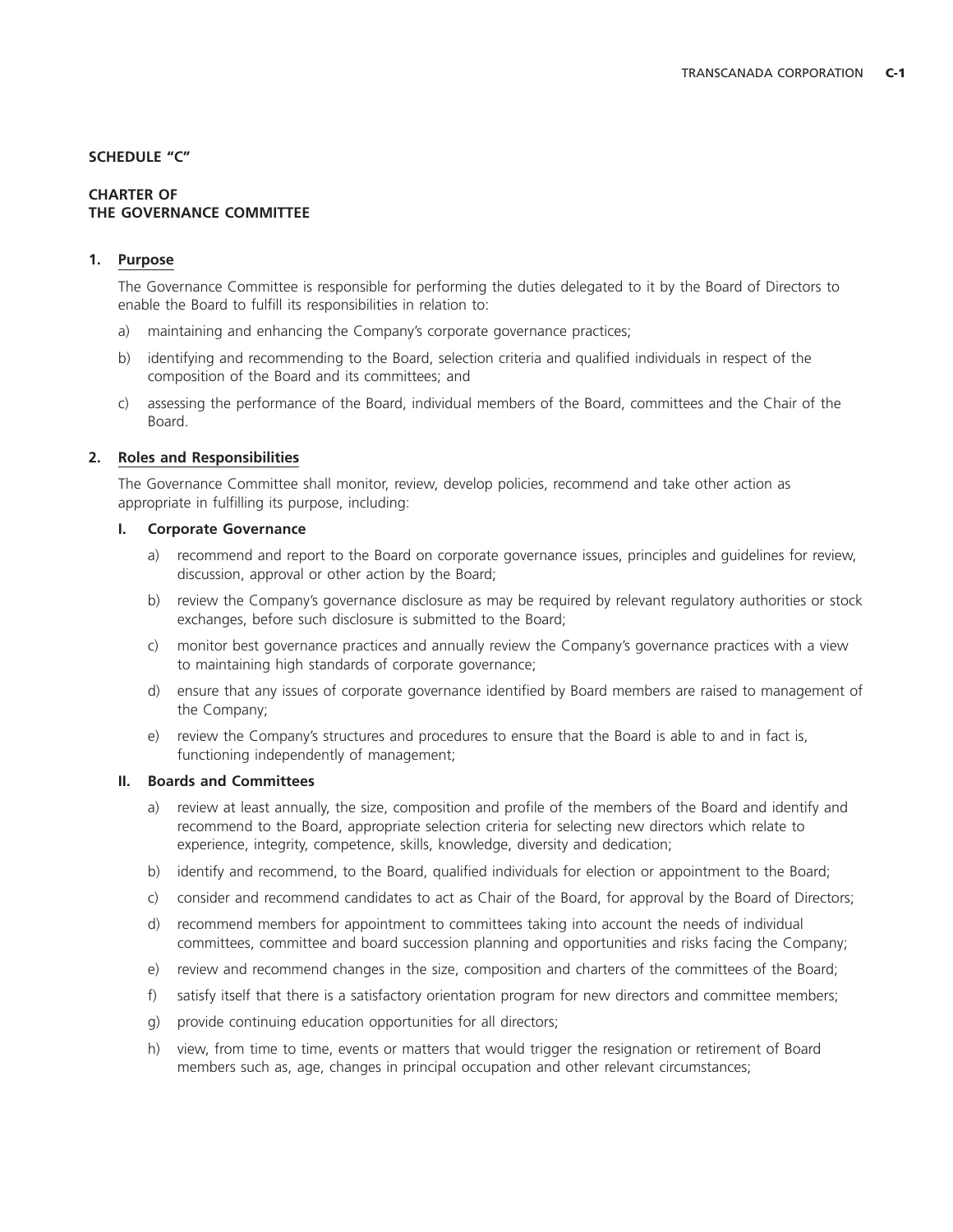# **III. Operation of Board**

- a) monitor the quality of the relationship between management and the Board and recommend improvements as deemed necessary or desirable;
- b) review any surveys completed by directors dealing with the operational effectiveness of the Board;
- c) assess the availability, relevance and timeliness of information required by the Board;

# **IV. Assessment**

- a) develop and recommend to the Board, a process for assessing the performance and operation of the Board and its committees, the chair of the Board and each committee as well as for individual Board members;
- b) review annually the performance and contribution of individual Board members, including an evaluation of the competencies and skills the Board as a whole should possess;
- c) oversee the implementation of assessment processes and report the results and findings of assessments to the Board;

# **V. Director Compensation and Shareholder Alignment**

- a) conduct an annual review of Directors' compensation for Board and Committee service taking into account such criteria as time commitment, compensation provided by comparative companies, responsibilities, and recommend any change for Board approval;
- b) monitor compliance with the share ownership policy for directors and senior officers;
- c) administer the Deferred Share Unit Plan for non-employee directors; and
- d) consider and recommend to the Board, share ownership targets for directors and senior executive officers.

# **3. Composition of Committee**

The Governance Committee shall consist of three or more Directors. In addition, each member of the Governance Committee shall be ''independent'' for the purposes of applicable Canadian and United States securities law and applicable rules of any exchange on which the Company's shares are listed.

#### **4. Appointment of Committee Members**

Members of the Governance Committee shall be appointed by the Board from time to time, and shall hold office until the next annual meeting of shareholders or until their successors are earlier appointed or until they cease to be Directors of the Company.

# **5. Vacancies**

Where a vacancy occurs at any time in the membership of the Governance Committee, it may be filled by the Board on the recommendation of the Governance Committee.

# **6. Committee Chair**

The Board shall appoint a Chair of the Governance Committee who shall:

- a) review and approve the agenda for each meeting of the Governance Committee and as appropriate, consult with members of management;
- b) preside over meetings of the Governance Committee;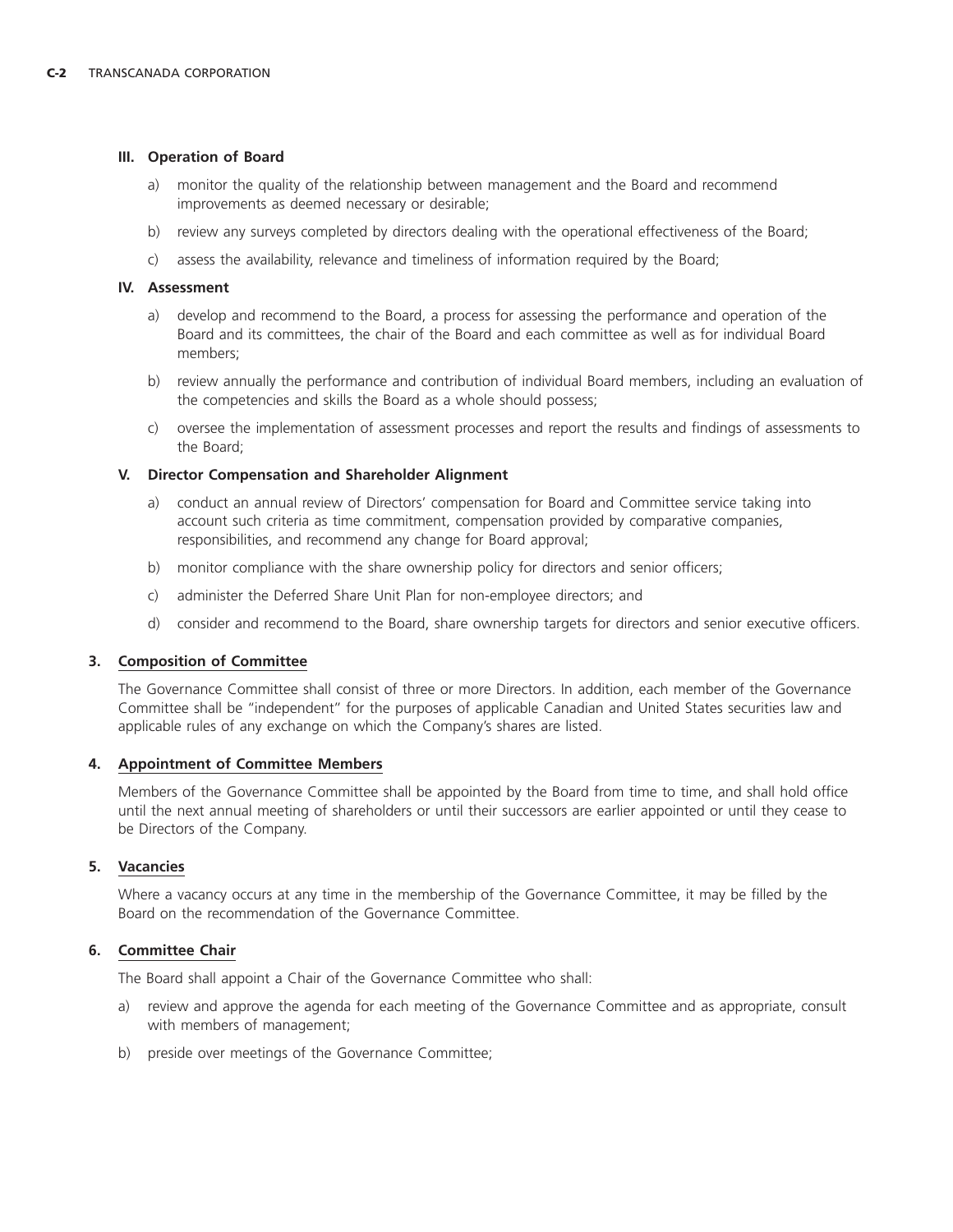- c) report to the Board on the activities of the Governance Committee relative to its recommendations, resolutions, actions and concerns;
- d) annually review the performance of the Chair of the Board on input from the members of the Board; and
- e) as necessary, review reports on the exercise, acquisition and disposition of share and option holdings by members of senior management.

# **7. Absence of Committee Chair**

If the Chair of the Governance Committee is not present at any meeting of the Governance Committee, one of the other members of the Governance Committee present at the meeting shall be chosen by the Governance Committee to preside at the meeting.

# **8. Secretary of Committee**

The Corporate Secretary shall act as Secretary to the Governance Committee.

# **9. Meetings**

The Chair, or any two members of the Governance Committee, may call a meeting of the Governance Committee. The Governance Committee shall meet at least semi-annually. The Chair of the Board and the Company's President and Chief Executive Officer may attend all meetings of the Governance Committee. The Governance Committee may also meet in separate executive sessions.

# **10. Quorum**

A majority of the members of the Governance Committee, present in person or by telephone or other telecommunication device that permits all persons participating in the meeting to speak to each other, shall constitute a quorum.

# **11. Notice of Meetings**

Notice of the time and place of every meeting shall be given in writing or facsimile communication to each member of the Governance Committee at least 24 hours prior to the time fixed for such meeting; provided, however, that a member may in any manner waive a notice of a meeting. Attendance of a member at a meeting is a waiver of notice of the meeting, except where a member attends a meeting for the express purpose of objecting to the transaction of any business on the grounds that the meeting is not lawfully called.

# **12. Attendance of Company Officers or Employees at Meeting**

At the invitation of the Chair of the Governance Committee, one or more officers or employee of the Company may attend any meeting of the Governance Committee.

#### **13. Procedure, Records and Reporting**

The Governance Committee shall fix its own procedure at meetings, keep records of its proceedings and report to the Board not later than the next regularly scheduled meeting of the Board.

#### **14. Review of Charter and Evaluation of Committee**

The Governance Committee shall evaluate, on an annual basis, its performance and review its Charter and shall, as it deems appropriate, recommend any changes to the Board for approval.

# **15. Outside Experts and Advisors**

The Governance Committee is authorized when deemed necessary or desirable to retain independent counsel, outside experts and other advisors, at the Company's expense, to advise the Governance Committee or its members independently on any matter.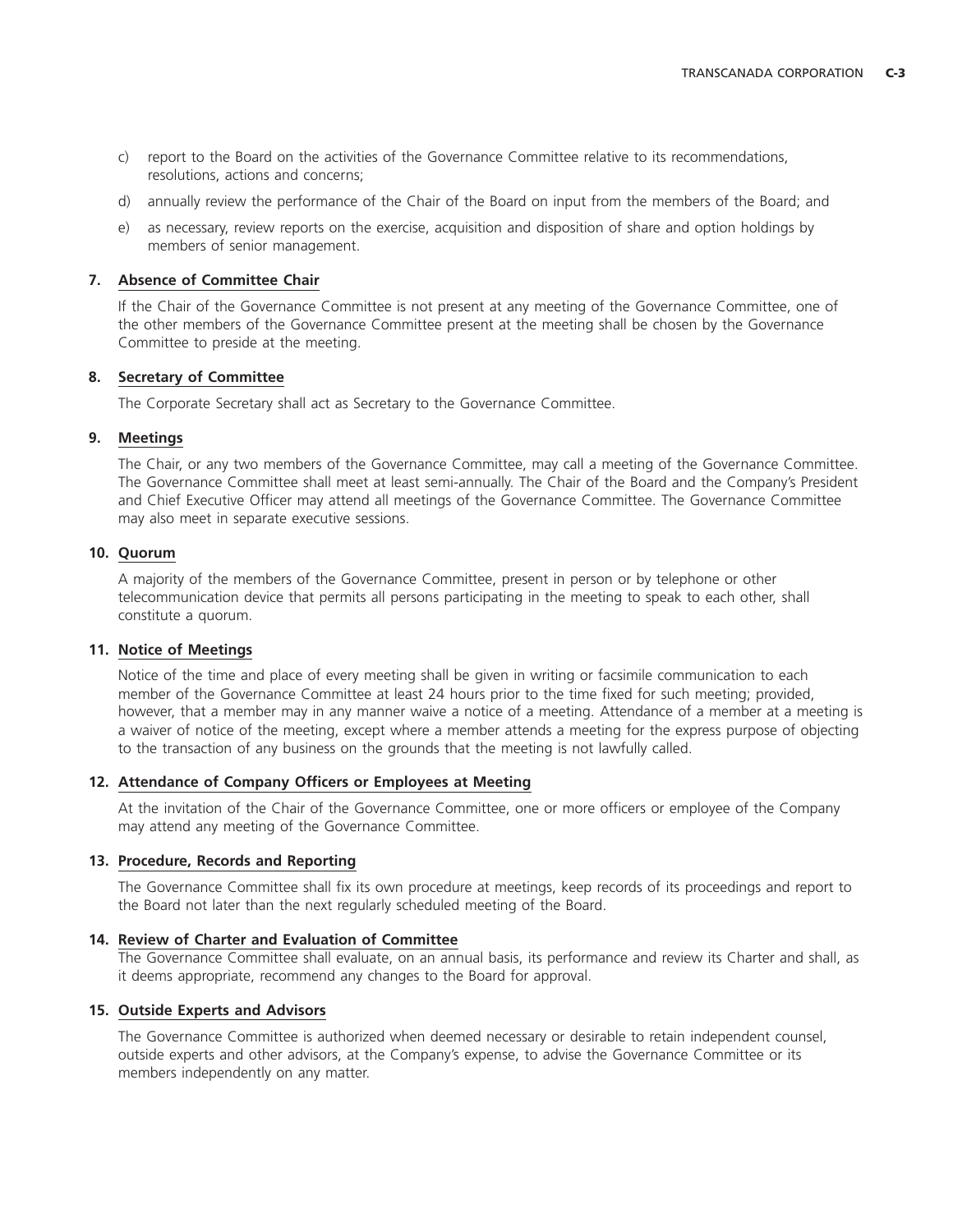#### **SCHEDULE ''D''**

# **CHARTER OF THE HEALTH, SAFETY AND ENVIRONMENT COMMITTEE**

# **1. Purpose**

The Health, Safety and Environment Committee (the ''HS&E Committee'') is responsible for the duties delegated to it by the Board of Directors to enable the Board to fulfill its oversight responsibilities in relation to:

- a) due diligence in the development and implementation of systems and programs for management of health, safety and environmental matters and to ensure the Company's compliance with applicable laws; and
- b) reviewing, reporting and making recommendations to the Board about the Company's policies, standards, practices and performance with respect to its corporate responsibility in relation to health, safety and environment.

#### **2. Roles and Responsibilities**

The HS&E Committee shall monitor, review, develop policies, recommend and take other action as appropriate in fulfilling its purpose, including:

- a) monitor on a regular basis the existing health, safety and environmental practices and procedures of the Company and its controlled subsidiaries for compliance with applicable legislation, conformity with industry standards, implementation of best practices and prevention or mitigation of losses;
- b) consider whether the Company's policies and practices relating to health, safety and environmental matters are being effectively implemented;
- c) review and consider reports and recommendations issued by the Company or by an external party relating to health, safety or environmental issues, together with management's response thereto;
- d) advise and make recommendations to the Board of Directors as appropriate on matters relating to health, safety and the environment;
- e) review and report, as appropriate, to the Board of Directors on the Company's policies and procedures relating to health, safety and the environment and, if appropriate, make recommendations to the Board of Directors;
- f) ensure the internal auditor has access to the Chair of the HS&E Committee, the Board and the Chief Executive Officer; and
- g) meet separately with the Vice-President, Health, Safety and Environment and report to the Board on such meetings.

#### **3. Composition of Committee**

The HS&E Committee shall consist of three or more Directors, a majority of whom shall be independent.

#### **4. Appointment of Committee Members**

Members of the HS&E Committee shall be appointed by the Board from time to time, and shall hold office until the next annual meeting, or until their successors are earlier appointed, or until they cease to be Directors of the Company.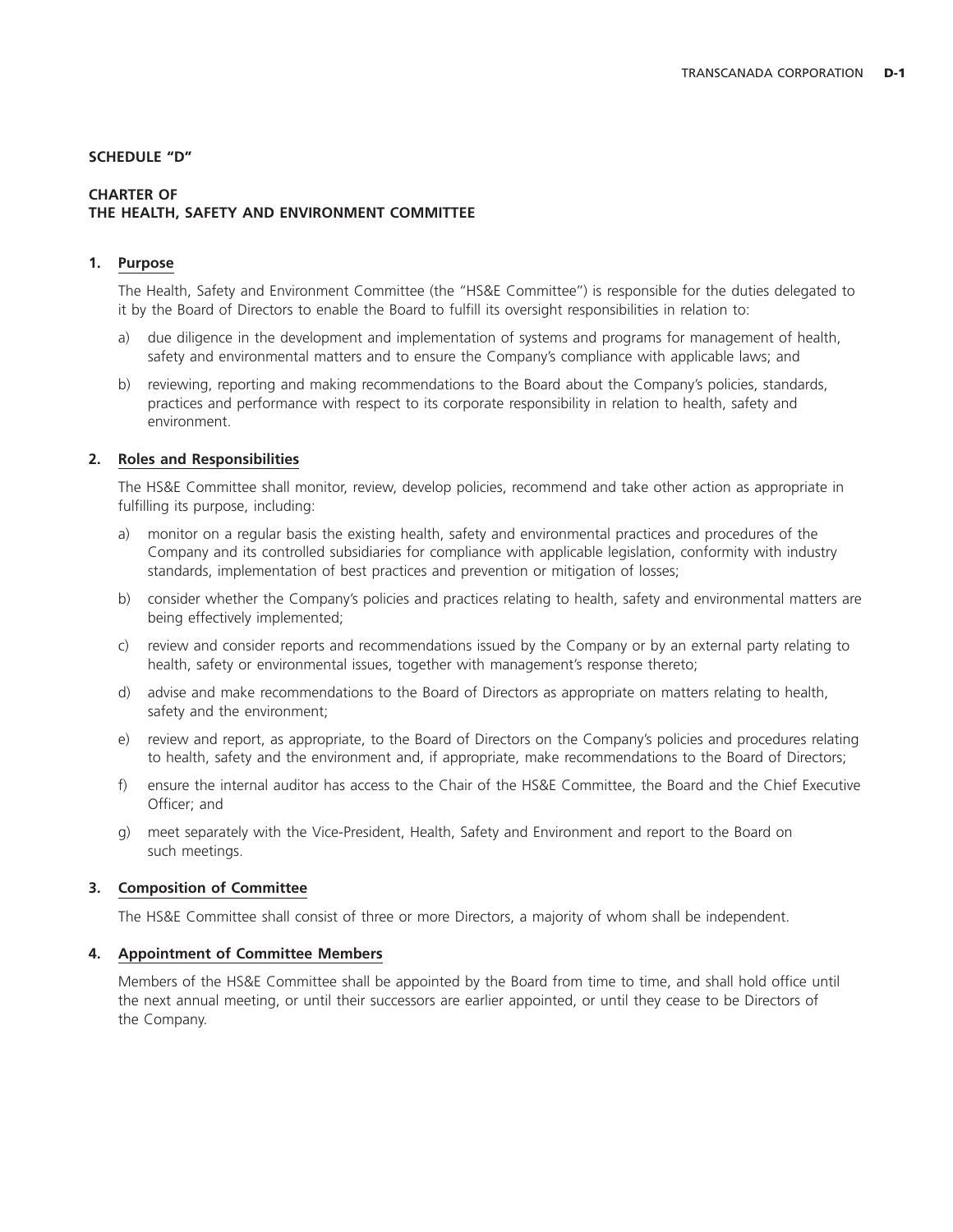# **5. Vacancies**

Where a vacancy occurs at any time in the membership of the HS&E Committee, it may be filled by the Board on the recommendation of the HS&E Committee.

# **6. Committee Chair**

The Board shall appoint a Chair for the HS&E Committee who shall:

- a) review and approve the agenda for each meeting of the HS&E Committee and as appropriate, consult with members of management;
- b) preside over meetings of the HS&E Committee; and
- c) report to the Board on the activities of the HS&E Committee relative to its recommendations, resolutions, actions and concerns.

# **7. Absence of Committee Chair**

If the Chair of the HS&E Committee is not present at any meeting of the HS&E Committee, one of the other members of the HS&E Committee present at the meeting shall be chosen by the HS&E Committee to preside at the meeting.

# **8. Secretary of Committee**

The Corporate Secretary shall act as Secretary to the HS&E Committee.

# **9. Meetings**

The Chair, or any two members of the HS&E Committee, or the external auditors, may call a meeting of the HS&E Committee. The HS&E Committee shall meet at least three times per year. The HS&E Committee may also meet periodically in separate executive sessions.

# **10. Quorum**

A majority of the members of the HS&E Committee, present in person or by telephone or other telecommunication device that permit all persons participating in the meeting to speak to each other, shall constitute a quorum.

# **11. Notice of Meetings**

Notice of the time and place of every meeting shall be given in writing or facsimile communication to each member of the HS&E Committee at least 24 hours prior to the time fixed for such meeting; provided, however, that a member may in any manner waive a notice of a meeting. Attendance of a member at a meeting is a waiver of notice of the meeting, except where a member attends a meeting for the express purpose of objecting to the transaction of any business on the grounds that the meeting is not lawfully called.

# **12. Attendance of Company Officers and Employees at Meeting**

At the invitation of the Chair of the HS&E Committee, one or more officers or employees of the Company may attend any meeting of the HS&E Committee.

# **13. Procedure, Records and Reporting**

The HS&E Committee shall fix its own procedure at meetings, keep records of its proceedings and report to the Board when the HS&E Committee may deem appropriate but not later than the next regularly scheduled meeting of the Board.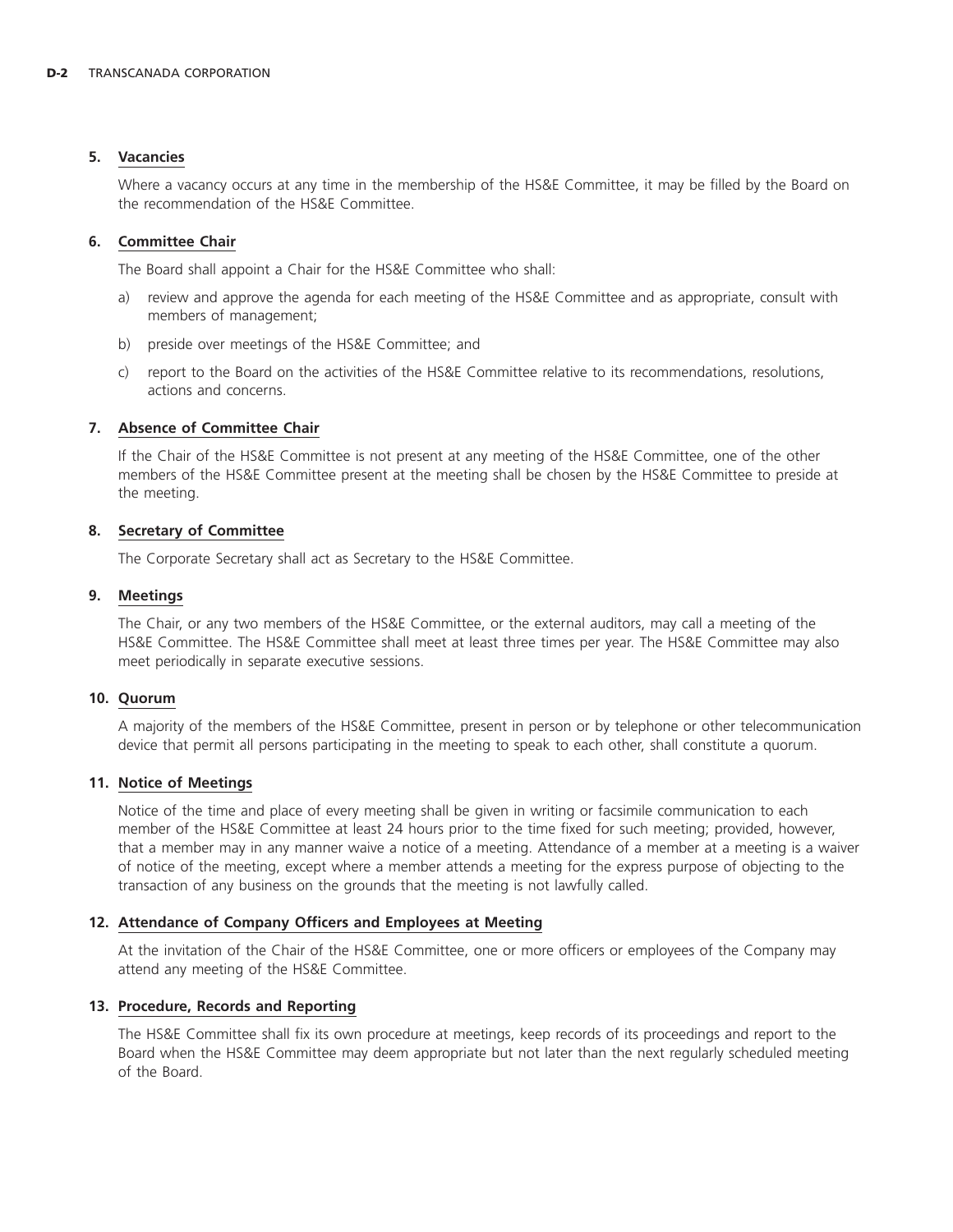# **14. Review of Charter and Evaluation of Committee**

The HS&E Committee shall evaluate, on an annual basis, its performance and review its Charter and shall, as it deems appropriate, recommend any changes to the HS&E Committee and the Board for approval.

# **15. Outside Experts and Advisors**

The HS&E Committee is authorized, when deemed necessary or desirable, to retain independent counsel, outside experts and other advisors, at the Company's expense, to advise the HS&E Committee or its members independently on any matter.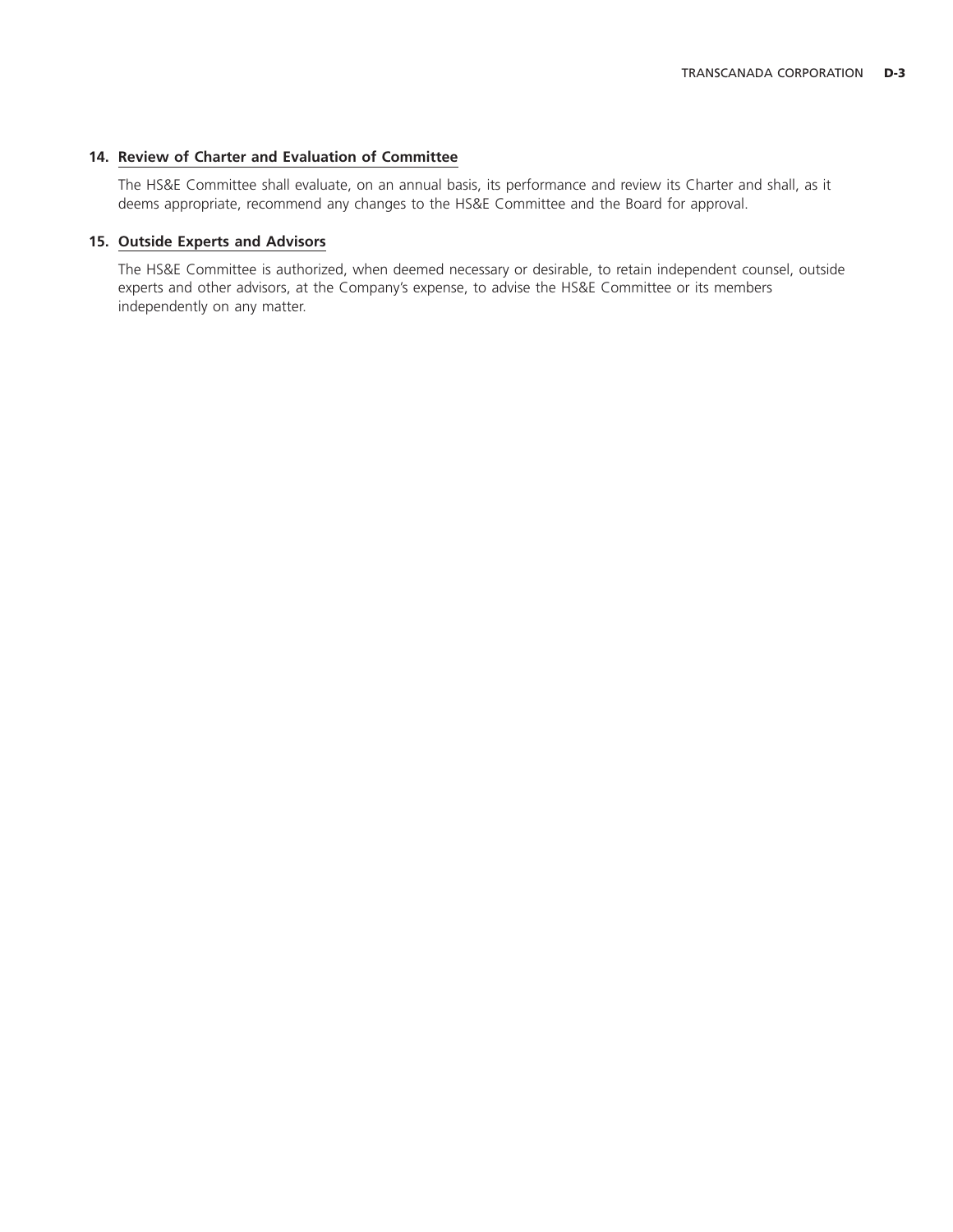### **SCHEDULE ''E''**

# **CHARTER OF THE HUMAN RESOURCES COMMITTEE**

# **1. Purpose**

The Human Resources Committee is responsible for performing the duties delegated to it by the Board of Directors to enable the Board to fulfill its responsibilities in relation to:

- a) approving goals and objectives, and performance against these goals and objectives, for the President and Chief Executive Officer, and recommending to the Board all Chief Executive Officer compensation matters (including retirement arrangements);
- b) reviewing and approving total compensation (including retirement arrangements) for the senior executive officers; and
- c) reviewing and approving the Company's human resources philosophies, policies, succession plans and compensation and benefits plans as they pertain to the Company's corporate strategy.

# **2. Roles and Responsibilities**

The Human Resources Committee shall monitor, review, approve, recommend and take other action as appropriate in fulfilling its purpose, including:

- a) review and recommend to the Board, goals and objectives relevant to the President and Chief Executive Officer's compensation and conduct an annual review and assessment of the performance against these goals and objectives of the President and Chief Executive Officer, and review annually, the performance of the senior executive officers of the Company;
- b) consider and approve the salary and other remuneration, to be awarded to senior executive officers of the Company and make recommendations to the Board on the remuneration package for the President and Chief Executive Officer;
- c) review and approve any agreements with senior executive officers with respect to compensation, benefits, or termination arrangements and oversee administration of any such agreements as required;
- d) review with the President and Chief Executive Officer existing management resources and plans, including recruitment and training programs, for ensuring that qualified personnel will be available for succession to senior executive officer positions in the Company, and report on this matter to the Board at least once each year;
- e) consider, with the President and Chief Executive Officer, proposed changes in organization or personnel affecting the senior executive officers group and recommend for approval any change requiring Board action;
- f) approve and review with the President and Chief Executive Officer the Company's overall compensation philosophy and compensation and benefits plans in relation to the Company's business strategy;
- g) subject to any specific responsibilities as set out in this Charter, consider and approve changes in the Company's compensation and benefit plans involving an annual change in cost to the Company in excess of \$10 million;
- h) consider and approve any major benefit changes in the Company's pension plans (after consultation with the Audit Committee) in respect of any significant effect such a change may have on pension financial matters; appoint members to the Company's Pension Committee, and report thereon to the Board;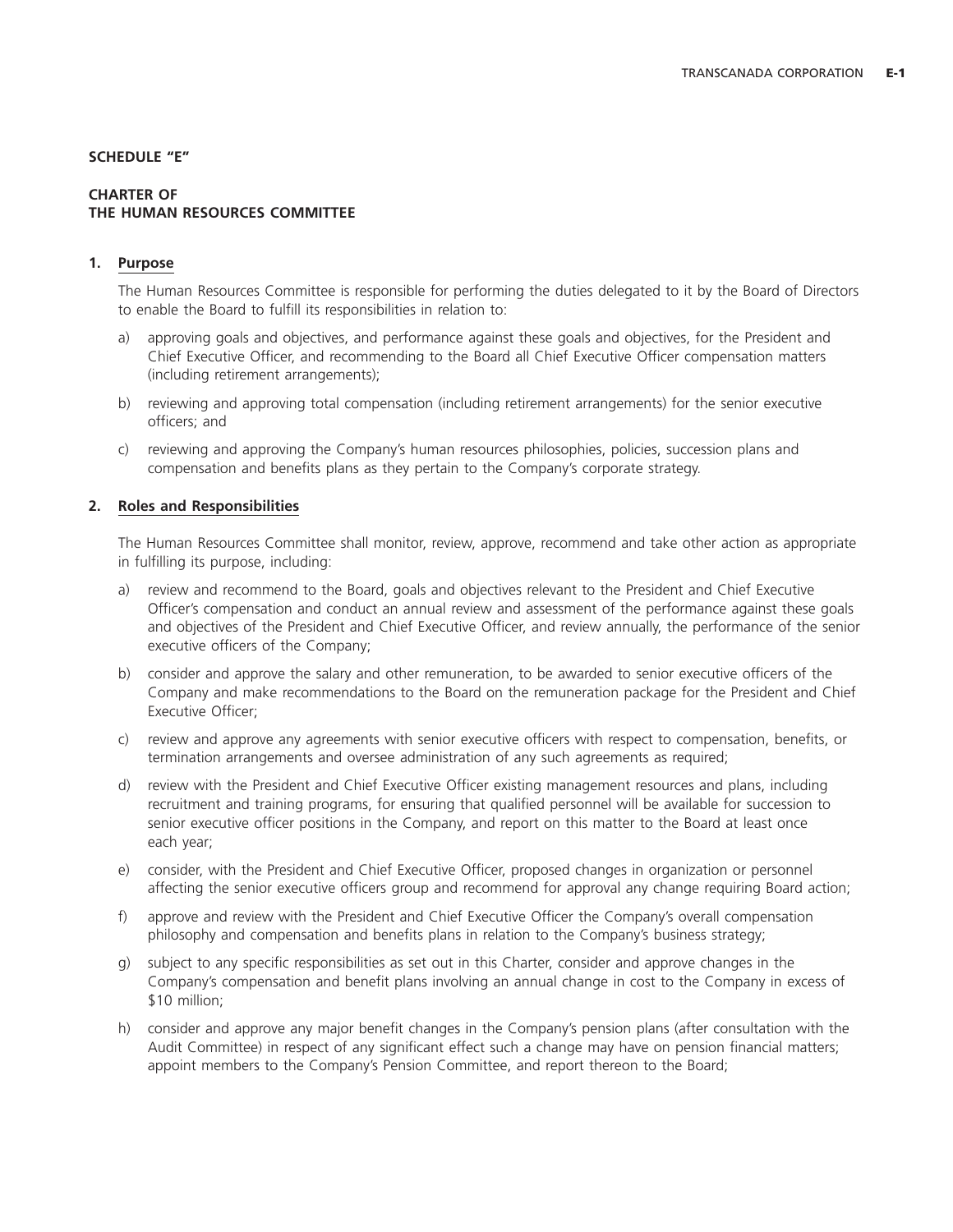- i) consider and approve the Company's equity based compensation programs, (collectively referred to as the ''Equity Plans''), in accordance with the requisite plan texts and relevant legislation, and do such other things including the following:
	- 1. review the initial design, development and plan texts of Equity Plans, and recommend to the Board the adoption or creation of any such Equity Plans;
	- 2. approve the designation of employees who are to participate in the Equity Plans;
	- 3. approve grants for each participant and any applicable terms and conditions pursuant to the plan texts of such grants including but not limited to: term, price, vesting, and performance requirements;
	- 4. interpret any Equity Plans' texts as required from time to time, including (upon consultation with the Audit Committee) the determination of the degree to which performance requirements have been met;
	- 5. review and monitor the entire equity grant funding and effect this has on dilution and overall corporate expense;
	- 6. consider and recommend to the Board any requirement for shares to be set aside from the authorized and unissued shares of the Company; and
	- 7. approve and recommend to the Board any significant amendments to the Equity Plans or the discontinuance or substitution thereof;
- j) consider and approve the Company's non-equity based incentive compensation programs, (collectively referred to as the ''Non-Equity Programs''), in accordance with the requisite plan texts and applicable legislation, and do such other things including the following:
	- 1. approve the initial design, development and any plan texts of Non-Equity Programs;
	- 2. approve overall Company grants, including individual grants to senior executive officers, and any applicable terms and conditions pursuant to the plan texts of such grants including but not limited to: term, price, vesting, estimated cost and performance requirements;
	- 3. interpret any Non-Equity Programs' texts as required from time to time, including (upon consultation with the Audit Committee) the determination of the degree to which performance requirements have been met; and
	- 4. approve any significant amendments to the Non Equity Programs or the discontinuance or substitution thereof;
- k) review and approve the annual report on executive compensation for inclusion in the Company's public disclosure documents; and
- l) discharge any other responsibilities allocated to the Committee by the Board.

# **3. Composition of Committee**

The Human Resources Committee shall consist of three or more Directors. In addition, each member of the Human Resources Committee shall be ''independent'' for the purposes of applicable Canadian and United States securities law and applicable rules of any exchange on which the Company's shares are listed.

# **4. Appointment of Committee Members**

Members of the Human Resources Committee shall be appointed by the Board from time to time, and shall hold office until the next annual meeting, or until their successors are earlier appointed, or until they cease to be Directors of the Company.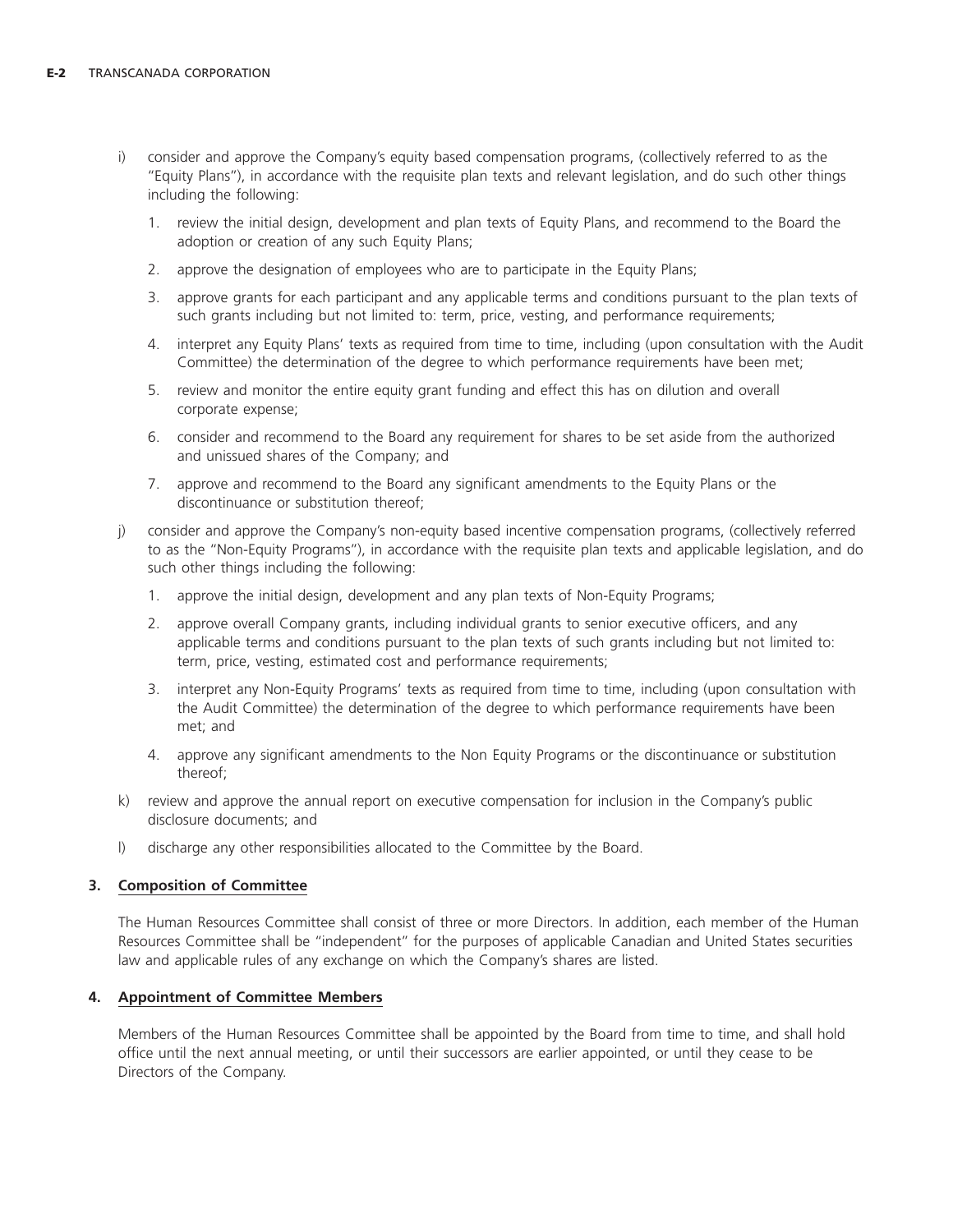# **5. Vacancies**

Where a vacancy occurs at any time in the membership of the Human Resources Committee, it may be filled by the Board on the recommendation of the Human Resources Committee.

# **6. Committee Chair**

The Board shall appoint a Chair for the Human Resources Committee who shall:

- a) review and approve the agenda for each meeting of the Human Resources Committee and as appropriate, consult with members of management;
- b) preside over meetings of the Human Resources Committee;
- c) report to the Board on the activities of the Human Resources Committee relative to its recommendations, resolutions, actions and concerns; and
- d) obtain and maintain relationships with independent advisors including consultants, lawyers and other professionals when deemed necessary or advisable.

# **7. Absence of Committee Chair**

If the Chair of the Human Resources Committee is not present at any meeting of the Human Resources Committee, one of the other members of the Human Resources Committee present at the meeting shall be chosen by the Human Resources Committee to preside at the meeting.

# **8. Secretary of Committee**

The Corporate Secretary shall act as Secretary to the Human Resources Committee.

# **9. Meetings**

The Chair, or any two members of the Human Resources Committee, or the external auditors, may call a meeting of the Human Resources Committee. The Human Resources Committee shall meet at least three times per year. The Human Resources Committee may also meet periodically in separate executive sessions.

# **10. Quorum**

A majority of the members of the Human Resources Committee, present in person or by telephone or other telecommunication device that permit all persons participating in the meeting to speak to each other, shall constitute a quorum.

# **11. Notice of Meetings**

Notice of the time and place of every meeting shall be given in writing or facsimile communication to each member of the Human Resources Committee at least 24 hours prior to the time fixed for such meeting; provided, however, that a member may in any manner waive a notice of a meeting. Attendance of a member at a meeting is a waiver of notice of the meeting, except where a member attends a meeting for the express purpose of objecting to the transaction of any business on the grounds that the meeting is not lawfully called.